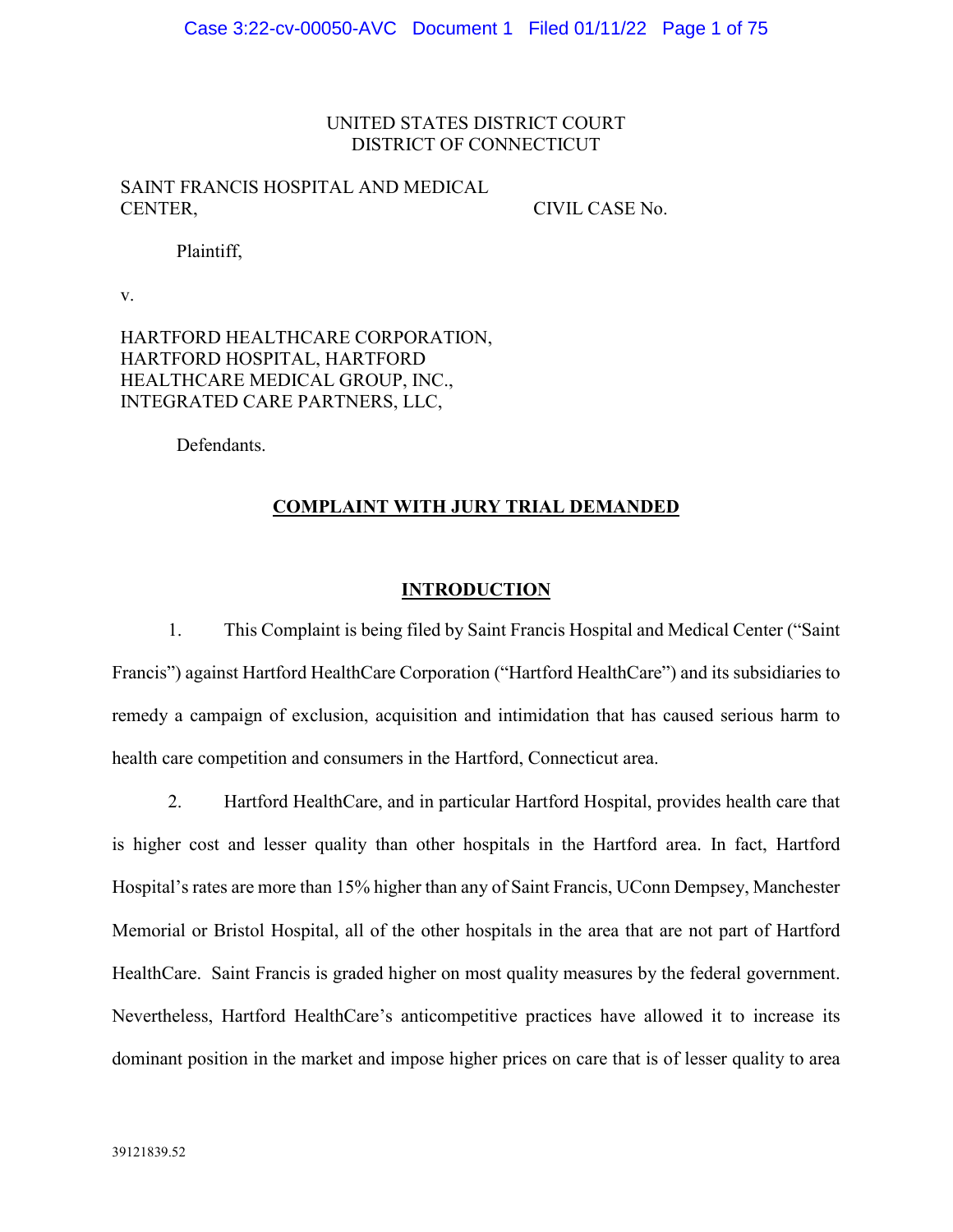### Case 3:22-cv-00050-AVC Document 1 Filed 01/11/22 Page 2 of 75

patients. Because of its market dominance and anticompetitive conduct, Hartford HealthCare has not faced any competitive pressure to improve its prices or quality.

3. Over the last four years, Hartford HealthCare (directly and through its defendant subsidiaries) has engaged in the following anticompetitive practices:

- A. Acquired numerous physician practices;
- B. Demanded that its acquired (and other) physicians refer all or virtually all their cases to Hartford HealthCare, regardless of whether that is best for their patients, and penalized physicians who do not do so; and
- C. Threatened and intimidated physicians who do not follow Hartford HealthCare's dictates.

4. Over the last four years, Hartford HealthCare has also required physicians to exclusively practice through Hartford HealthCare's physician hospital network, Integrated Care Partners ("ICP"), and demanded and obtained exclusivity in the purchase of cutting edge medical equipment, depriving significant portions of the community of the benefits of that equipment. Additionally, Hartford HealthCare and ICP have interfered with managed care plans' use of "tiered" networks, which provide employers and consumers with an opportunity to obtain lower cost, higher quality health care at a preferred rate.

5. These actions do not involve competition to attract patients based on price and quality. Instead, they prevent such competition, by controlling large numbers of physicians and effectively locking up referrals of their patients. For example, after specialty physician practices at Saint Francis were acquired by Hartford HealthCare, the patient volume seen by these physicians at Saint Francis was reduced by more than 95%. When physician practices are acquired by Hartford HealthCare, other hospitals lose the opportunity to compete for their patients.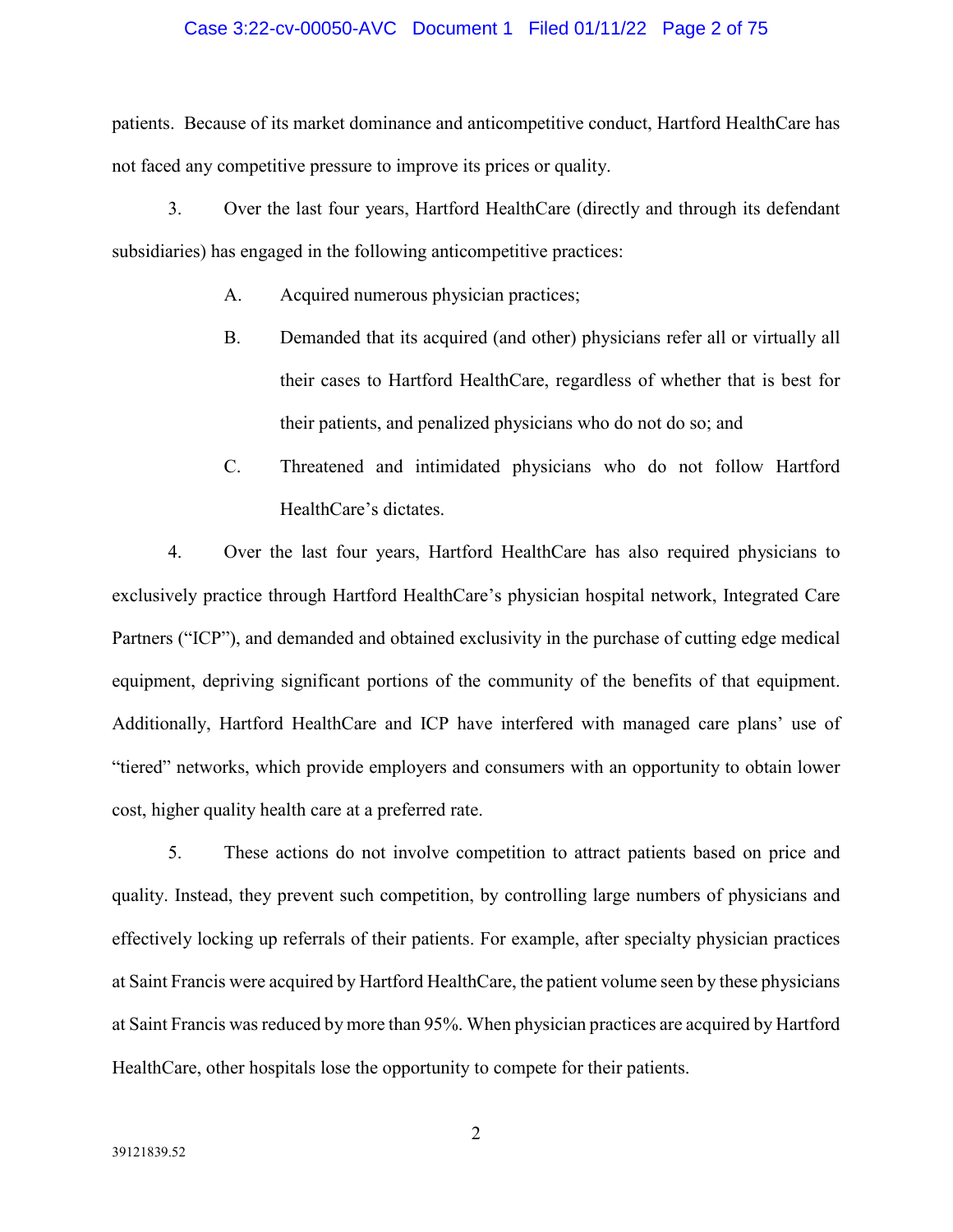### Case 3:22-cv-00050-AVC Document 1 Filed 01/11/22 Page 3 of 75

6. As a result of its acquisitions of physician practices and other anticompetitive conduct, Hartford HealthCare has substantially increased its hospital market share to dominant levels. Hartford HealthCare has also achieved a dominant market share in physicians' services in several specialties. Hartford HealthCare's market shares in hospital services and in physicians' services in the relevant markets significantly exceed the level at which the Department of Justice and Federal Trade Commission find that mergers and acquisitions are likely to maintain or increase market power. At these dominant levels, Hartford HealthCare is in a position to dictate higher prices to health plans, thereby increasing health care costs to health plan members and patients.

7. Hartford HealthCare's anticompetitive actions were taken, not to compete, but specifically to increase its market dominance and ability to charge higher than competitive rates. It seeks to do so, in significant part, by seeking to foreclose the opportunities to compete for patients by other hospitals in Hartford County, including its most significant competitor, Saint Francis. At meetings, Hartford HealthCare executives have stated repeatedly that their plan was to "crush" or "bury" Saint Francis. Another executive said that "we don't want Saint Francis in our backyard." In every case where Hartford HealthCare has acquired a physician practice involving a physician who previously focused his or her patient care at Saint Francis, the physician has shifted all or virtually all of his or her cases to Hartford HealthCare. Serious harm to Saint Francis will cause significant harm throughout the market, because only Saint Francis can provide a serious challenge to Hartford HealthCare's market position.

8. Hartford HealthCare's anticompetitive actions have harmed Hartford County hospitals, health plan members, patients and consumers and caused substantial damages to Saint Francis. Saint Francis therefore seeks both damages and a permanent injunction prohibiting Defendants' anticompetitive conduct.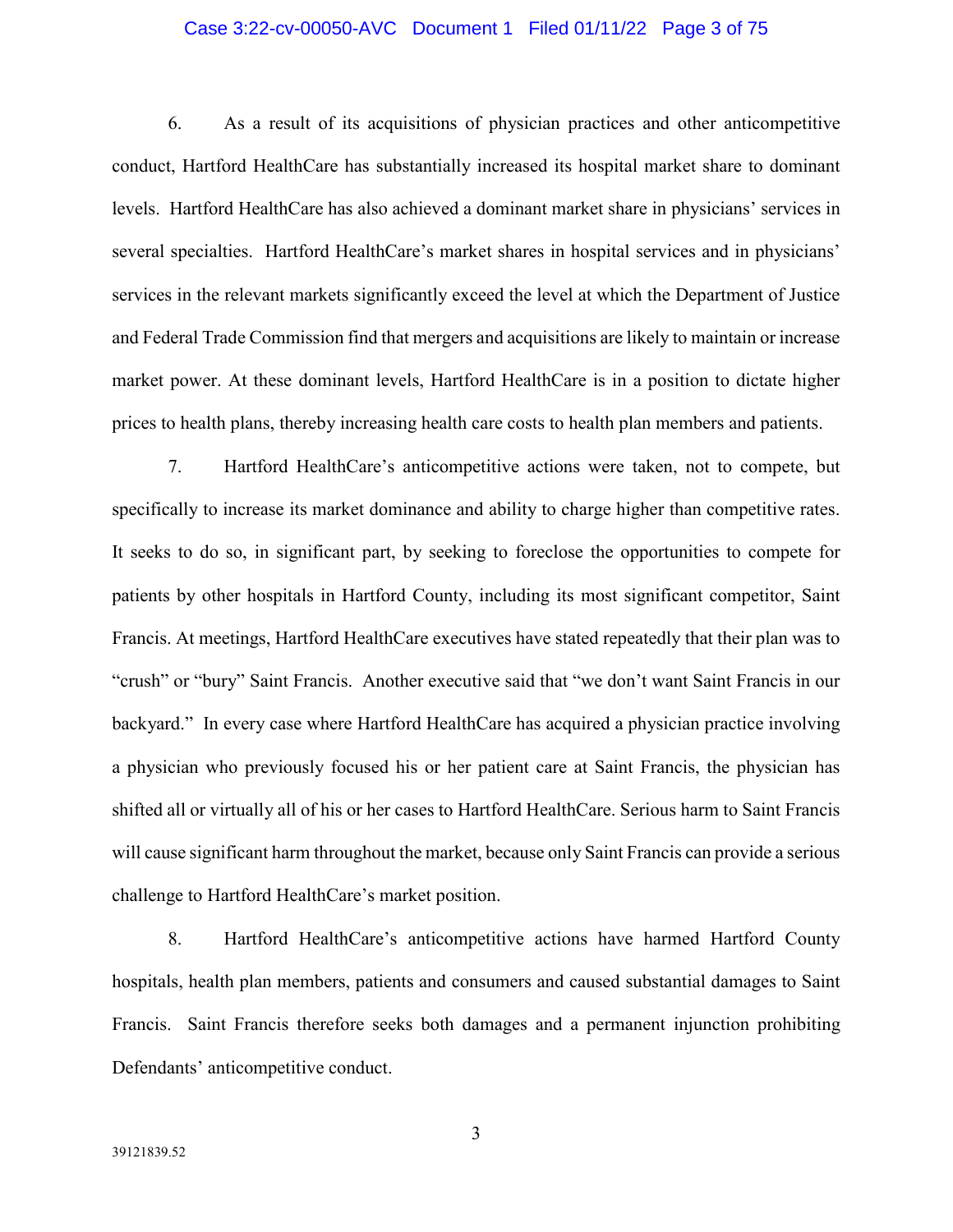#### **PARTIES**

9. Plaintiff Saint Francis is a domestic nonprofit corporation organized under the laws of Connecticut. Its principal office is located in the City of Hartford, County of Hartford, and State of Connecticut. The sole member of Saint Francis is Trinity Health Of New England Corporation, Inc.

10. Defendant Hartford HealthCare is a domestic nonprofit corporation organized under the laws of Connecticut. Its principal office location is located in the City of Hartford, County of Hartford, and State of Connecticut. Hartford HealthCare is the sole member of defendant Hartford Hospital. Hartford HealthCare as used herein will refer collectively to Hartford HealthCare and its subsidiaries, including its defendant subsidiaries set forth below.

11. Defendant Hartford Hospital ("Hartford Hospital") is a domestic nonprofit corporation organized under the laws of Connecticut. Its principal office location is located in the City of Hartford, County of Hartford, and State of Connecticut. Hartford HealthCare is the sole member of Hartford Hospital.

12. Defendant Hartford HealthCare Medical Group, Inc., ("Hartford Medical Group") is a domestic nonprofit corporation organized under the laws of Connecticut. Its principal office location is located in the City of Hartford, County of Hartford, and State of Connecticut.

13. Defendant Integrated Care Partners, LLC ("Integrated Care Partners") is a domestic for profit limited liability corporation organized under the laws of Connecticut. Its principal office location is located in the City of Hartford, County of Hartford, and State of Connecticut. Hartford HealthCare is the sole member of Integrated Care Partners, LLC.

## **JURISDICTION AND VENUE**

14. This Court has jurisdiction over this action pursuant to 28 U.S.C. §§ 1331 and 1337(a), Sections 4 and 16 of the Clayton Act, 15 U.S.C. §§ 15 and 26 and Sections 1 and 2 of the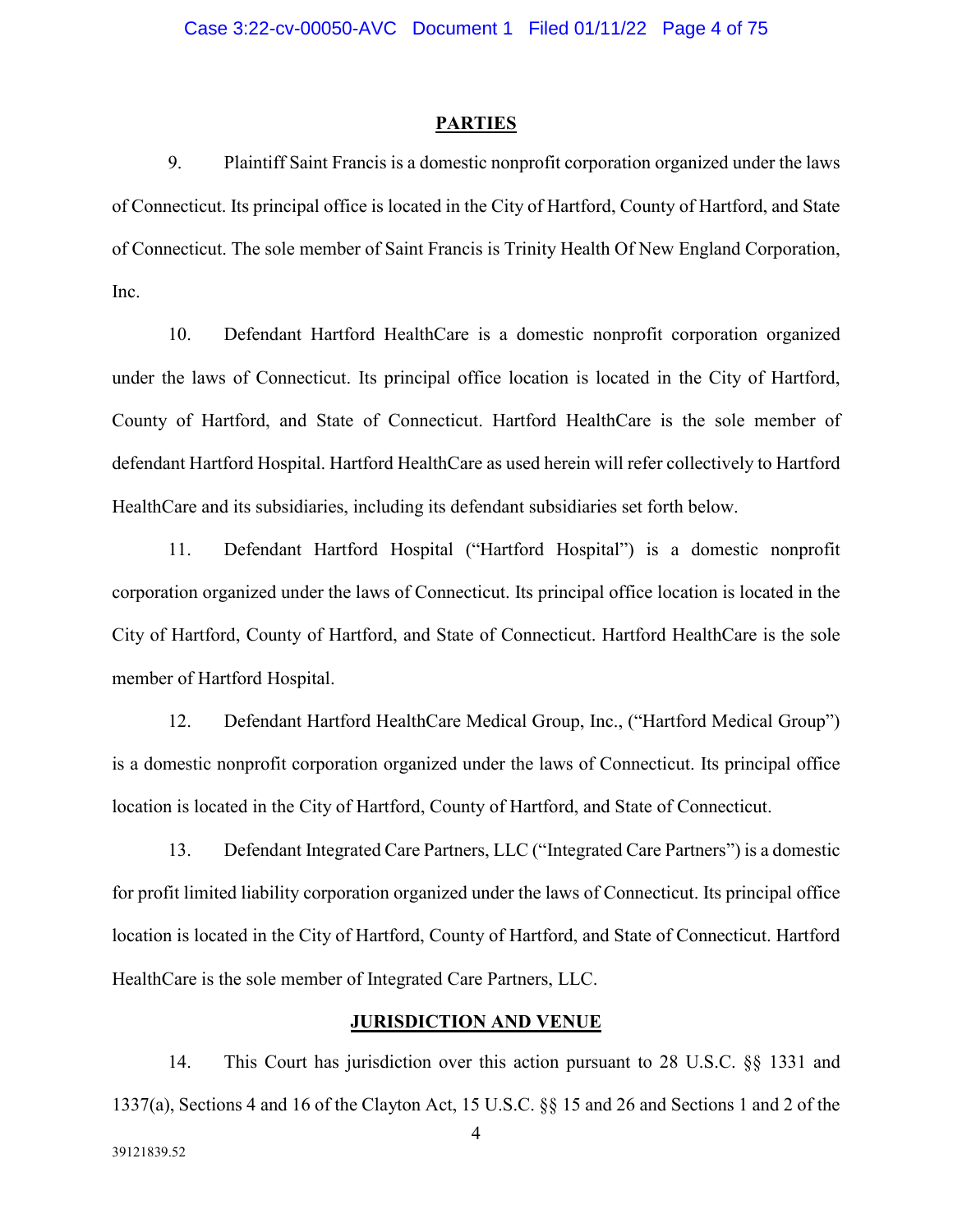### Case 3:22-cv-00050-AVC Document 1 Filed 01/11/22 Page 5 of 75

Sherman Act, 15 U.S.C. §§ 1 and 2. The federal and state law claims set forth herein derive from a common nucleus of operative facts and are such that they should be expected to be all tried in one judicial proceeding. Accordingly, pursuant to 28 U.S.C. Section 1367(a) the Court has pendent jurisdiction over the Plaintiff's state law claims.

15. Defendants transact business in the District of Connecticut and are subject to personal jurisdiction therein. The actions complained of herein took place in this district. Venue is proper in this district pursuant to 15 U.S.C. §§ 15, 22 and 26, and 28 U.S.C. § 1391.

### **TRADE AND COMMERCE**

16. Defendants are engaged in interstate commerce and their activities substantially affect interstate commerce. Hundreds of millions of dollars of the revenues of Hartford HealthCare and its Defendant subsidiaries come from sources located outside of Connecticut, including payments from the federal government through such programs as Medicare, and payments from out of state commercial payors such as Anthem and United Healthcare. Hartford HealthCare treats a substantial number of patients from other states and expends millions of dollars on the purchase of supplies in interstate commerce.

17. Saint Francis also earns millions of dollars of revenues in interstate commerce. These include at least hundreds of thousands of dollars of payments in interstate commerce relating to treatment of patients from outside Connecticut, and treatment of patients whose employers are based outside of Connecticut. Saint Francis obtains millions of dollars in payments from national insurers, such as Anthem and United Healthcare, as well as Medicare. Manchester Memorial Hospital ("Manchester Memorial"), University of Connecticut John Dempsey Hospital ("UConn"), and Bristol Hospital (all hospitals in Hartford County) are equally involved in interstate commerce in the same manner. This is also true in particular for the services provided by Saint Francis, Manchester Memorial, Bristol Hospital and UConn which were affected by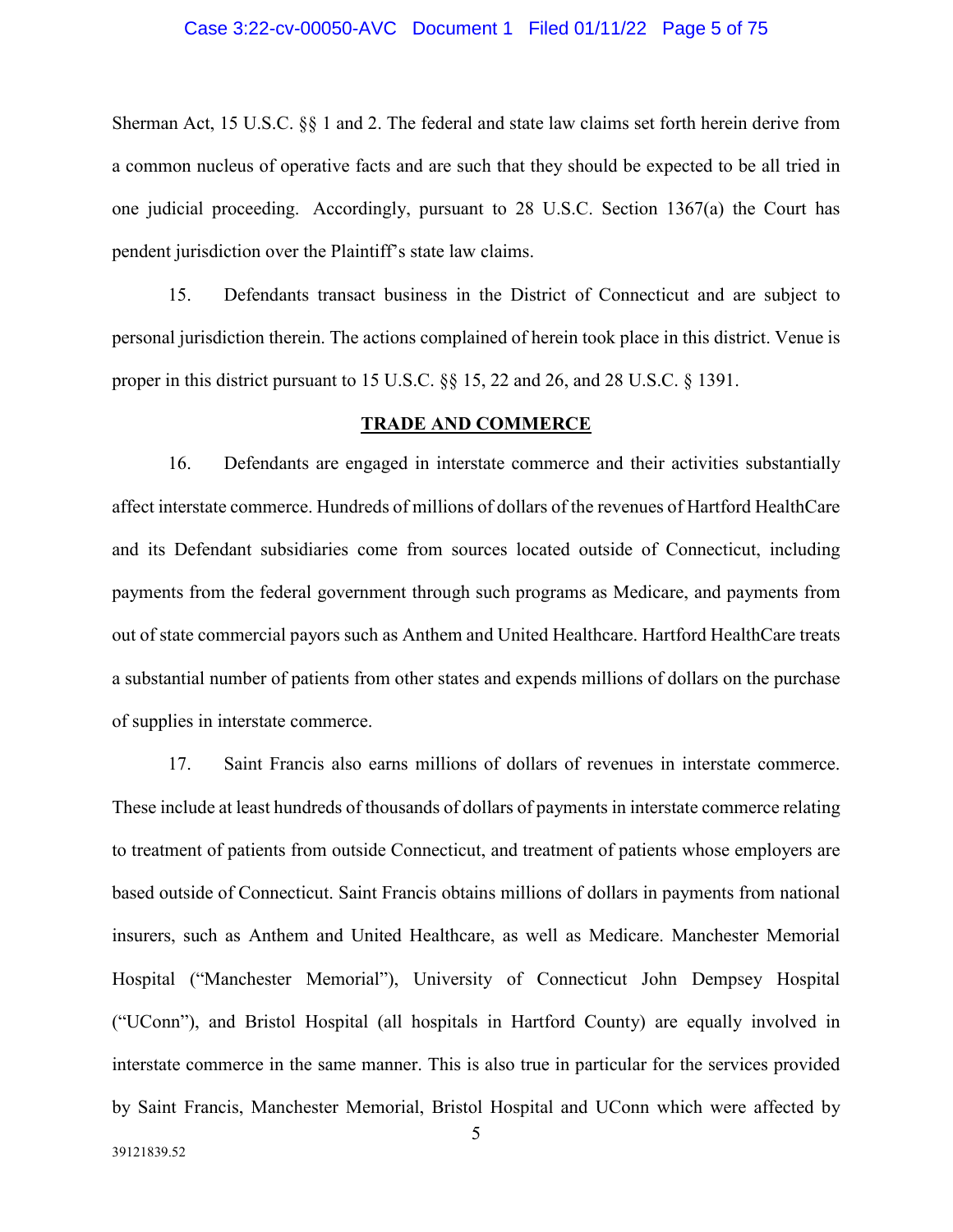## Case 3:22-cv-00050-AVC Document 1 Filed 01/11/22 Page 6 of 75

Hartford HealthCare's anticompetitive conduct. Saint Francis also purchases millions of dollars in goods across state lines.

18. For these reasons, the threatened increase in patient volume and market power of Hartford HealthCare, the shifting of patients from Saint Francis and the other Hartford County hospitals and the weakening of these hospitals described herein will substantially affect the parties' revenues in interstate commerce. Such actions will also substantially affect the flow of patients across state lines and the purchase of supplies in interstate commerce, substantially increasing Hartford HealthCare's volume of patients and interstate purchases, and decreasing the volumes of patients and interstate purchases of Saint Francis and the other Hartford County hospitals. The increase in Hartford HealthCare's prices that will result from these actions will also substantially impact patients, employers and health plans purchasing Hartford HealthCare's services, or previously purchasing Saint Francis services, in interstate commerce.

19. With the exception of these activities in interstate commerce, Hartford HealthCare, Saint Francis and the other Hartford County hospitals engage in substantial activities (involving hundreds of millions of dollars) in intrastate commerce in Connecticut. All these hospitals (including Hartford HealthCare's hospitals) provide their services primarily to patients in Connecticut. These activities involve hundreds of millions of dollars of services for each of these parties. All these entities employ significant numbers of individuals in Connecticut. As a result, the anticompetitive actions challenged herein will also have (and have had) a substantial impact on intrastate commerce in Connecticut, because they will substantially affect the revenues and purchases of each of the parties hereto.

# **THE HOSPITALS IN THE RELEVANT MARKETS**

20. Hartford HealthCare is by far one of the largest health care systems in Connecticut. Hartford HealthCare owns at least seven hospitals, ten surgery centers, seven independent imaging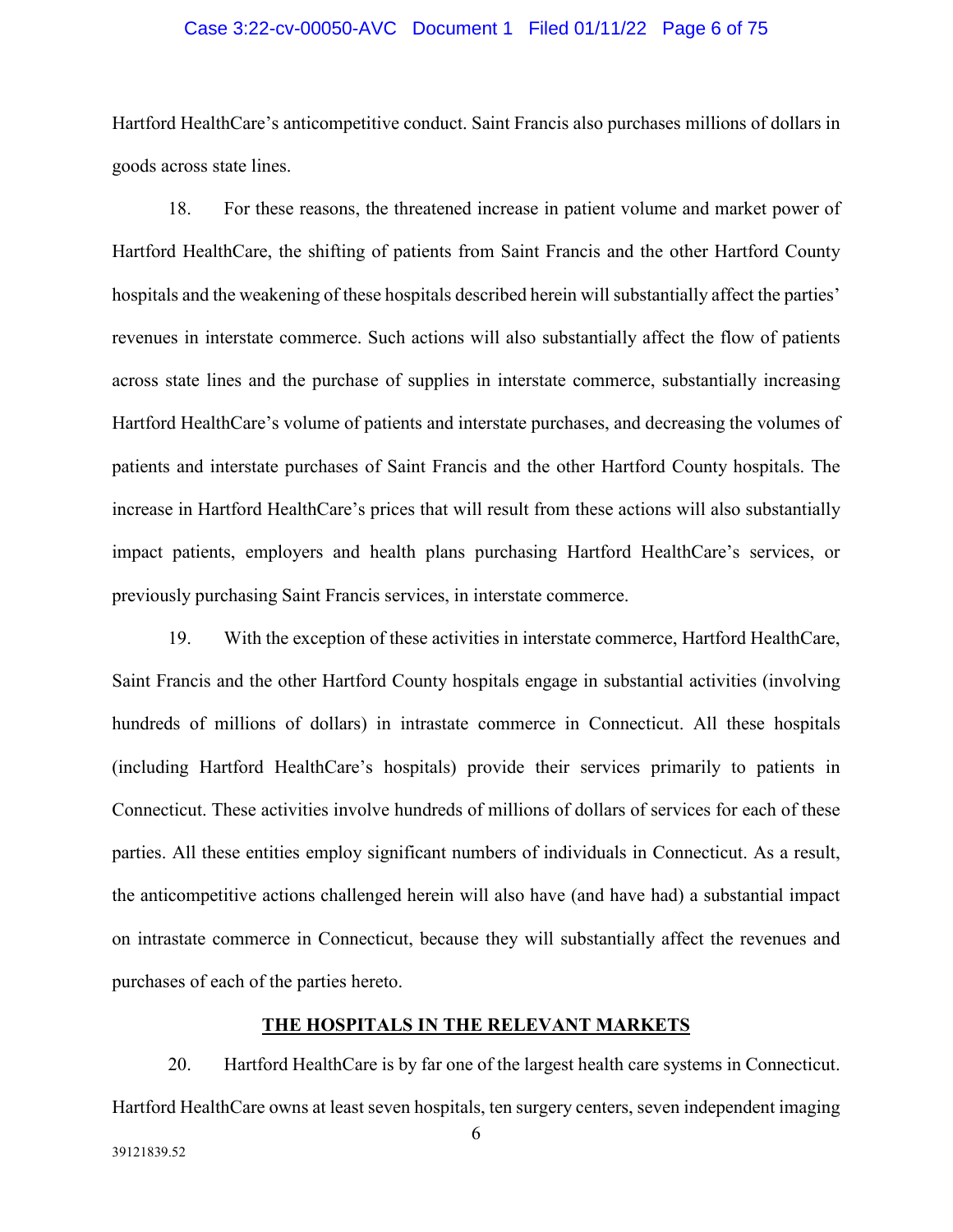#### Case 3:22-cv-00050-AVC Document 1 Filed 01/11/22 Page 7 of 75

centers, all or part of three ambulance companies, and a series of urgent care centers. Many of these facilities have been acquired by Hartford HealthCare, thereby eliminating independent competition for its operations. Hartford HealthCare also employs more than 750 physicians, many of whom have become affiliated with Hartford HealthCare through acquisitions of their practices.

21. The premier hospital in the Hartford HealthCare system is Hartford Hospital. Hartford Hospital has 707 staffed beds, and is by far the largest hospital in Hartford County or in central Connecticut. More than 1200 physicians and dentists are on Hartford Hospital's active medical staff. Hartford HealthCare also owns the Hospital of Central Connecticut, located in New Britain and Southington, also in Hartford County. Between them, these facilities operate more than 900 staffed hospital beds and (before the Covid pandemic) had in excess of 17,000 commercially insured discharges.

22. Saint Francis Hospital is by far the most significant competitor to Hartford Hospital and (by far) the most significant competitor to Hartford HealthCare in Hartford County. Also located in Hartford, Saint Francis Hospital has 578 staffed beds. Like Hartford Hospital and the Hospital of Central Connecticut, Saint Francis is a full service hospital with a broad range of care, including both basic and highly advanced care. In 2019, Saint Francis had more than 8,000 commercially insured discharges, a little more than half the number at the two local Hartford HealthCare hospitals. Saint Francis offers all or virtually all of the services offered by Hartford HealthCare. Saint Francis does not consider any hospitals outside of Hartford County as significant competitors.

23. Saint Francis is also by a substantial margin Hartford Hospital's closest competitor and Hartford HealthCare's closest competitor in Hartford County. Hartford Hospital and Saint Francis are only a few miles apart, both of them in the city of Hartford, and they are the only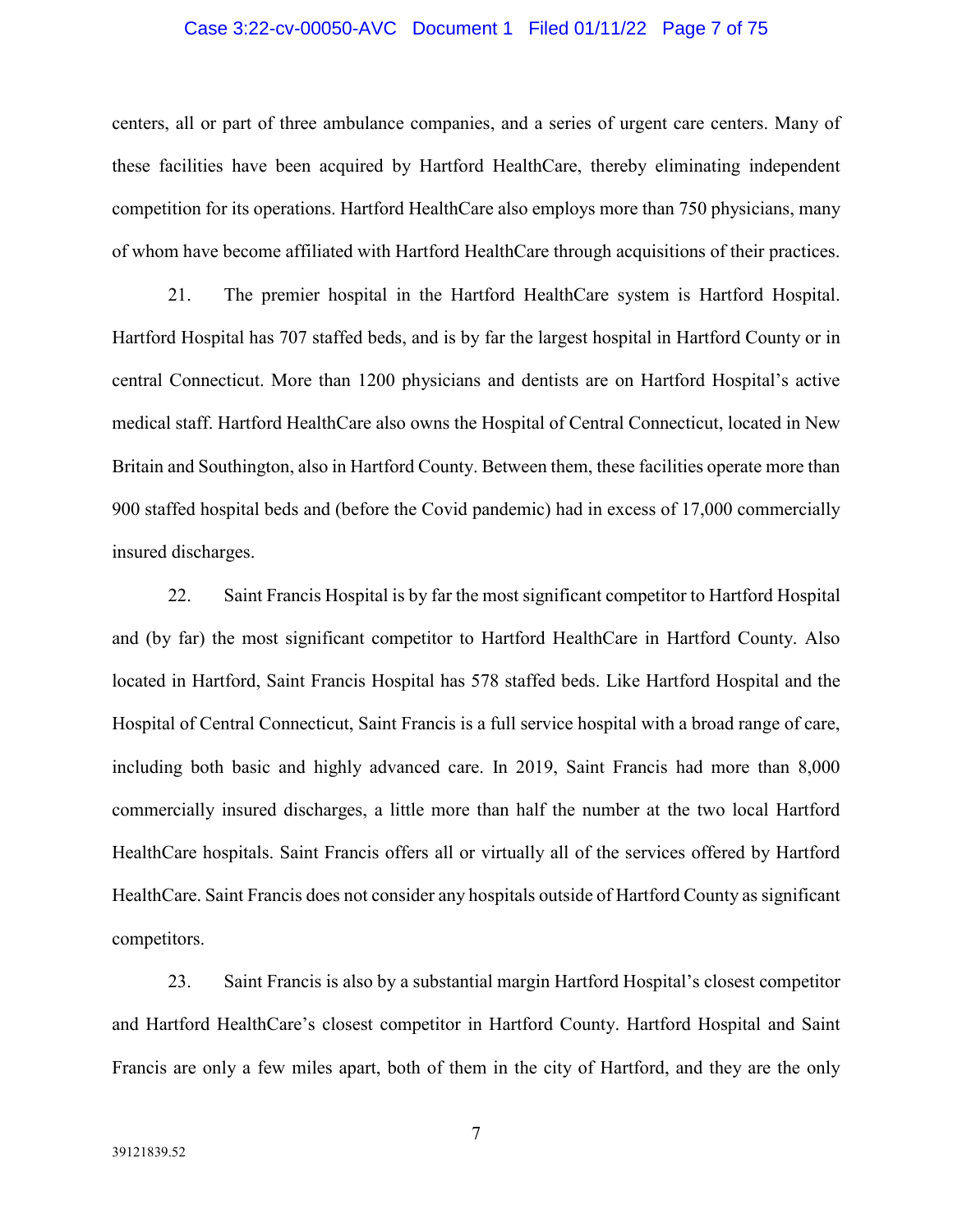#### Case 3:22-cv-00050-AVC Document 1 Filed 01/11/22 Page 8 of 75

hospitals in the city of Hartford. Both Hartford Hospital and Saint Francis offer a full range of hospital services, including both basic and sophisticated services. Both hospitals are convenient to physicians and patients in the Hartford metropolitan area.

24. Saint Francis is substantially less expensive than Hartford Hospital. According to a nationwide 2019 Rand Corporation study, entitled "Nationwide Evaluation of Health Care Prices Paid by Private Health Plans" based on 2014-18 data from self-insured employees, state-based all payor claims databases and health plans, Saint Francis is 15% less expensive for inpatient care generally, 20% less expensive for outpatient care generally, and 10% less expensive for cardiac care. In fact, according to the Rand study, Hartford Hospital is more expensive not only than Saint Francis but than any other hospital in Hartford county. According to federal data from the Center for Medicare and Medicaid Services ("CMS"), Saint Francis also scored better than Hartford Hospital on 9 of 12 measures of payment and value. Despite its higher prices, Hartford Hospital has been able to maintain and increase its dominant market share.

25. Saint Francis also provides higher quality care than does Hartford Hospital. It has a Medicare star rating of four versus a rating of three for Hartford Hospital. Among 52 quality of care measures addressed by CMS, Saint Francis was superior in 33 of them and Hartford Hospital only 19 of them.

26. Saint Francis has been recognized by a wide variety of sources as an outstanding hospital. It is recognized as one of the best regional hospitals for six types of care by U.S. News & World Report. It has received a National Database of Nursing Quality Indicators award for outstanding nursing quality. Health Grades considers it one of America's 100 best hospitals for joint replacement. It has received a "gold plus" recognition for its treatment of heart failure by the American Heart Association. And it is a 4-star rated hospital from the Centers for Medicare &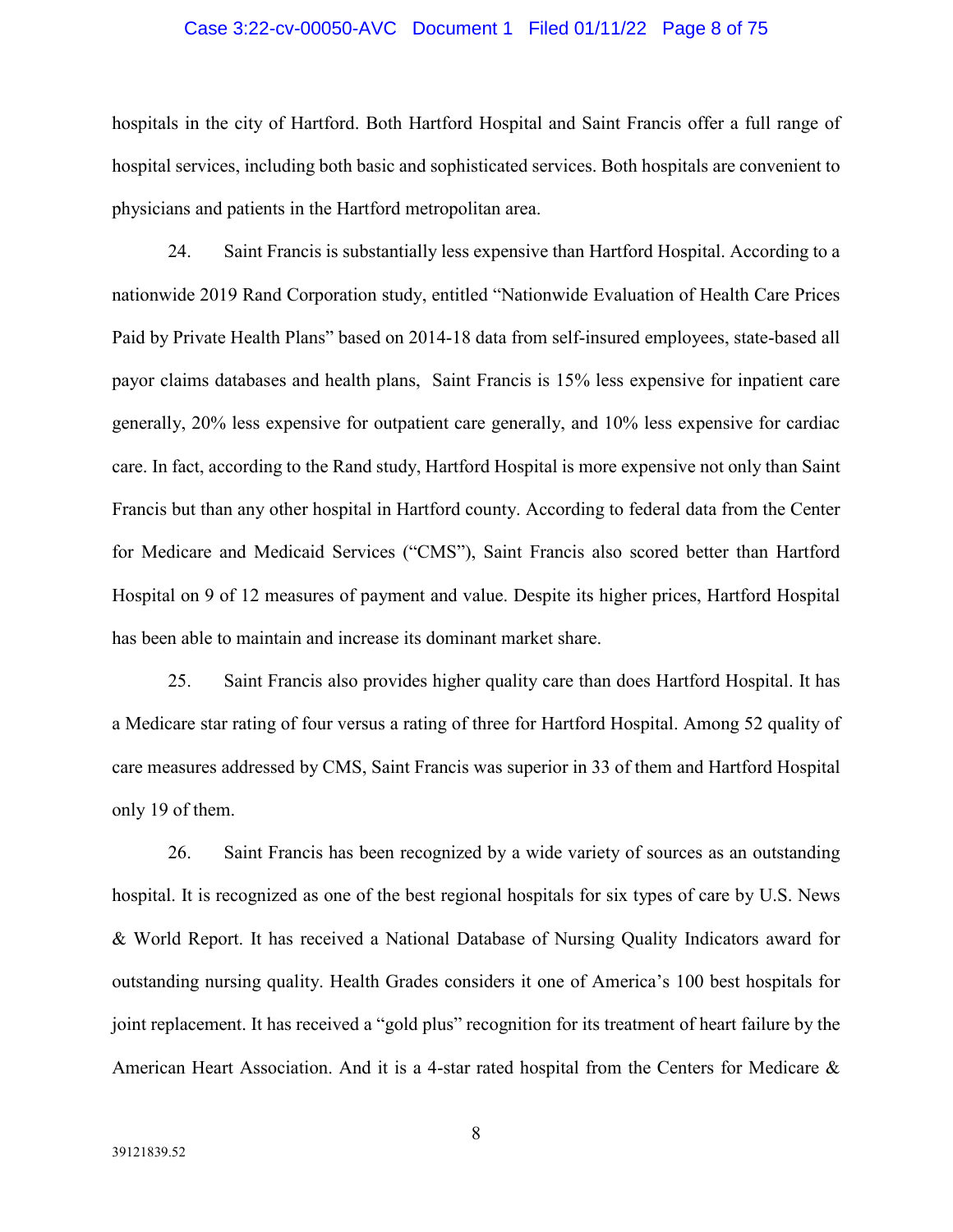### Case 3:22-cv-00050-AVC Document 1 Filed 01/11/22 Page 9 of 75

Medicaid Services. Saint Francis provides the lowest cost, highest quality care of any network in Hartford County.

27. In addition to Saint Francis and the two Hartford HealthCare hospitals, there are three other acute care hospitals in Hartford County, UConn, Manchester Memorial Hospital and Bristol Hospital. While all these hospitals compete for patients in Hartford County, none of them is able to challenge Hartford HealthCare's dominance. None of them compete significantly for patients in the area around the city of Hartford and its suburbs,

28. Manchester Memorial is a small hospital with only 157 staffed beds, located in Manchester, Connecticut. Manchester Memorial offers limited services that do not fully compete with Hartford HealthCare. It does not provide advanced cardiac care, open heart surgery, or neurosurgery. It offers very limited neurological services. It has very few orthopedic surgeons practicing at the hospital, and does not offer maternal fetal medicine care. In 2019, Manchester Memorial had around 3,000 commercially insured discharges, less than 20% of the number at the two Hartford HealthCare hospitals.

29. The limited and basic nature of the care provided at Manchester Memorial is revealed by the fact that its case mix index (a measure of the complexity of cases handled) for nongovernmental payors in 2019 was 1.04. This compares to a CMI of 1.52 for Saint Francis in the same category and 1.68 for Hartford Hospital. Thus, the average complexity of the cases at Manchester Memorial is only two-thirds that of the cases at Saint Francis or Hartford Hospital.

30. Manchester Memorial is owned by Prospect, a for-profit chain which has not made significant investments to improve the hospital or increase its competitiveness. Manchester Memorial also co-owns an ambulance service, ASM, with Hartford HealthCare.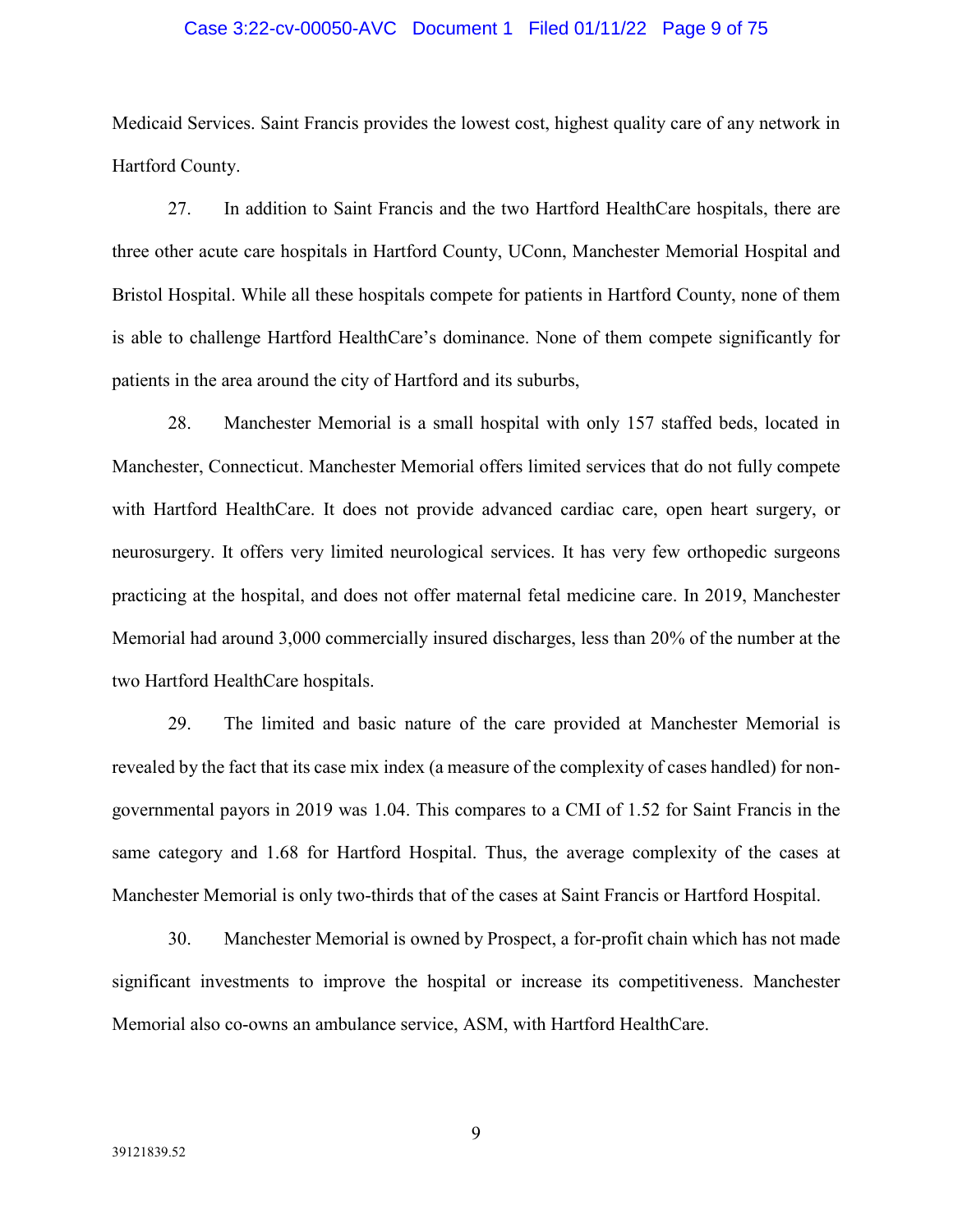## Case 3:22-cv-00050-AVC Document 1 Filed 01/11/22 Page 10 of 75

31. Manchester Memorial does not have the resources to substantially invest in an expansion of its capabilities. Manchester Memorial has suffered a loss (an excess of expenses over revenues) in three of the four years from 2016-2019. The hospital's days of cash on hand have been less than 5 on average throughout those years, as compared to a statewide average of 91 days. Manchester Memorial is not in, and does not compete for patients in, the Hartford metropolitan area.

32. UConn (which has fewer than 200 staffed hospital beds) is also not significantly competitive with Hartford HealthCare. The hospital has suffered very serious financial losses in recent years. Its medical staff is made up entirely of University of Connecticut medical faculty, who focus significantly on scholarship and research, and spend less time on patient care than do most community physicians. In 2019, UConn had fewer than 3,000 commercially insured discharges, less than 20% of the figure at the two Hartford HealthCare hospitals. UConn has explained in its financial statements that its financial health is adversely affected by its "low reimbursement rate for services provided…" as well as "cost factors resulting from its status as a public entity."

33. UConn is facing a financial crisis, and is not in a position to vigorously compete with Hartford HealthCare. The administration of Governor Ned Lamont has questioned whether the state can afford to continue subsidizing the hospital, whose expenses have increased by 54% over the last decade. The state has been paying 40% of the health and retirement benefits for UConn Health, an expense that hospitals typically pay themselves. (One problem is that UConn Health's benefit rates are three times that of other area hospitals.)

34. Many observers have questioned whether this subsidization can or should continue. The Connecticut Senate Minority Leader has stated that "we should never have done the UConn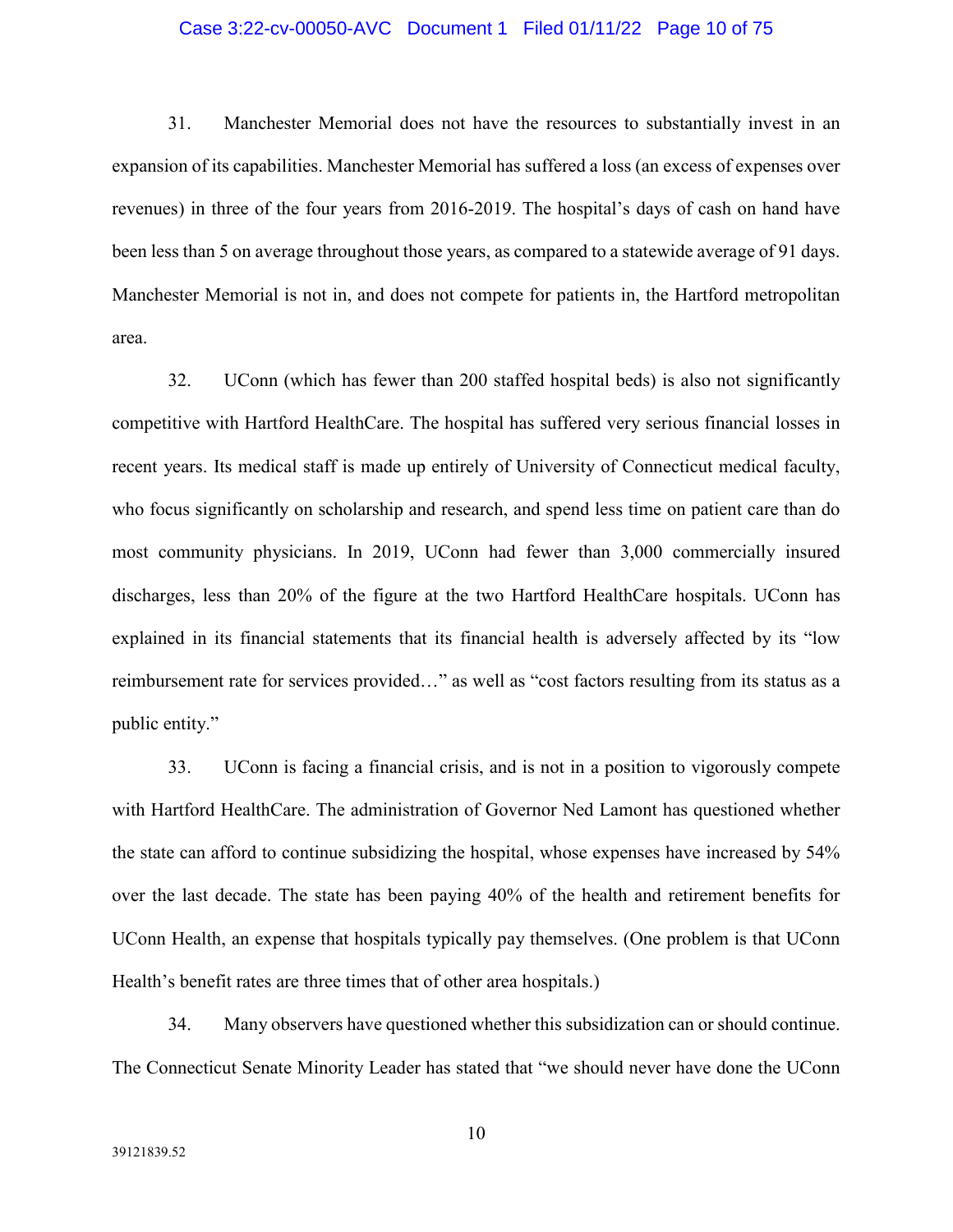### Case 3:22-cv-00050-AVC Document 1 Filed 01/11/22 Page 11 of 75

Health Center hospital. It has come back to haunt us. It has not made money and it is not making money." The Connecticut Mirror concluded that "nearly every aspect of UConn Health is in the red and relying on state aid." In its 2021 budget summary, the Governor's office stated that "the UConn Health Center is in desperate need of additional state support." Yet after a seeking a partner for UConn Health, government officials have concluded that "no other hospitals or organizations presented a suitable plan to team up" with the medical complex.

35. UConn also treats all state prisoners, which makes it a less attractive site for commercially insured patients.

36. UConn draws most of its patients from the Farmington Valley, which is west of the Hartford area. It states that its "primary service area covers 12 towns in the greater Farmington area…" As a result, its competition with Hartford HealthCare for patients in the Hartford metropolitan area is very limited.

37. Bristol Hospital is a small hospital with 112 staffed beds in Bristol, Connecticut. Bristol Hospital draws its patients primarily from the local area of the city of Bristol and towns to the south of Bristol, is not easily accessible by highway for patients in the Hartford metropolitan area, and therefore does not provide significant competition for Hartford HealthCare in the Hartford metropolitan area. It has facilities in Bristol, Plainville, Burlington, Terryville, Wolcott, Southington and New Britain, all in southwestern Hartford County or nearby. Bristol Hospital's website emphasizes "Outstanding Hospital Care, Close to Home," and its most recent Community Needs Assessment refers to it as "the leading health care provider for people who live and work in the Greater Bristol area." It does not engage in significant competitive efforts in other parts of Hartford County, and is not easily accessible to patients in the Hartford area. Bristol Hospital in 2019 had fewer than 1,700 commercially insured discharges, less than 10% of the volume of the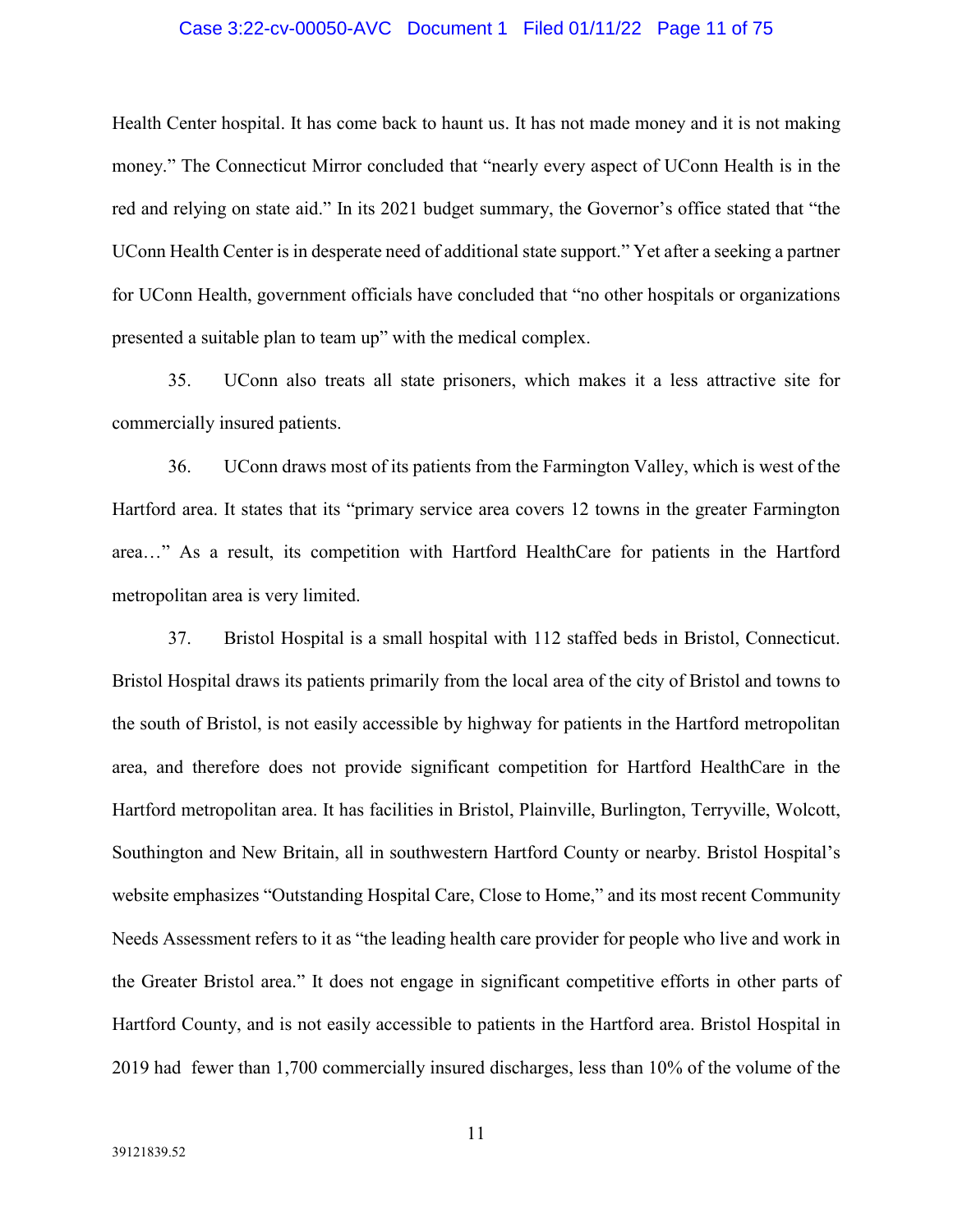#### Case 3:22-cv-00050-AVC Document 1 Filed 01/11/22 Page 12 of 75

two Hartford HealthCare hospitals. Bristol Hospital also offers a limited range of services. For example, it does not provide cardiac surgery, high-end cardiology or high-end cancer care.

38. Bristol Hospital is marginally profitable and does not have the resources to compete significantly by developing new services, hiring additional physicians, or engaging in substantial marketing or advertising campaigns. Bristol Hospital lost money (operated with a deficiency of revenues or expenses) for three or four years from 2016-2019. The hospital's days of cash on hand were under 20 for 2017-2019 as compared to a statewide average for hospitals of 91 days. Bristol Hospital's volume of discharges has declined in every year since 2016.

39. Southern New England Health Care Organization ("SoNE") is a clinically integrated provider network. SoNE is owned 50% by Trinity Health Of New England. SoNE works with its providers (including Saint Francis and its employed physicians) to reduce cost and improve the quality of care. SoNE contracts with, among others, commercial insurers to provide health care services to their members. SoNE also acts as an accountable care organization for Medicare patients.

40. SoNE is an innovative network, attempting to move away from simple "fee for service" pricing towards value pricing, which creates incentives for higher value, lower cost, and better quality care. SoNE offers bundled pricing for spine and total joint surgery, involving a single price for all the professional and facility services involved in these procedures, and is expanding its bundled pricing efforts to include bariatrics, gastrointestinal and cardiac procedures. Bundled prices allow consumers to better understand the total cost of care and to make better and more economical health care choices. SoNE is also working on contracts in which the providers will share in the risk of high health care costs, including some contracts involving a global assumption of risk by the providers. The sharing of risk by providers creates greater incentives for lower cost,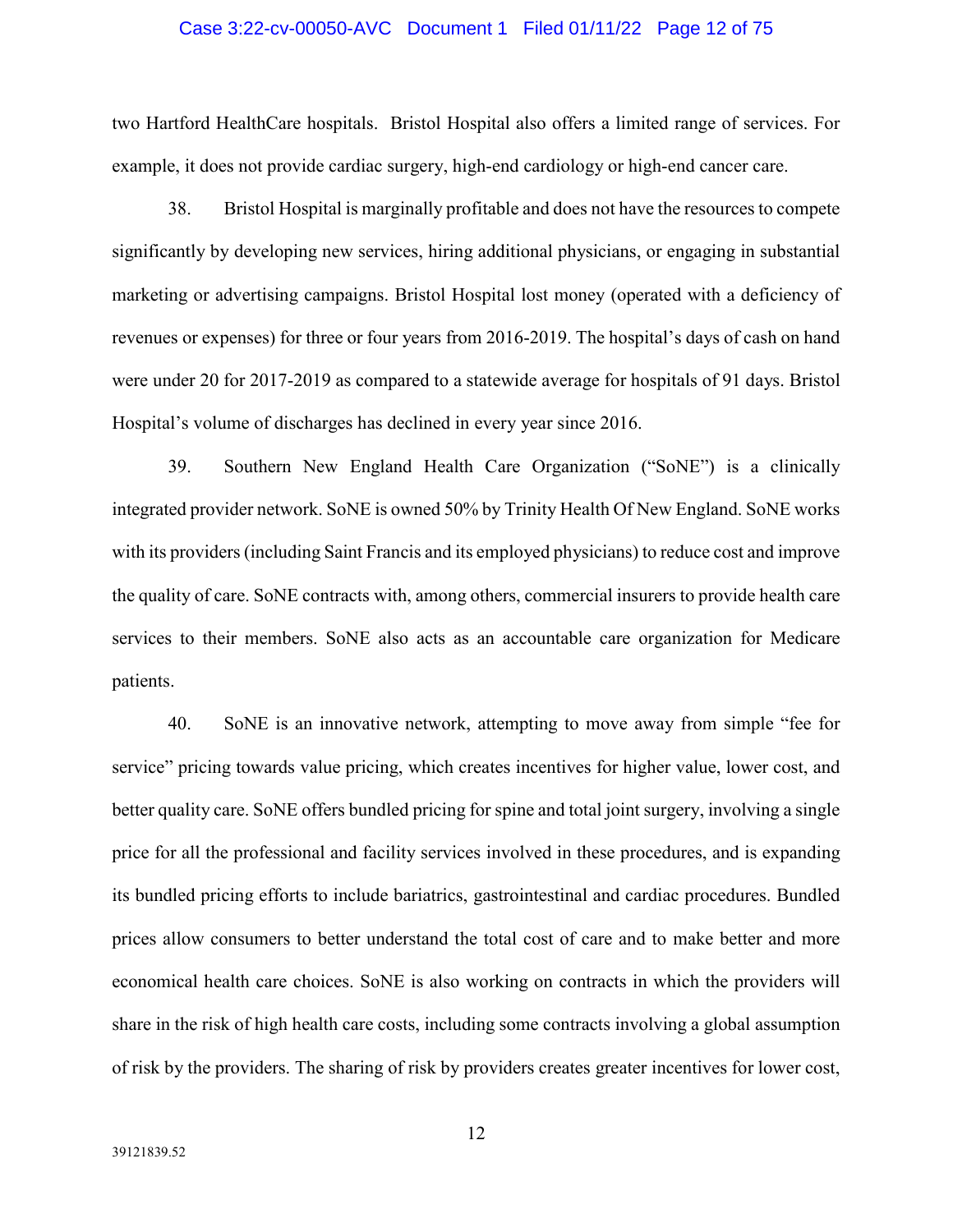#### Case 3:22-cv-00050-AVC Document 1 Filed 01/11/22 Page 13 of 75

higher quality care. SoNE's goal is to be a disruptive force in a positive manner in improving health care.

## **TWO STAGE MODEL OF COMPETITION**

41. Competition among health care providers depends on the relationship between these providers and employers, subscribers, and managed care plans. Employers select managed care plans on behalf of their employees. When managed care plans create networks, their goal is to offer convenient networks for their enrollees. Employees and subscribers prefer to have a choice from a variety of providers in convenient locations, close to home.

42. Employers generally have two alternative funding mechanisms for purchasing health insurance for their employees. Fully insured employers and their employees pay premiums, co-pays and deductibles in exchange for access to a managed care plan's provider network and for insurance against the cost of future care. Self-insured employers must pay the entirety of their employees' healthcare claims (aside from member cost-sharing, such as deductibles and copayments), and, as a result, they immediately incur any provider rate increases.

43. Managed care plans negotiate contracts with hospitals and physicians to create provider networks. Employees pay higher out-of-pocket costs when they see a non-contracted or out-of- network provider. Patients who are insured through a managed care plan therefore have an incentive to choose in-network providers in order to minimize or avoid out-of-pocket expenses, and providers have incentives to participate in managed care plans' networks because that increases their access to patients insured through those organizations.

44. Competition among health care providers (both physicians and hospitals) occurs in two stages. In the first stage, providers compete to be selected as in-network providers by managed care plans. Managed care plans seek to create provider networks with geographic coverage and a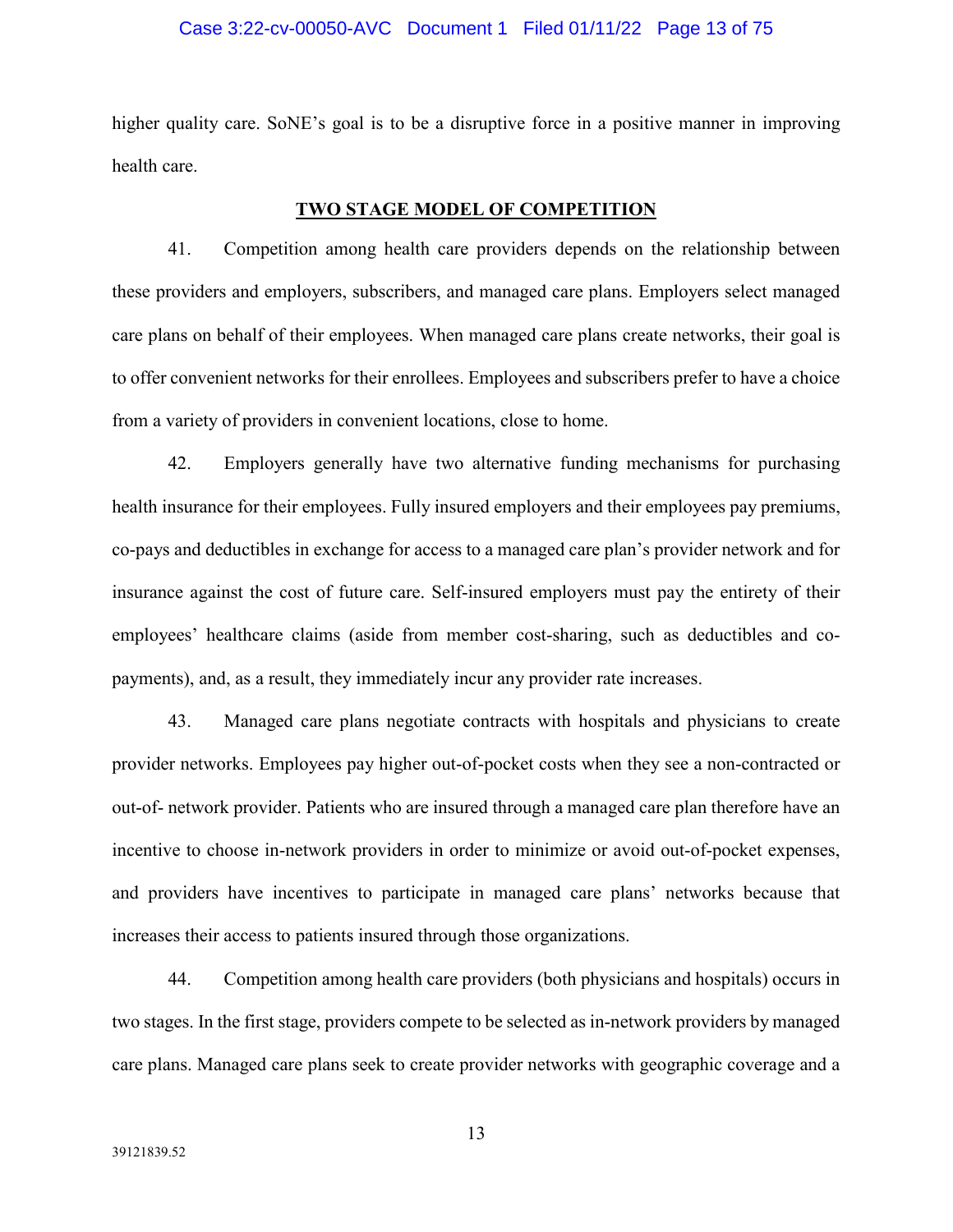## Case 3:22-cv-00050-AVC Document 1 Filed 01/11/22 Page 14 of 75

scope of services sufficient to attract and satisfy individual subscribers as well as employers and their employees.

45. Providers benefit from in-network status by gaining access to the managed care plan's members as patients. Accordingly, providers compete in this first stage of competition to be selected as "in-network" by healthcare payors.

46. In the second stage of competition, providers compete with other in-network providers to attract patients. When enrollees sign up to a plan, they almost always choose innetwork providers to avoid paying greater "out of network" costs. Managed care plans typically offer multiple in-network providers with similar out of pocket costs, and those providers compete primarily on non-price dimensions in this second stage to attract patients by offering better services, amenities, convenience, quality of care, and patient satisfaction than their competitors offer. The exception is in the case of tiered networks, described below. With that exception, patients are insulated against prices paid to providers and generally do not shop around on the basis of price.

47. Some managed care plans offer "tiered networks," with different financial incentives for patients who choose different providers, or "narrow" networks offering limited numbers of providers. In tiered networks, providers in the preferred tier may be accessed by members with fewer (or no) co-pays or deductibles payable by the member as compared to their payment obligations when they utilize providers in less preferred tiers. Under these circumstances, providers will compete (by offering lower rates) to be in the preferred tier or in the narrow network.

48. When managed care plans negotiate with providers, the leverage in those negotiations depends on the plan's outside options. A buyer has leverage if it has acceptable alternatives to a seller driving a hard bargain. Therefore, if a managed care plan could drop a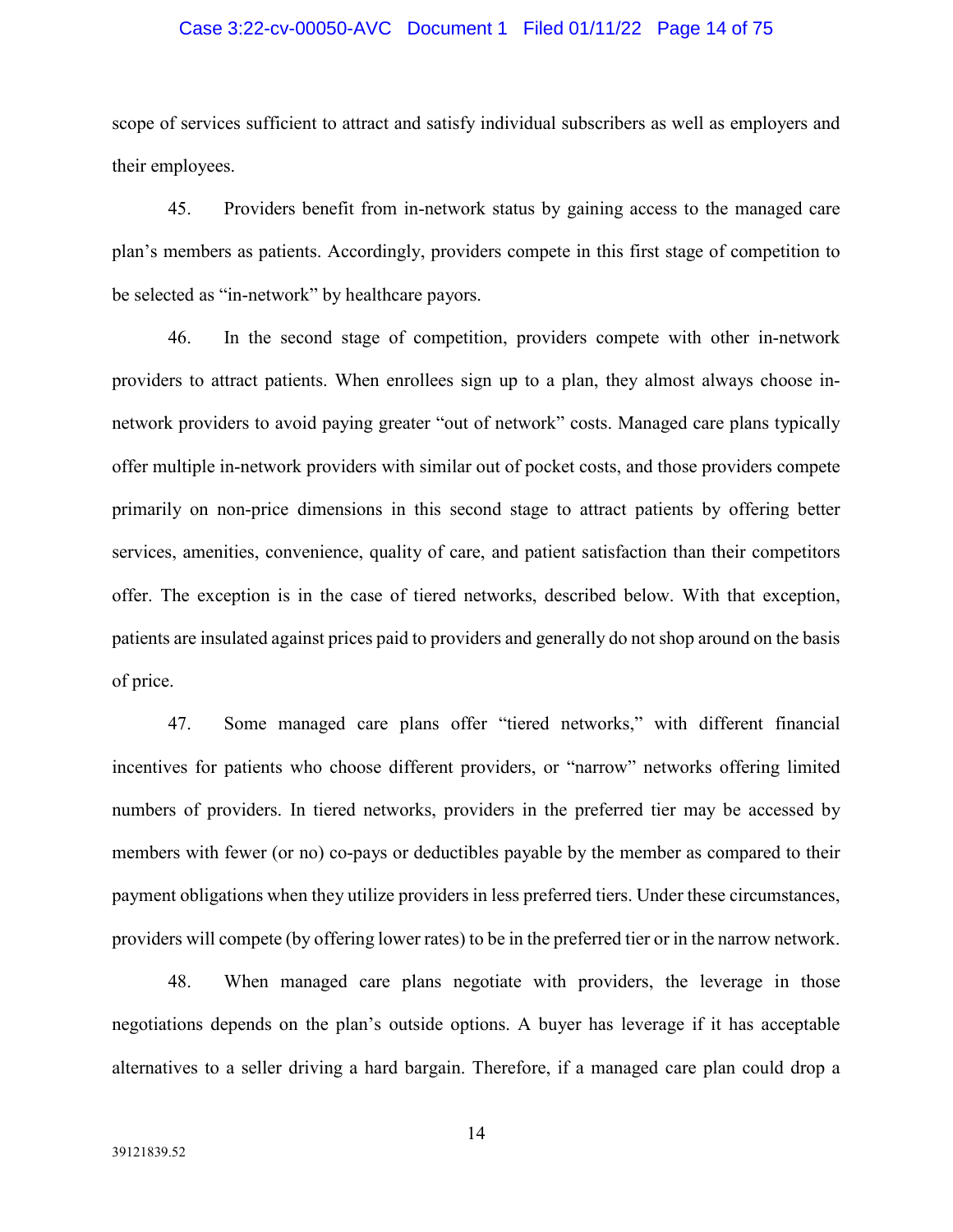### Case 3:22-cv-00050-AVC Document 1 Filed 01/11/22 Page 15 of 75

provider and still have an attractive network that it could sell to its customers, the managed care plan would have a stronger bargaining position. For these reasons, the fewer alternative providers available to a managed care plan, the more bargaining leverage each of those providers has. Similarly, the larger the market share of a given provider, the more important its presence in a network is to a managed care plan, and the more leverage it has in bargaining for higher reimbursement rates.

49. Competition between networks of providers is an important competitive activity in Hartford County and in health care generally. Because patients need to access a wide range of providers, including hospitals, physicians in many specialties, outpatient centers, and ancillary facilities, a payor or employer will need to contract with providers in each of these categories to provide a full range of health care services. This can involve very substantial transaction costs if the payor or employer needs to separately make arrangements with each independent provider in each of these categories.

50. These transaction costs are substantially reduced through the formation of networks of providers, which can contract on behalf of a range of providers. This is especially important for employers, smaller payors and national payors without a substantial presence in Connecticut, for whom these transaction costs will be greater than, for example, for a very large payor like Anthem.

51. Thus, networks provide an important efficiency-enhancing competitive alternative, especially for self-insured employers, smaller payors and national payors. Any impediment to vigorous network competition will harm overall competition in the markets in which the networks provide services, including each of the relevant markets in this case.

52. There are a number of networks competing in Hartford County, including, most significantly, ICP and SoNE. SoNE is the primary competitor to ICP.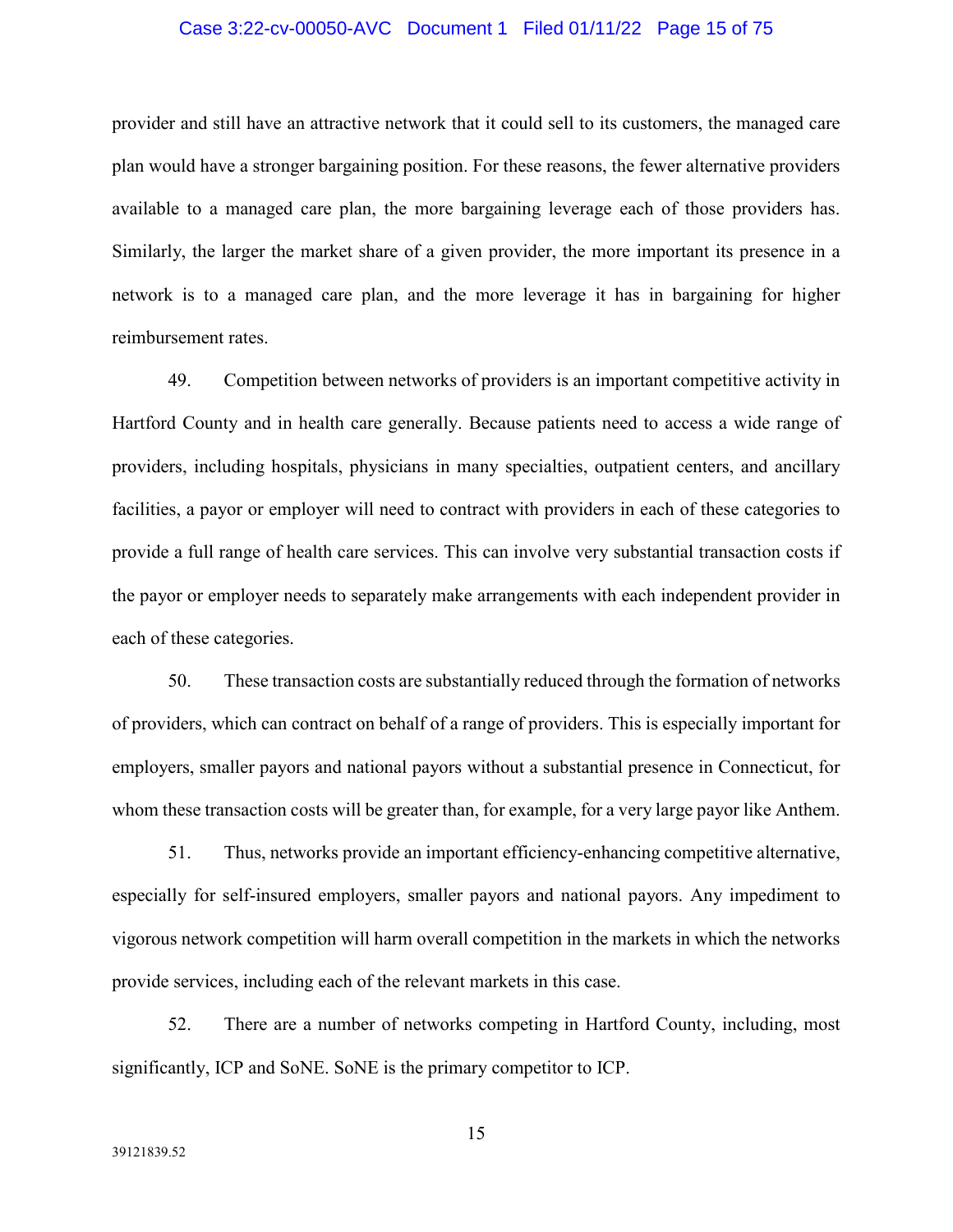# **HARTFORD HEALTHCARE'S ANTICOMPETITIVE ACTIONS**

53. Hartford HealthCare has engaged in a number of actions intended to suppress competition and maintain and enhance its dominance. These actions affect Hartford HealthCare's activities statewide, but have had a particular impact in the Hartford metropolitan area and in Hartford County. The actions planned and ultimately taken include the following:

- A. Acquisition of numerous physician practices, including physicians who were practicing at Saint Francis, Bristol and Manchester Memorial as well as independent physicians participating in SoNE.
- B. Threats to numerous independent physicians that if they did not concentrate their referrals on Hartford HealthCare, that Hartford HealthCare would retaliate against them.
- C. Requiring physicians involved in ICP to send the vast majority of their referrals to Hartford HealthCare with financial penalties if they failed to do so.
- D. Successful demands to obtain exclusive access to cutting edge equipment.
- E. Interference with health plans' adoption of tiered networks, reducing competition and consumer choice.

# **ACQUISITION OF PHYSICIAN PRACTICES**

54. Among the physicians who have been employed by Hartford HealthCare (through Hartford HealthCare Medical Group and other subsidiaries), and their practices acquired, within the last four years, are the following:

- Peter Byeff (hematology/oncology)
- Brian Byrne (hematology/oncology)
- Jason Chang (hematology/oncology)
- David Hosmer (hematology/oncology)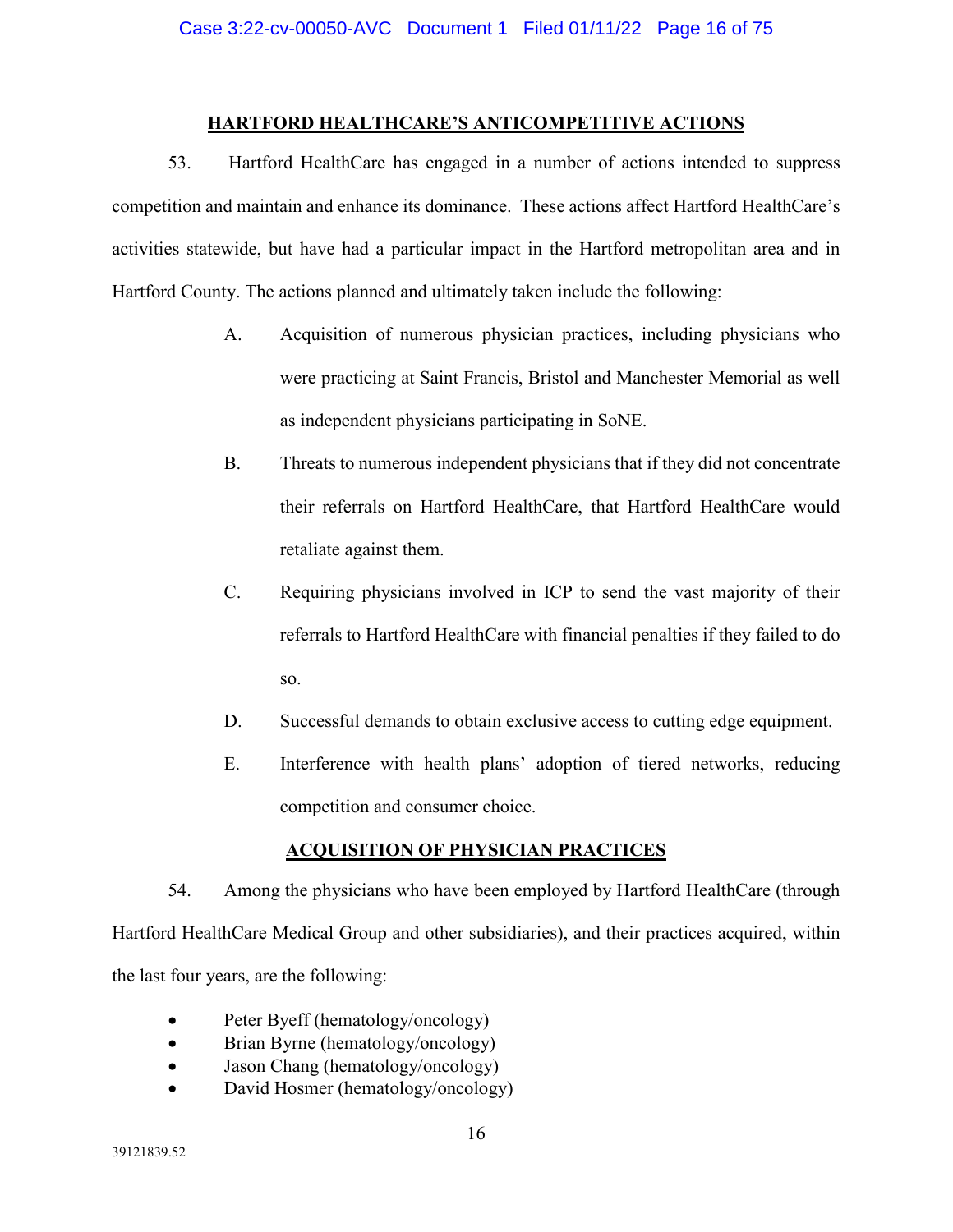- Joseph Sinning (hematology/oncology)
- Joerg Rathmann (hematology/oncology)
- Patricia DeFusco (oncology)
- Aneesh Tolat (cardiology)
- Sabeena Arora (cardiology)
- Joseph Ingrassia (cardiology)
- Muzibul Chowdhury (cardiology and primary care)
- Marko Lujic (general surgery)
- Vladimir Daoud (general surgery)
- Kimberly A. Caprio (surgical oncology)
- Bret M. Schipper (surgical oncology)
- Niamey Wilson (surgical oncology)
- Maame Dankwah-Quansah (neurology)
- Barry J. Gordon (neurology)
- Arzu Demirci (primary care)
- Saira Rani (primary care)
- Patricia Lampugnale (primary care)
- Ulysses Wu (infectious disease)
- Paul Anthony (infectious disease)
- Ramkumar Sankaran (nephrology)
- Martin Keibel (family medicine)
- 55. Among the additional physicians who became exclusively affiliated with ICP, and

ended their affiliations with SoNE or its predecessor, within the last four years, are the following:

- Jesse Eisler (orthopedic surgery)
- Michael Aron (orthopedic surgery)
- Steven Selden (orthopedic surgery)
- Neil Lippman (cardiology)
- Shishir Mathur (cardiology)
- Patrick Senatus (neurosurgery)
- Darshan Shah (primary care physician)
- Gayethri Narayanswamy (primary care physician)
- Narinder Maheshwari (primary care physician)

56. When physicians are employed by Hartford HealthCare, even if there is no formal purchase of a corporation, it is understood that the physicians will bring with them to Hartford HealthCare a substantial portion of their patient base and often, other employees who work with them. For example, when Dr. Ulysses Wu became employed by Hartford HealthCare, another physician and an APRN followed with him. Hartford HealthCare Medical Group (the Hartford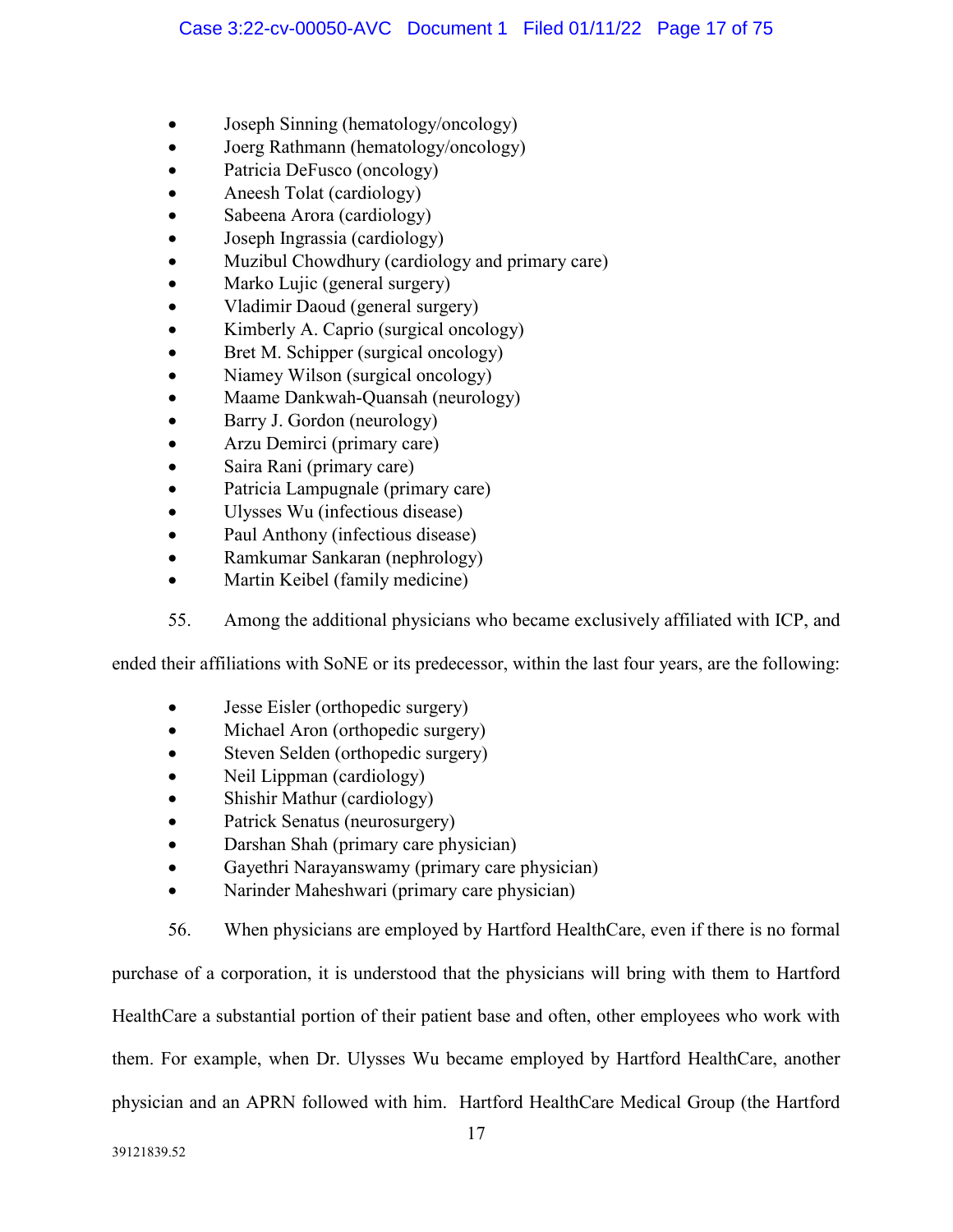## Case 3:22-cv-00050-AVC Document 1 Filed 01/11/22 Page 18 of 75

HealthCare entity that employs physicians) typically takes over a physician's lease and staff when it employs the physician.

57. A very large number of these physicians previously practiced at Saint Francis. As a result of the acquisitions of their practices and Hartford HealthCare's demands regarding physician referrals, these physicians shifted their referrals away from Saint Francis and to Hartford HealthCare.

58. The physician practices acquired by Hartford HealthCare have involved many physicians with unique practices or unusually large practices. For example, Dr. Chowdhury admitted the most cardiology cases at Saint Francis prior to his acquisition. Dr. Schipper is the only physician in the Hartford area performing HIPEC procedures, involving high temperature chemotherapy. As a result, many of these losses are especially harmful to Saint Francis, and to competition, disproportionate to the numbers of physicians lost.

59. Hartford HealthCare has also acquired the practices of a number of physicians (not identified above) who have previously practiced at Manchester Memorial, including orthopedic surgeons, cardiologists, and an independent oncology group. As a result, as after other Hartford HealthCare acquisitions, these physicians shifted their referrals to Hartford HealthCare hospitals. These acquisitions have caused harm to Manchester Memorial in particular with regard to its medical oncology program.

60. In addition, Hartford HealthCare has acquired the practices of a number of primary care physicians (not identified above) practicing in the Bristol area. This has also resulted in a shift of referrals by those physicians to Hartford HealthCare and its physicians. As a result, these acquisitions have increased the market share of Hartford HealthCare (principally in this case, the Hospital of Central Connecticut) and reduced volumes at Bristol Hospital.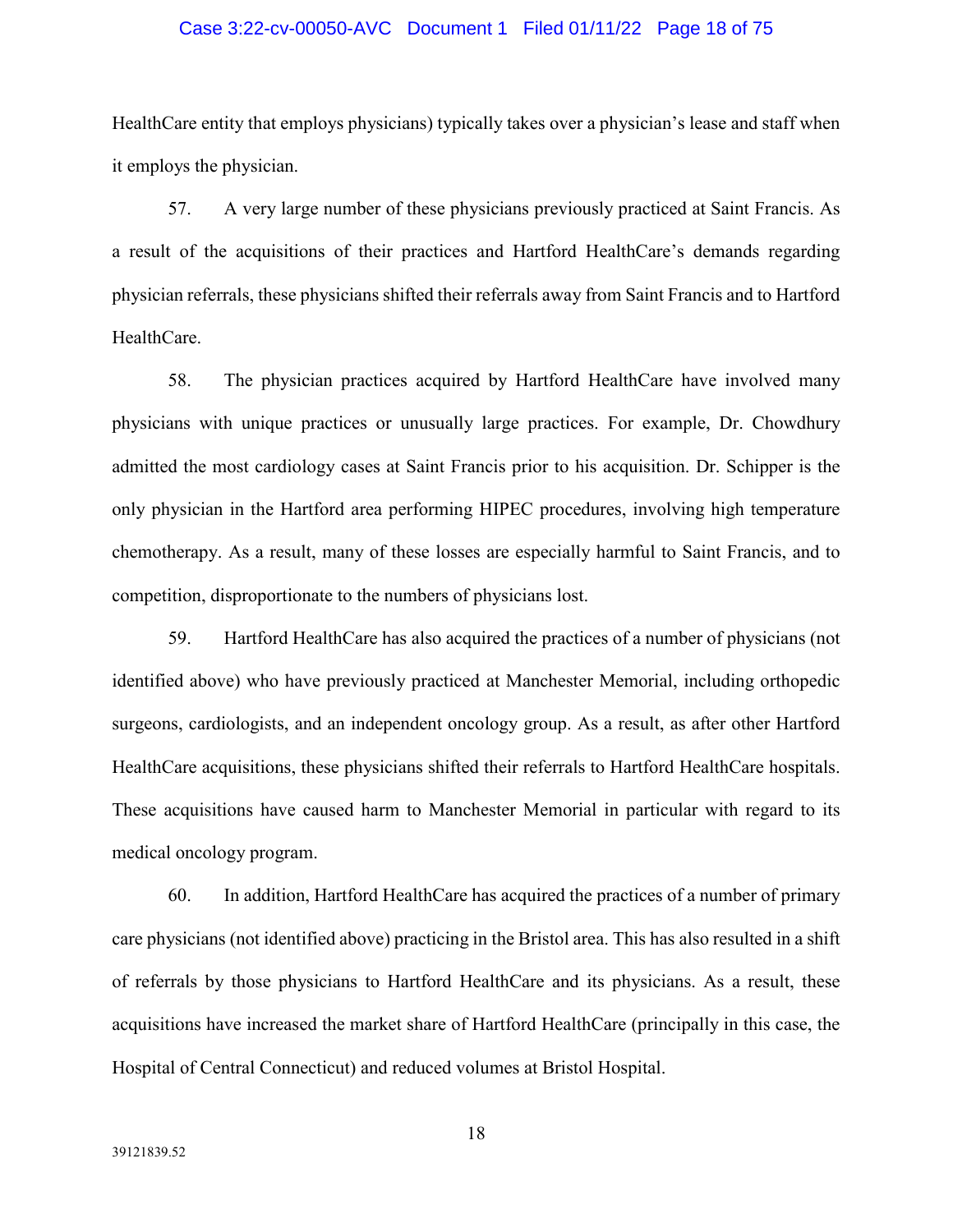## Case 3:22-cv-00050-AVC Document 1 Filed 01/11/22 Page 19 of 75

61. As Hartford HealthCare has acquired practices of medical oncologists, it has also acquired their infusion centers, including the equipment they use to provide chemotherapy to patients. This has increased Hartford HealthCare's volume and capacity in the provision of outpatient medical oncology services.

62. Hartford HealthCare's acquisitions have been aided by its campaign of intimidation. Hartford HealthCare has told some physicians that if they did not agree to join its practice, that Hartford HealthCare would "crush" them. In some cases, Hartford HealthCare executives said more specifically that if the physician did not join Hartford HealthCare, that Hartford HealthCare would recruit a physician to compete specifically against that doctor. In other cases, Hartford HealthCare has threatened specialist physicians with the loss of referrals from its more than 50 employed primary care physicians.

63. In addition to its acquisition of individual physicians' practices, Hartford HealthCare has acquired two significant cardiology group practices, Middlesex Cardiology (including nine cardiologists) and Cottage Grove Cardiology. While Middlesex Cardiology is not located in Hartford County, because of the limitations in practice at Middlesex Hospital, where this group is traditionally based, Middlesex Cardiology historically referred high-end cardiology cases as well as cardiac surgery cases to Saint Francis. After its acquisition by Hartford HealthCare, the group has instead sent these cases to Hartford HealthCare hospitals.

64. Hartford HealthCare has recently completed the acquisition of Cottage Grove Cardiology. Cottage Grove represented more than a third of all cardiology cases at Saint Francis. Until this acquisition, this group had previously concentrated its practice at Saint Francis. While a minority of the individual physicians employed by Cottage Grove concluded that they would not join Hartford HealthCare and have become employed by Saint Francis, this acquisition further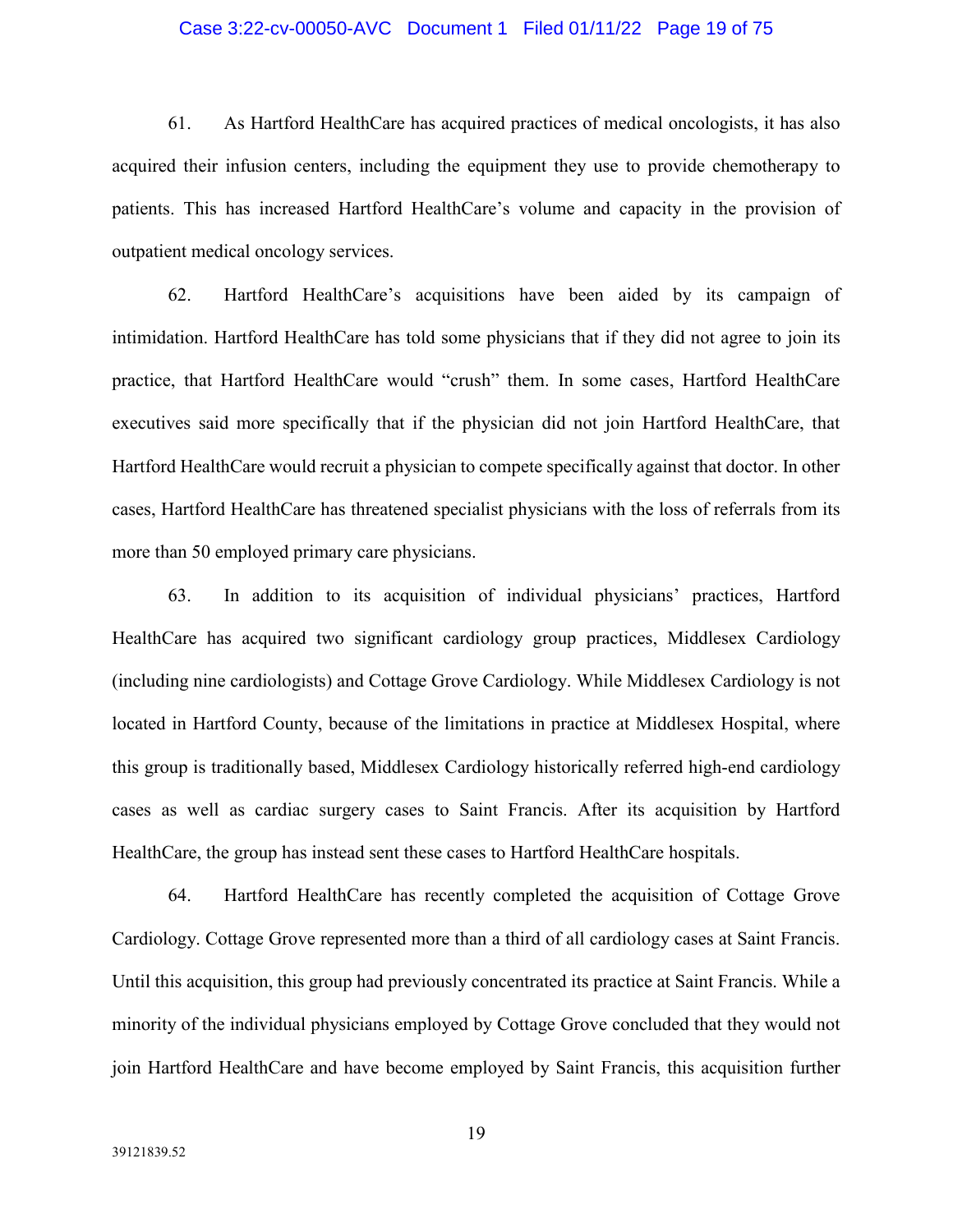#### Case 3:22-cv-00050-AVC Document 1 Filed 01/11/22 Page 20 of 75

substantially reduced cardiology patients at Saint Francis. Cottage Grove's patient lists were owned by the practice, and are now controlled by Hartford HealthCare, and the majority of Cottage Grove physicians have become employees of Hartford HealthCare Medical Group.

65. As with Middlesex Cardiology, the loss of the Cottage Grove physicians cost Saint Francis not only the cases that were handled at Saint Francis by Cottage Grove cardiologists, but also their referrals of cardiac surgery cases. Typically cardiac surgery cases are referred by cardiologists, and these cases will now be concentrated at Hartford HealthCare.

66. Before these acquisitions, Middlesex Cardiology and Cottage Grove Cardiology (like many of the other physicians whose practices were acquired by Hartford HealthCare) were independent groups that chose to have each patient hospitalized at the facility which they believed was best for the patient. Now that they have been acquired by Hartford HealthCare, their referrals of patients are controlled by their owners. Thus any opportunity for Saint Francis or other Hartford County hospitals to compete for these patients by providing the best quality and low cost care has been effectively eliminated.

67. Hartford HealthCare's acquisition of the physician practices of cardiologists is especially harmful to Saint Francis and Hartford HealthCare's other hospital competitors. That is because cardiac and cardiac surgery cases are among the most profitable cases for hospitals, and therefore the loss of such cases is especially harmful.

68. As a result of these actions, Hartford HealthCare Medical Group has grown substantially. In January 2020, Hartford HealthCare stated in a financial disclosure that Hartford HealthCare Medical Group employed 600 physicians. Its current website states that the group encompasses more than 750 physicians, an increase in 150 physicians in only two years. This includes more than 170 primary and specialty care offices throughout the State of Connecticut.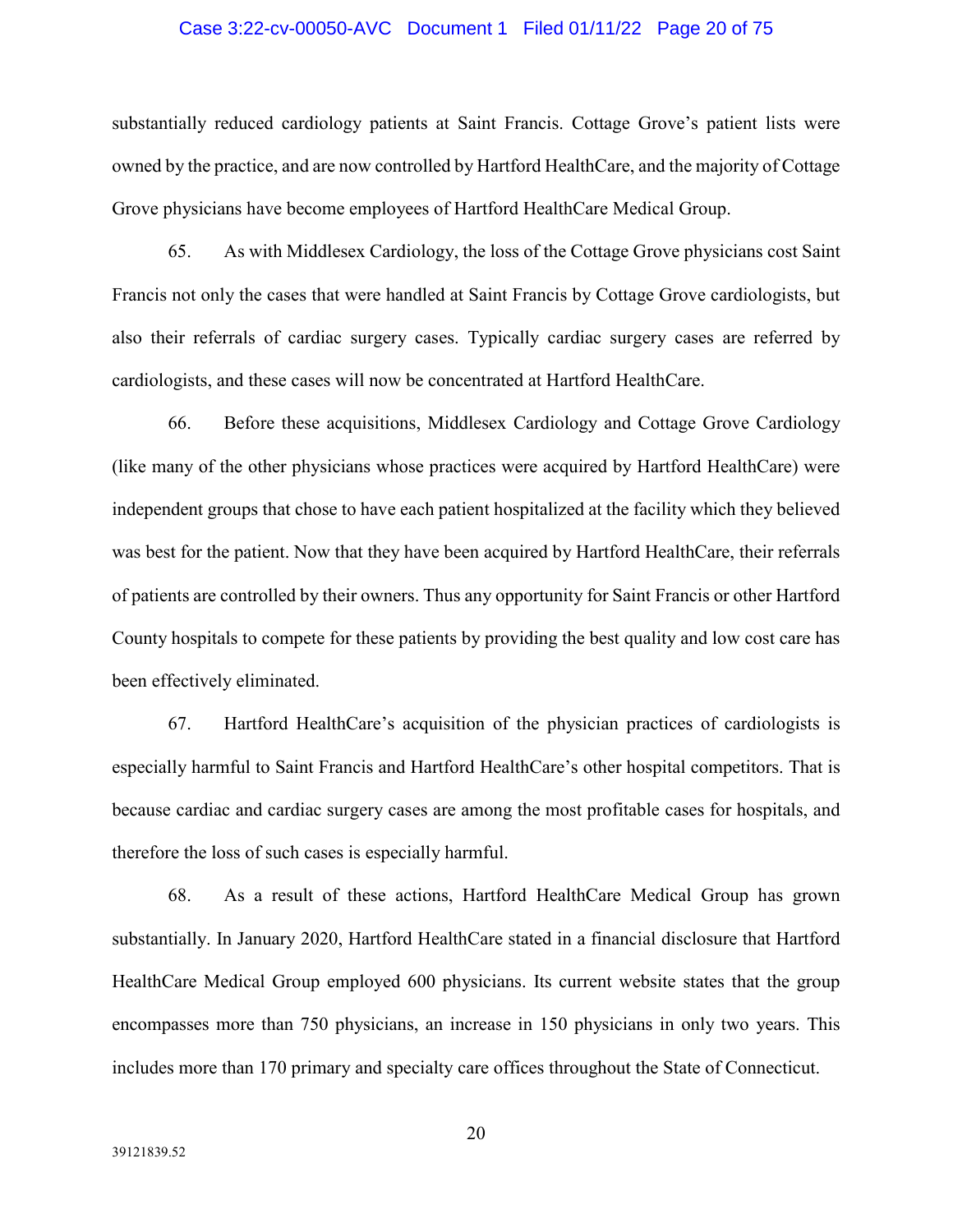## Case 3:22-cv-00050-AVC Document 1 Filed 01/11/22 Page 21 of 75

69. Physicians whose practices were acquired by Hartford HealthCare after working at Saint Francis have informed Saint Francis personnel that they decided to "switch" to Hartford HealthCare because Hartford HealthCare offered financial compensation to them far in excess of what Saint Francis felt that it could lawfully provide consistent with federal regulations concerning fair market value. Hartford HealthCare's offers to these physicians could only be justified by the hospital referrals and related hospital business that these physicians brought to Hartford HealthCare.

70. Hartford HealthCare is currently seeking to acquire numerous additional physician practices in Hartford County. The pace of acquisitions has increased in the last several years.

#### **CONTROL OF REFERRALS**

71. ICP is a physician hospital network owned by Hartford HealthCare whose purpose is to enter into contracts with managed care plans at much higher than market rates, and without assuming downside risk or engaging in innovative practices such as bundled pricing or participation in tiered networks. It is able to do so by attracting a critical mass of physicians whose patients then become unavailable to managed care plans from any other source. Since its inception, ICP has had a strategy of engaging in what it calls "transitioning" physicians out of SoNE, or its predecessor Saint Francis Health Care Partners.

72. ICP's plan involved, first, recruiting substantial numbers of physicians away from SoNE. It did so by offering physicians arrangements that involved no required investment (which meant that the physicians had no stake in the success of the organization), no payment for use of Hartford's electronic health records, and no requirements in contracts that the physician assumes the risk of high costs. This model, which can only work because ICP and Hartford HealthCare are able to impose contracts on managed care plans that do not require the most cost effective care, means that physicians can participate in the ICP network without the need to take the normal risks

39121839.52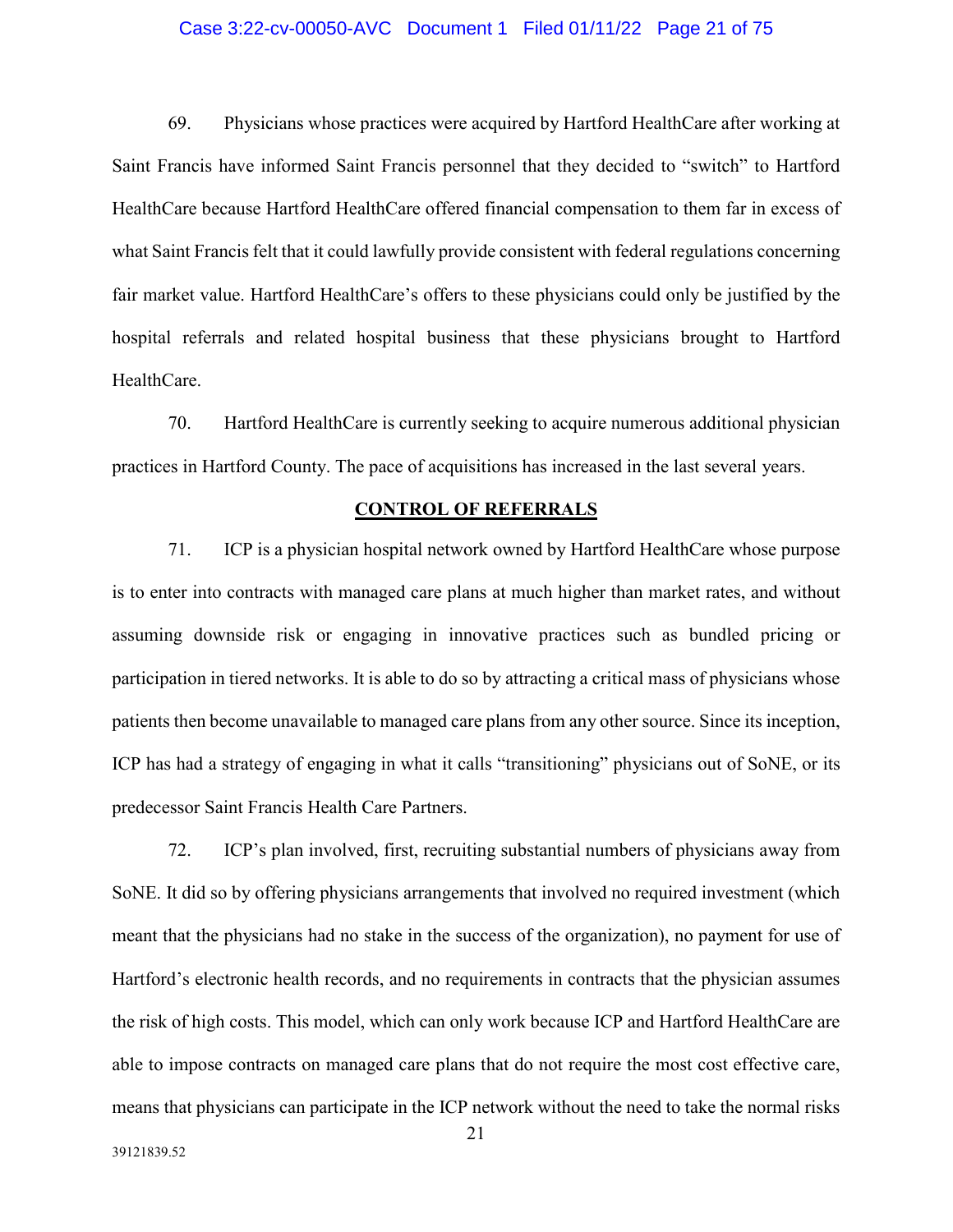## Case 3:22-cv-00050-AVC Document 1 Filed 01/11/22 Page 22 of 75

inherent in a competitive health care market. Thus, Hartford HealthCare effectively attracted the physicians by promising them that they could enjoy some of the fruits of Hartford HealthCare's market power and anticompetitive conduct.

73. Within the last four years, ICP has implemented what it refers to as a "network engagement" strategy, to ensure that these independent physicians belonging to ICP refer as many cases as possible to Hartford HealthCare specialists, hospitals and other facilities irrespective of quality, cost or competitive issues. Physicians receive scores on their levels of referrals, and receive significant financial incentives (or are paid significantly less) depending upon whether these referrals are kept within the ICP and Hartford HealthCare systems. Physicians are required to explain every referral that does not stay inside the ICP network. The results are reviewed by a performance management committee. Physicians agree to adhere to these procedures in order to remain in ICP. ICP has increased its efforts, and increased its success, in controlling referrals over time.

74. Physicians who belong to ICP are required to contract through ICP for all contracts that ICP negotiates. Thus, effectively, ICP has an exclusive arrangement with its physician members. ICP controls billing and collection of its physician members with regard to the contracts that ICP negotiates, which effectively represent all of the commercially insured contracts in which those physicians participate. Thus, in all the relevant markets, all of which relate to commercially insured patients, ICP effectively controls the practices of these physicians. The recruitment of these physicians to ICP are therefore effectively acquisitions of those physicians within the meaning of Section 7 of the Clayton Act.

75. All these actions by ICP were at the direction of Hartford HealthCare.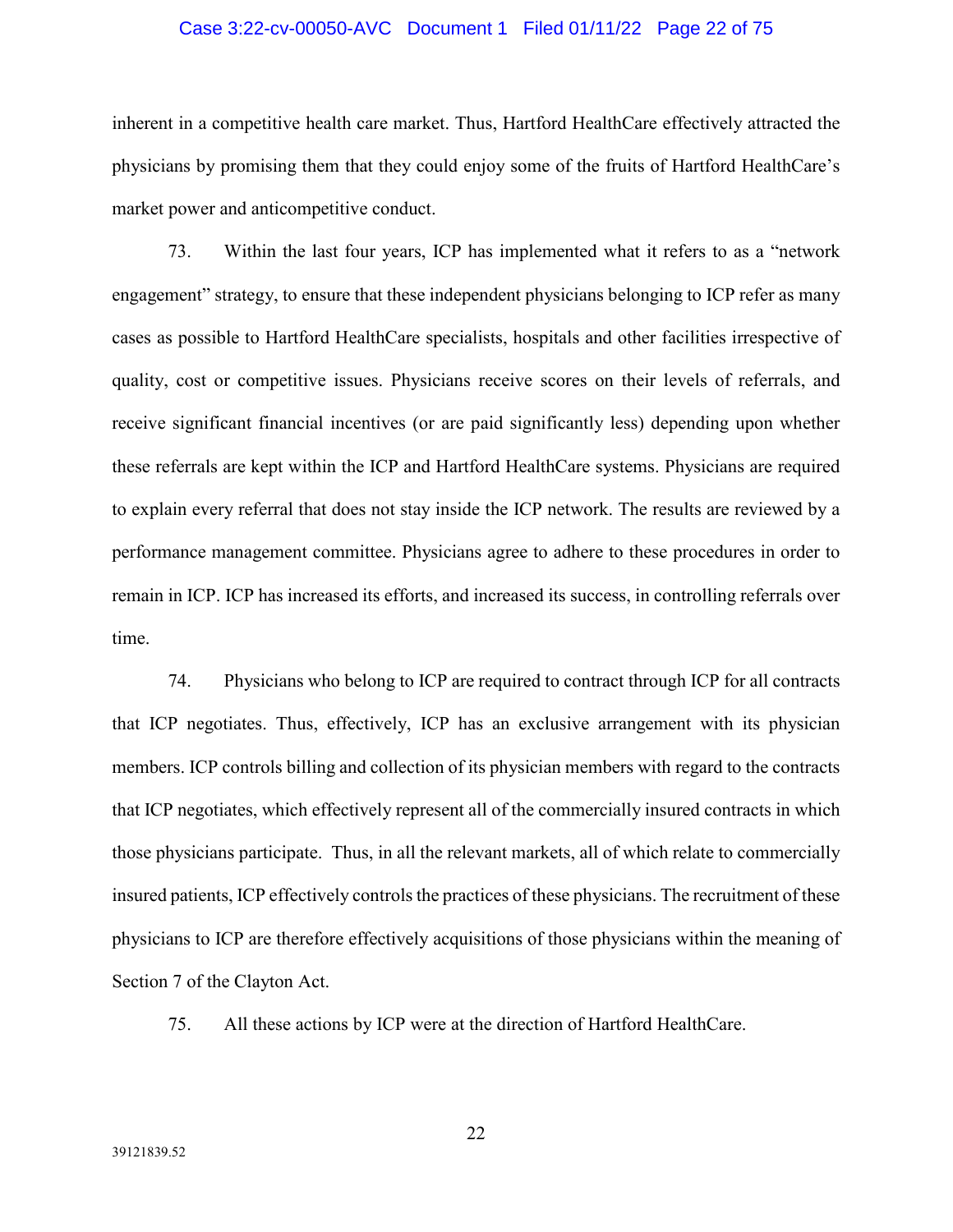## Case 3:22-cv-00050-AVC Document 1 Filed 01/11/22 Page 23 of 75

76. Hartford HealthCare employed physicians are also told that they are required to minimize "leakage" of referrals outside of the Hartford HealthCare system, and most refer virtually all their patients to other Hartford HealthCare physicians without regard to the cost or quality of care. This prevents these physicians from making decisions in the best interests of the patient, and increases Hartford HealthCare's power.

77. Hartford HealthCare has also threatened independent specialists who practice at Hartford HealthCare hospitals in ways which have further enhanced its control of referrals. For example, cardiologists earn a significant portion of their income through handling cases that are "on-call" at hospitals, i.e. cases that come into the hospital emergency room and require a cardiology consult or a cardiologist to read the results of diagnostic studies. Hartford HealthCare has told cardiologists that if they admit substantial numbers of patients to competing hospitals, they will not receive on-call cases. Given Hartford HealthCare's dominant position in cardiology, this is a powerful threat, and has caused many cardiologists to agree to practice exclusively or near exclusively at Hartford HealthCare, even when they would prefer to perform more of their cases at Saint Francis or other area hospitals. Hartford HealthCare has similar leverage over physicians in many other specialties including in particular orthopedic surgeons, general surgeons, neurologists, gastroenterologists and urologists, who may also benefit significantly from such "on call" and emergency cases. Moreover, the prospect of such retaliation in one or more specialties affects the overall referral practices of multispecialty physician groups because they fear retaliation if any of the physicians in these areas refer significantly to competing hospitals. These physicians have therefore acceded to Hartford HealthCare's demands, and most have shifted their practices entirely to Hartford HealthCare.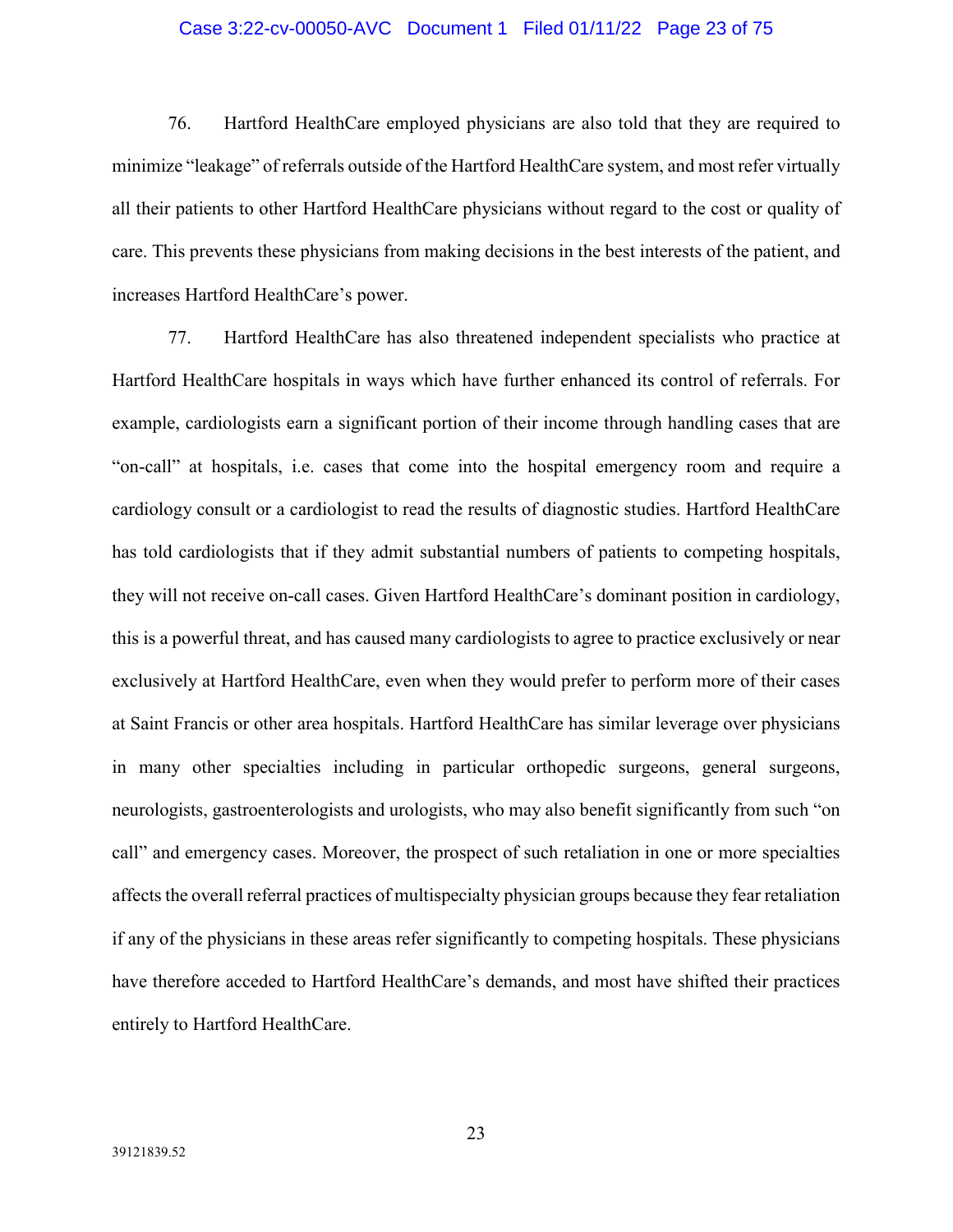## Case 3:22-cv-00050-AVC Document 1 Filed 01/11/22 Page 24 of 75

78. Physicians who do not refer their cases to Hartford HealthCare facilities and specialists are also threatened with the loss of referrals from Hartford HealthCare employed and ICP primary care physicians and specialists. For example, an executive from one substantial independent practice who met with SoNE about working together later received a phone call from a Hartford HealthCare executive who told him that Hartford HealthCare had learned about the meeting, and that the group would suffer serious consequences if it proceeded to cooperate with SoNE. Physicians across Hartford realize that if they do cooperate with Saint Francis or with SoNE, that they jeopardize any relationship with Hartford HealthCare, including the immediate loss of referrals from Hartford HealthCare. This has caused most specialists to accede to Hartford HealthCare's demands. There have been significant recent shifts of referrals to Hartford HealthCare by, among others, orthopedic surgeons in response to this pressure.

79. While some hospitals and networks make efforts to keep referrals "in house," other networks do not utilize the substantial incentives and disincentives implemented by Hartford HealthCare, and other hospitals and networks do not couple these efforts to control referrals with the substantial acquisitions of physician practices engaged in by Hartford HealthCare. Nor do other hospitals and networks engage in the threats of retaliation directed at physicians (including independent members of Hartford HealthCare's hospital medical staffs) who decide to refer cases to competing hospitals and physicians. These efforts have had the combined effect of permitting Hartford HealthCare to control even more referrals, amass a greater market share without regard to cost or quality, and to create powerful incentives for other physicians to affiliate with Hartford HealthCare.

80. These actions to control referrals and to retaliate against referrals to competitors were not undertaken to preserve quality, since Hartford HealthCare offers lesser quality care than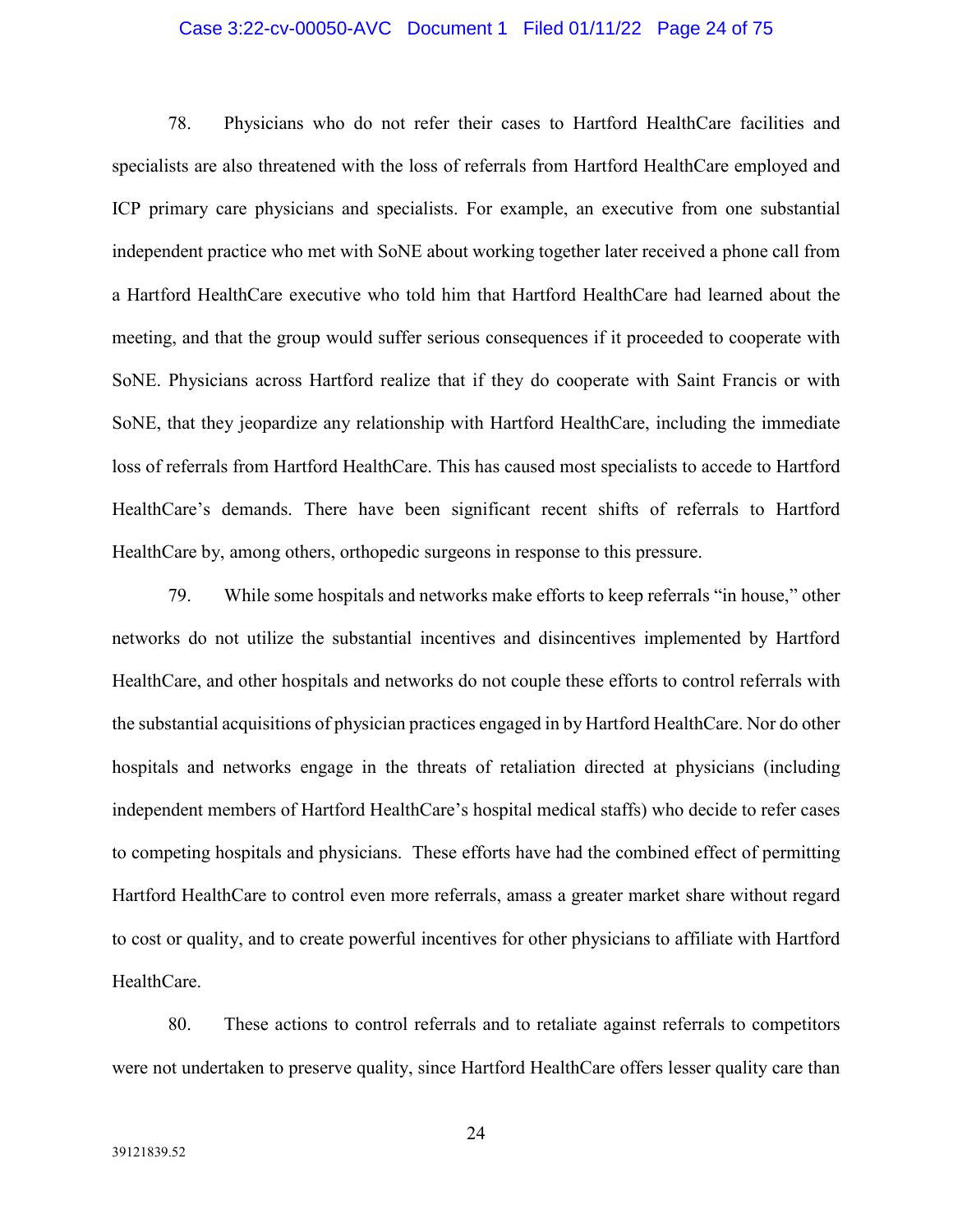### Case 3:22-cv-00050-AVC Document 1 Filed 01/11/22 Page 25 of 75

does Saint Francis, and referrals to Saint Francis would only improve quality of care for the patients. They do not represent competition on the merits but instead interfere with the ability of competing hospitals to attract patients and physicians through lower cost, higher quality care.

81. As a result of Hartford HealthCare's acquisitions of physicians' practices, coupled with its practices relating to the control of physician referrals, virtually all the patients of these physicians have shifted their patronage from the hospitals at which they originally practiced to Hartford HealthCare. For example, after specialty physician practices at Saint Francis listed above were acquired by Hartford HealthCare, the patient volume seen by these physicians at Saint Francis was reduced by more than 95%. This was not a result of a change in physician or patient perceptions of the best location of care, but was solely a reflection of Hartford HealthCare's increasing control of the market. These acquisitions therefore have overcome the ability of competing hospitals to compete effectively on price and quality and thereby subverted the competitive process. Hartford HealthCare's and ICP's threats and pressure relating to referrals have also caused a significant loss of cases at Saint Francis.

82. This behavior has also had a significant impact on Hartford HealthCare's ability to acquire even more physician practices. As a result, Hartford HealthCare can emphasize to specialty physicians whose practices it wishes to acquire that they will benefit from a pipeline of referrals from Hartford HealthCare's primary care and other physicians. This is a powerful incentive, since Hartford HealthCare employs, or controls through ICP, almost 80 primary care physicians, who refer cases to a broad range of specialists. Additionally, many other specialty practices acquired by Hartford HealthCare also generate significant numbers of referrals. For example, medical oncologists and hematologists/oncologists make referrals to radiation oncologists and surgical oncologists. General surgeons make referrals to medical oncologists. Cardiologists refer cases to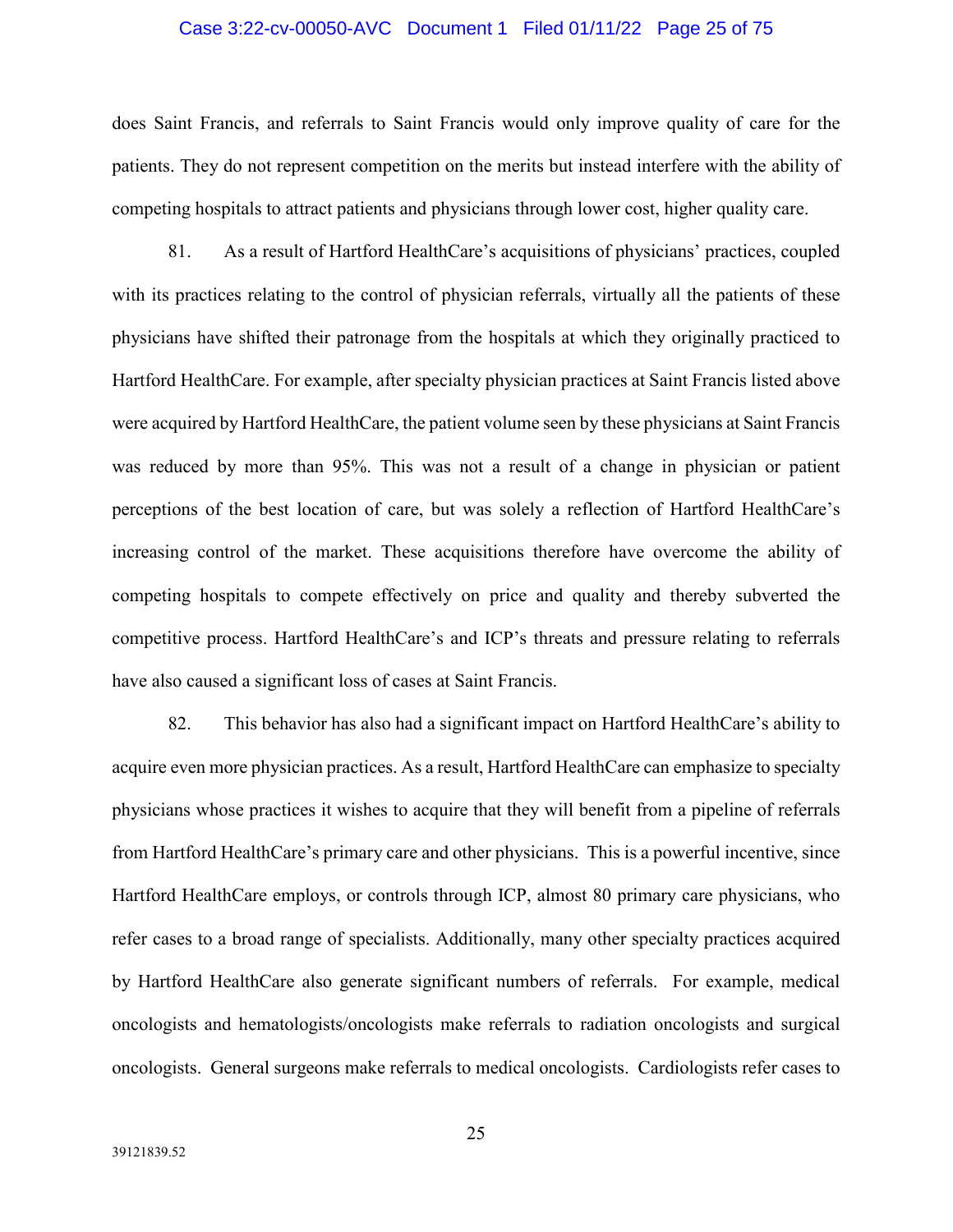### Case 3:22-cv-00050-AVC Document 1 Filed 01/11/22 Page 26 of 75

cardiac surgeons. Neurologists refer cases to neurosurgeons. As more physician practices have been acquired, and more referrals have been controlled by Hartford HealthCare, the benefits of acquisition by Hartford HealthCare have grown because of the greater number of available referrals to physicians whose practices are acquired. At the same time, practicing independently of Hartford HealthCare has become more difficult, because these referrals are unavailable to physicians who do not practice at Hartford HealthCare.

83. Since Hartford HealthCare's employed physicians and physicians at ICP overwhelmingly restrict their referrals to physicians practicing at Hartford HealthCare facilities, this creates a strong incentive for independent physicians to practice at those facilities in order to obtain those referrals. This incentive applies not only to the cases referred by Hartford HealthCare and ICP physicians, but to all cases. That is because physicians typically wish to limit the number of hospitals at which they practice in order to more efficiently see patients without the need to travel between hospitals. As a result, the increasing number of referrals available for practice at Hartford HealthCare facilities means that many independent physicians will practice only at those facilities whether or not the patients in question were referred to them by Hartford HealthCare or ICP physicians.

84. Hartford HealthCare's acquisitions and its actions to control referrals thus have increased its market power, including its ability to maintain and increase unusually high prices for healthcare services, and its ability to acquire more physician practices through network effects. These network effects have enhanced Hartford HealthCare's market power and magnify the anticompetitive effects of its behavior. Additionally, Hartford HealthCare's acquisitions of physicians in particular specialties increases its share in other specialties, because of these referrals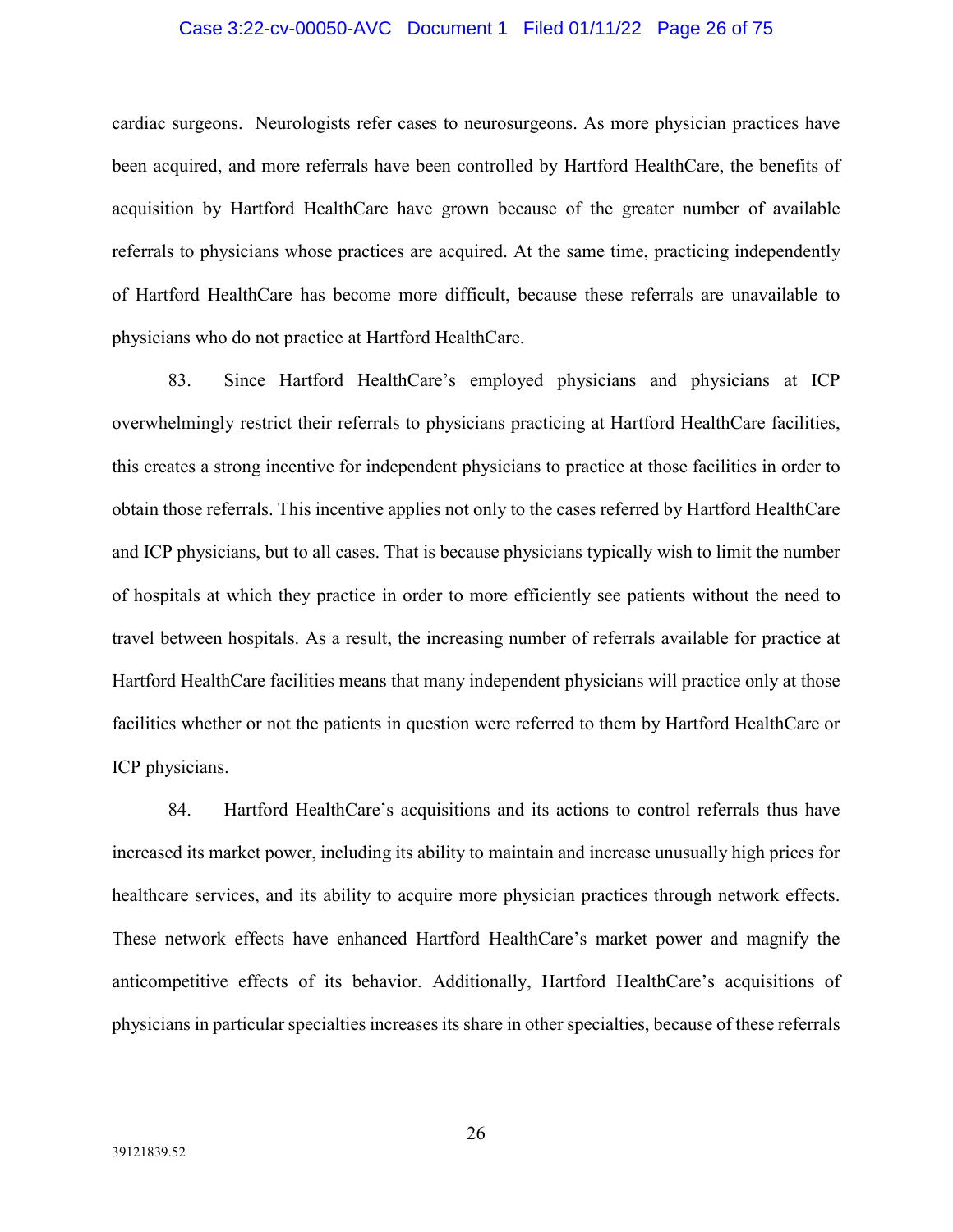### Case 3:22-cv-00050-AVC Document 1 Filed 01/11/22 Page 27 of 75

across specialties. And all these Hartford HealthCare physicians refer patients for inpatient and outpatient hospital care in Hartford HealthCare facilities.

85. Saint Francis and other Hartford County hospitals have been unable to replace physicians acquired by Hartford HealthCare on their medical staffs because physicians practicing at Hartford HealthCare face a loss of referrals if they practice at Saint Francis, and as described below, there are significant barriers to entry by new physicians into Hartford County.

86. Hartford HealthCare's actions in acquiring physician practices and controlling referrals have imposed significant costs on Saint Francis and the other hospitals in the relevant markets in numerous respects. These actions have required the competing hospitals to spend significant resources to attempt to recruit additional physicians to replace the physicians who no longer practice at their hospitals, though, as described below, such recruitment is often very difficult, slow and costly. The loss of patients in connection with Hartford HealthCare's acquisition of physician practices also reduces the volume at Saint Francis and other hospitals in the market and leaves them with less volume to cover their fixed costs. Thus, their average costs per patient are increased. This is highly significant, because fixed costs are a large element of any hospital's costs.

87. The loss of commercially insured cases is especially impactful to Saint Francis and other hospitals in the relevant markets, because like many hospitals, they depend on commercially insured cases to provide their margin. Medicare and Medicaid cases produce little, if any, margin over cost, and therefore the loss of commercially insured cases is especially harmful to the financial health and ability to compete of a hospital such as Saint Francis.

88. Hartford HealthCare's actions in acquiring physicians, coupled with the control of referrals and the addition of physicians on exclusive basis at ICP, has also substantially harmed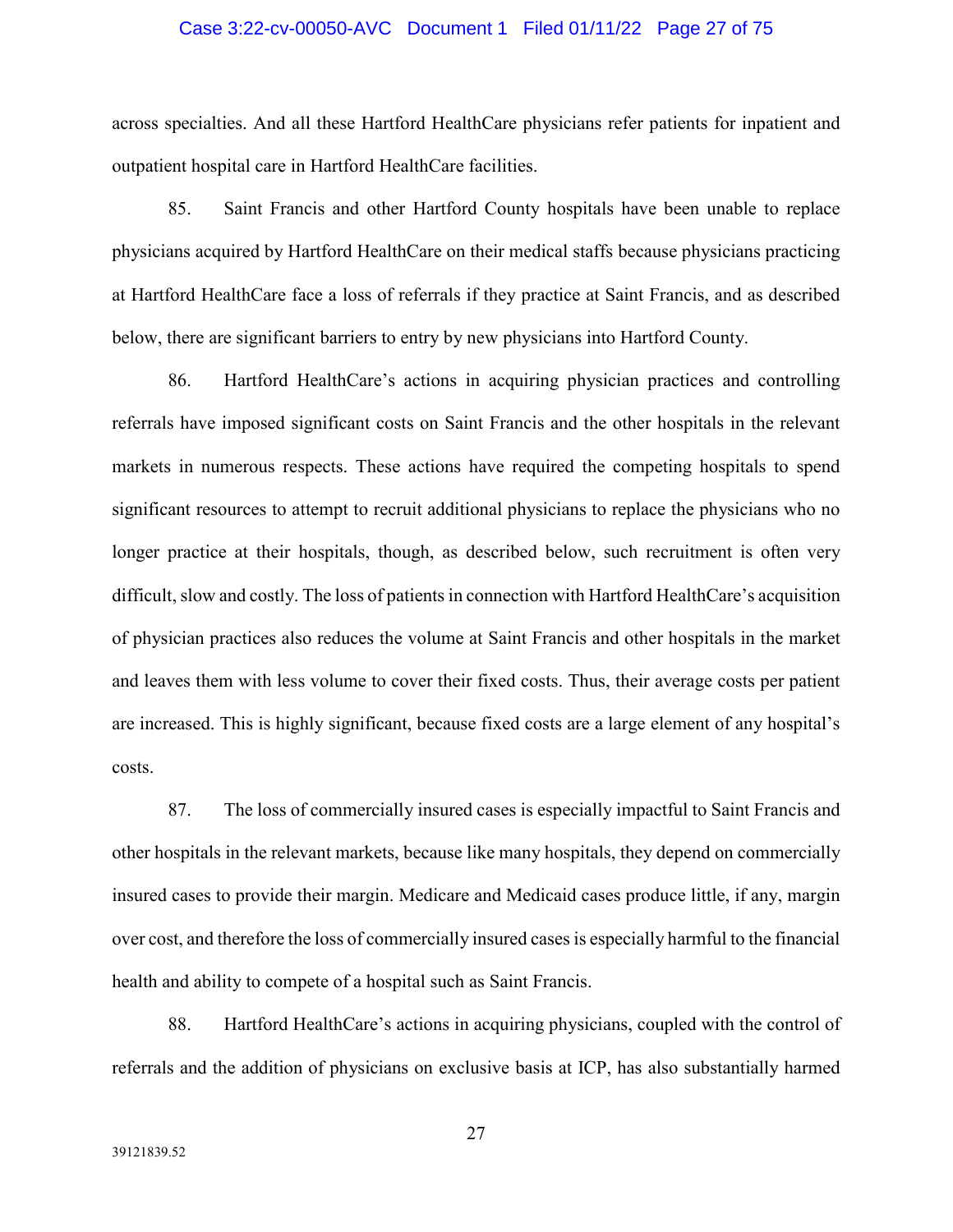### Case 3:22-cv-00050-AVC Document 1 Filed 01/11/22 Page 28 of 75

SoNE, by reducing the breadth of its network. The loss of primary care physicians alone has cost SoNE approximately 10% of its covered lives (members who are insured) in Hartford County. The loss of significant number of specialists also makes SoNE less attractive to members who have utilized those specialists.

89. SoNE is the only multi-provider network in the relevant markets other than ICP, which is substantially larger than SoNE. Therefore, efforts by ICP that reduce the volumes in SoNE increase concentration and reduce competition among multi-provider networks. These efforts have therefore substantially diminished the ability of SoNE to provide a competitive constraint to ICP. The actions described above have significantly impeded SoNE's ability to compete, and thereby have harmed overall competition among multi-provider networks.

90. Hartford HealthCare's anticompetitive conduct that is described herein is continuing. It has caused, and, unless enjoined, will continue to cause, significant damage to Saint Francis and the other Hartford County hospitals, and significant anticompetitive effects, harming the competitive process, the state of health care competition in Hartford County, and patients in Hartford County.

# **SUPPRESSION OF HEALTH CARE INNOVATION, INCLUDING TIERED NETWORKS**

91. Within the last four years, Hartford HealthCare and ICP have resisted, and thereby suppressed or impeded, innovations in health care that would make it easier for patients to make competitive choices to utilize lower cost providers.

92. For example, ICP and Hartford HealthCare have rejected requests by the State of Connecticut to adopt contracts with Anthem that would involve "bundled" pricing that could be utilized by state employees. Under bundled pricing, a group of physician and hospital services relating to a specific procedure are offered at one all-inclusive price. Thus, for example, a bundled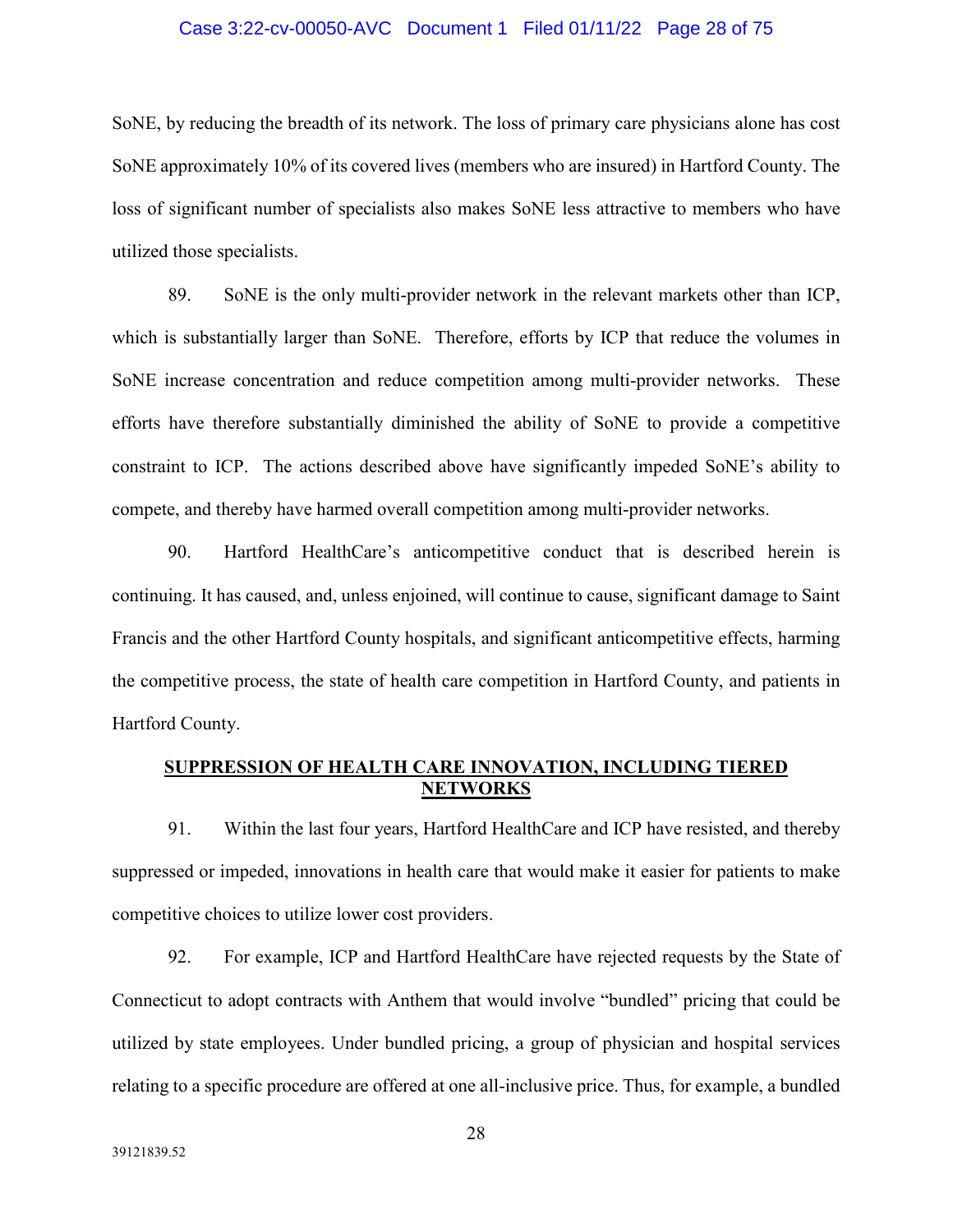## Case 3:22-cv-00050-AVC Document 1 Filed 01/11/22 Page 29 of 75

price with regard to knee surgery would set a rate for knee surgery that included all hospital services and physicians' services necessary for the procedure. Bundled pricing is beneficial to health plans and patients, because it allows them to know the total cost of care for a procedure, and to make informed decisions (including comparisons between facilities) on that basis. If services are not bundled, it is difficult for health plans or patients to compare costs, since they need to look at the separate rates charged by a series of different doctors (e.g. surgeon, anesthesiologist) and for a series of different hospital services (e.g. room rate, operating room rate, rates for imaging procedures). Where comparisons are more easily made, price competition is more effective, and providers face greater pressure to keep prices low.

93. SoNE has offered a bundled payment program for orthopedic surgery to the State of Connecticut. It is working on developing bundled payments for cardiac procedures as well as gastrointestinal procedures. However, Hartford HealthCare has rejected contracts that involve bundled services. This has stymied the greater competition that bundled pricing can bring. If all providers under a health plan do not offer bundled pricing, the benefits from those services are essentially eliminated, because patients and health plans are unable to compare one bundle to another and to easily determine which care is least costly.

94. Hartford HealthCare and ICP have also interfered with health plans' utilization of "tiered" networks. As described above, to control escalating healthcare costs, insurers have developed health plans and plan features that provide financial incentives that enable members to achieve savings by choosing lower cost providers. Those incentives thus stimulate price competition between providers

95. "Tiered" networks are typically created by designating network providers into different levels (or tiers) based mostly on quality and price. Tiered networks typically have two or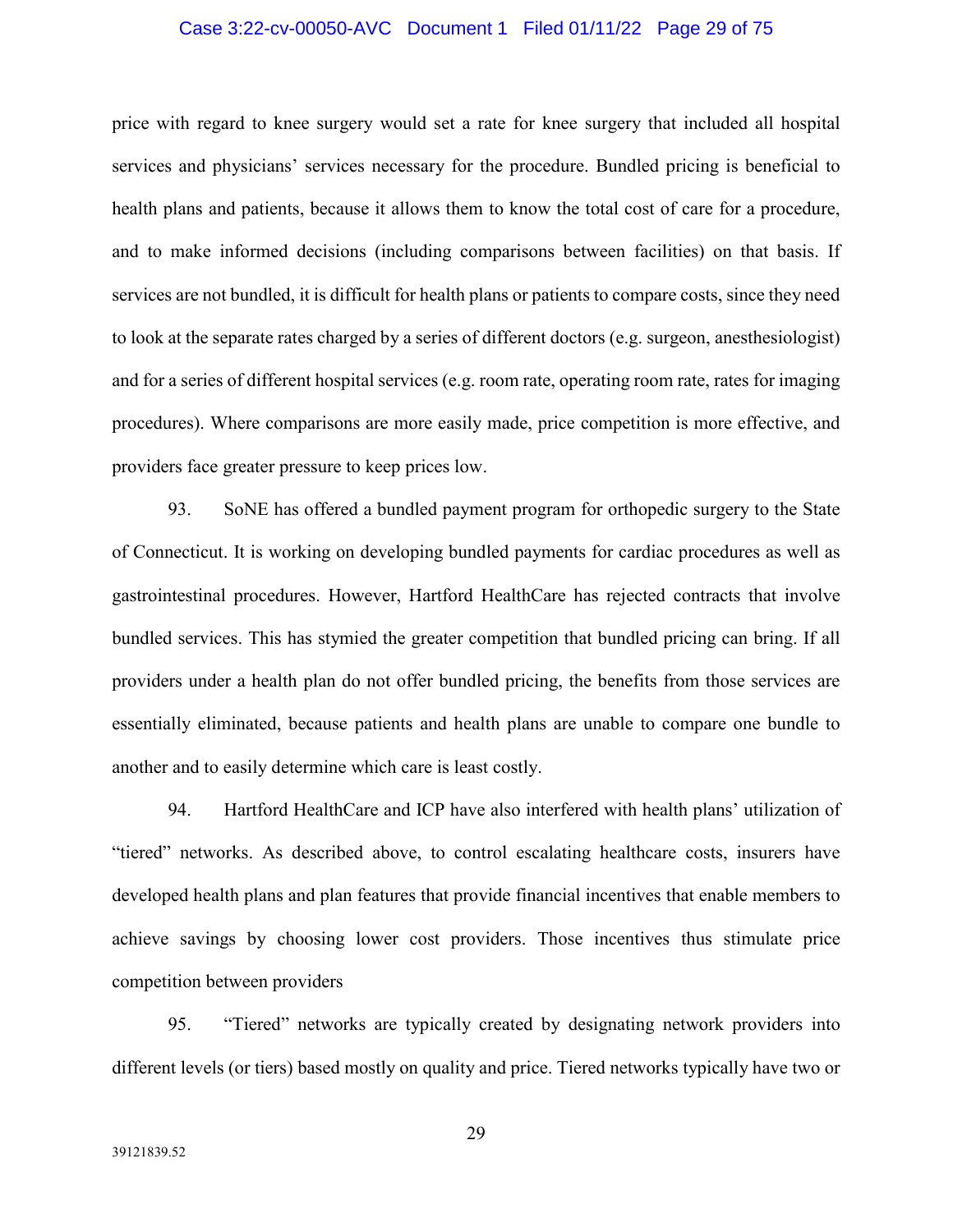### Case 3:22-cv-00050-AVC Document 1 Filed 01/11/22 Page 30 of 75

more tiers of in-network providers: a preferred tier and one or more secondary in-network tiers. There may also be providers that remain out-of-network. In tiered networks, members are free to use any of the providers, but receive the most substantial savings (e.g. lower copayments or deductibles) when they choose a provider in the preferred tier. This tier typically includes the providers with the best mix of quality and price.

96. The broader use of tiered networks can be expected to significantly reduce health care costs. One recent study in Health Affairs found that the use of a tiered provider network decreased medical spending by 5%. Anna D. Sinalko, Mary Beth Landrum, and Michael E. Chernew, *Enrollment In A Health Plan With A Tiered Provider Network Deceased Medical Spending By 5 Percent*, Health Affairs 870 (May 2017). *See also* Scanlon, Dennis P., Richard Lindrooth, and Jon B. Christianson, "*Steering Patients to Safer Hospitals? The Effect of a Tiered Hospital Network on Hospital Admissions*" Health Services Research 43:5, Part II (October 2008); McKinsey Center for U.S. Health System Reform, "*Hospital Networks: Evolution of the Configurations on the 2015 Exchanges*" (premiums 15-23% higher for broad-network plans without tiering); McKinsey Center for U.S. Health System Reform, "*Hospital Networks: Updated National View of Configurations on the Exchanges*" (June 2014).

97. SoNE has been active in promoting tiered networks or "narrow networks" with payors, which would incentivize members to utilize lower cost, higher quality services, which are provided by SoNE. (Narrow networks typically entirely exclude providers who are unwilling to provide lower rates. Such networks can therefore offer lower prices to employers and their members.) Narrow networks which exclude Hartford HealthCare have not been at all successful, because Hartford HealthCare is a "must have" system because of its wide range of hospitals and doctors. Hartford HealthCare has refused to participate in narrow networks if they included Saint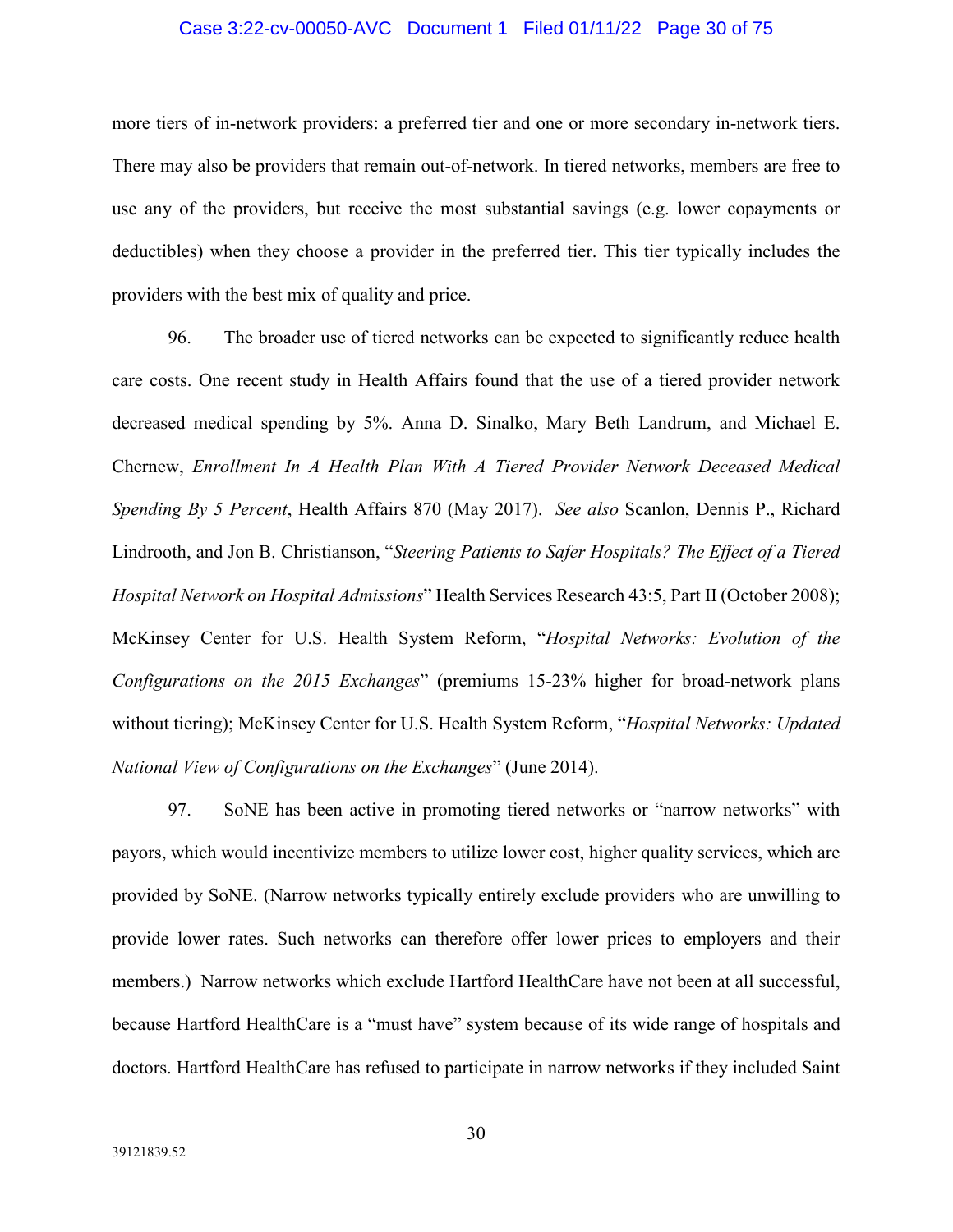### Case 3:22-cv-00050-AVC Document 1 Filed 01/11/22 Page 31 of 75

Francis or if they required significant discounts in order to obtain the potentially greater volume that a narrow network would provide. The vast majority of members of health plans and their employers would not accept a network that precluded their use of Hartford HealthCare hospitals or physicians.

98. Tiered networks would avoid this problem, since they would give members an opportunity to use Hartford HealthCare if they desired, though there would be financial incentives to utilize other providers (including SoNE and Saint Francis), if they are lower cost and higher quality. These tiered networks would therefore promote patient choice and competition to provide lower cost, higher quality services.

99. SoNE has successfully offered tiered networks to a number of area employers, as well as to larger out of area employers with limited numbers of employees in the Hartford area, because such networks reduce cost to result in higher quality care, and can therefore attract more member to plans which offer them. However, the major managed care plans (Aetna, Cigna, United and Anthem) have not offered tiered networks in Hartford County or elsewhere in Connecticut even though each of these firms offers tiered networks in many other locations nationally. That is because Hartford HealthCare has required in its contracts with these payors that they limit or eliminate any use of tiered networks in markets in which Hartford HealthCare operates.

100. Given Hartford HealthCare's refusal to offer discounts in order to participate in narrow network products, and Hartford HealthCare's suppression of tiered network products, there are no realistic options in the relevant market for employers who wish to obtain health insurance that is at a lower cost than a broad network product that includes essentially all providers. As described above, it is well established in the health care literature that broad networks are higher cost than either narrow network or tiered network products.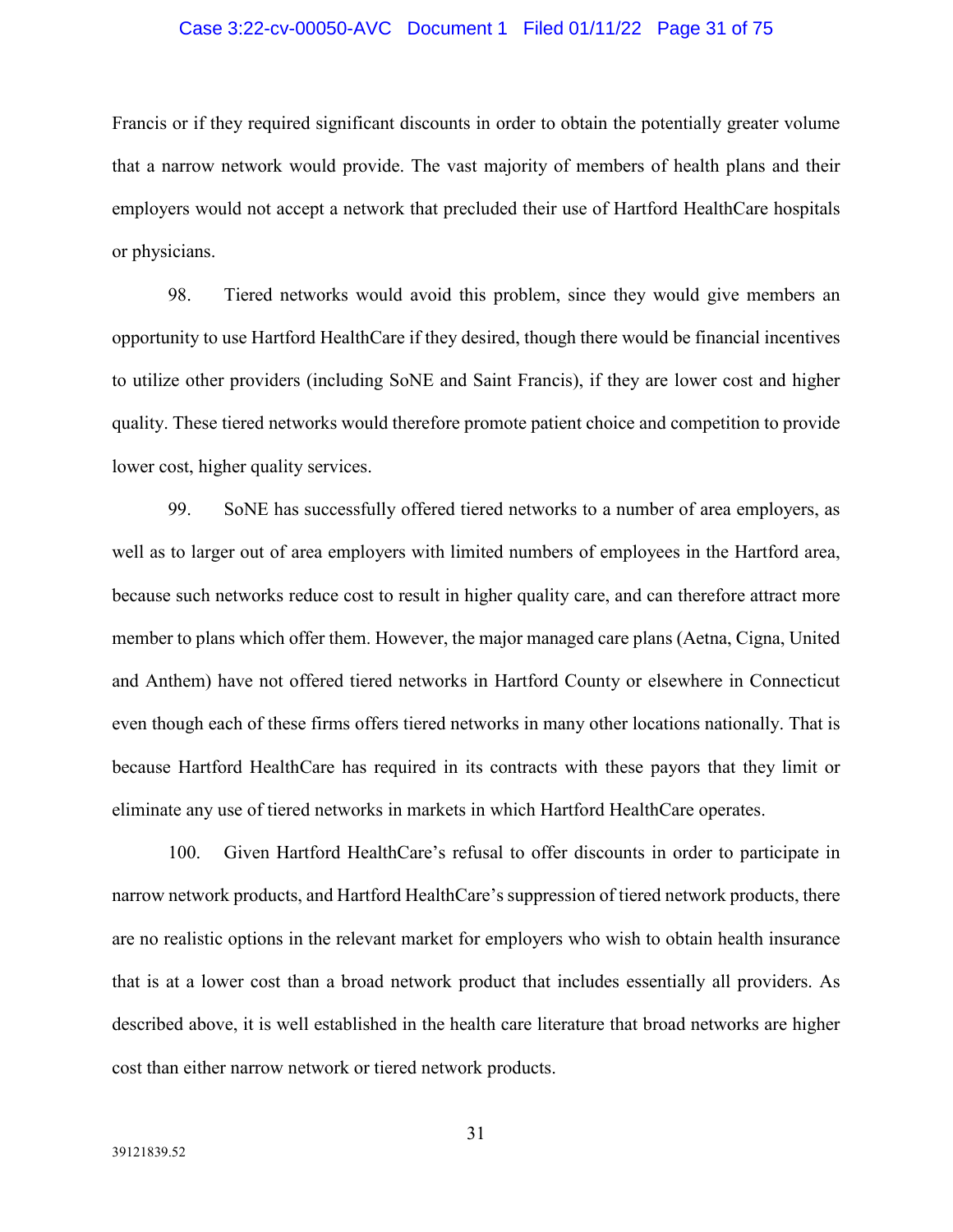## Case 3:22-cv-00050-AVC Document 1 Filed 01/11/22 Page 32 of 75

101. Through its suppression of tiered networks, as well as its other anticompetitive actions described herein, Hartford HealthCare has insulated itself from the price competition that otherwise would be present in an unfettered free market. As a result, Hartford HealthCare's competitors, including Saint Francis, cannot compete as effectively based on price or quality. In the absence of such suppression, Saint Francis would have attracted substantially more patients.

102. Hartford HealthCare's suppression of tiered networks has also accentuated its ability to acquire more physician practices and to control more referrals. If tiered networks were more widely adopted, then Hartford HealthCare would face the risk of losing more patients if it entered into uncompetitive arrangements with physicians at unusually high rates of compensation, which increased its overall costs. The absence of tiered networks allows Hartford HealthCare to pay very high prices to acquired physician practices without concern regarding the effects of those costs on its own rates and competitiveness.

103. For this reason, and the other reasons set forth below, Hartford HealthCare's suppression of tiered networks complements its acquisition of physician practices and control of referrals. The combination of Hartford HealthCare's physician acquisitions, control of referrals and suppression of tiered networks eliminates any incentives for patients to utilize a lower cost, higher quality network, and therefore effectively insulates Hartford HealthCare from most rate and quality competition. Additionally, the suppression of tiered networks reduces incentives even for those patients who do not have a Hartford HealthCare physician to seek out lower cost, higher quality care.

104. Hartford HealthCare would not be able to refuse to offer bundled pricing and other innovative rate proposals, and would not be able to insist on anti-tiering provisions in its contracts with health plans, but for its dominant market power, enhanced by its other anticompetitive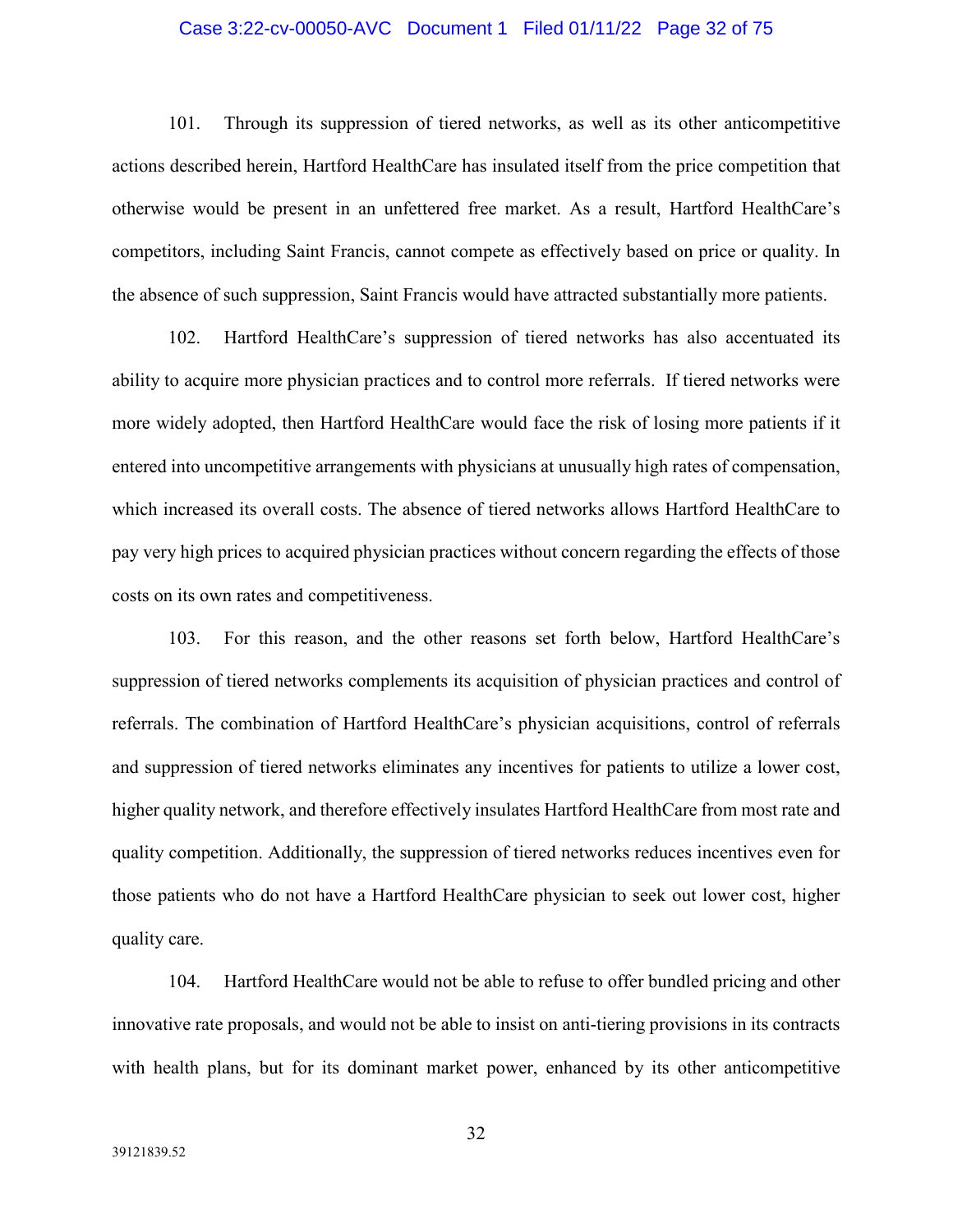#### Case 3:22-cv-00050-AVC Document 1 Filed 01/11/22 Page 33 of 75

practices. Absent that power and those practices, Hartford HealthCare would need to offer innovative pricing in order to be competitive with other hospitals in the market such as Saint Francis.

# **EXCLUSIVE USE OF SURGICAL ROBOTS AND OTHER INNOVATIVE EQUIPMENT**

105. Within the last four years, Hartford HealthCare has also demanded, and received, exclusive access to certain innovative medical equipment, thereby suppressing competition involving this equipment and depriving other patients in the area of its use.

106. An important and growing area of orthopedic practice involves robotic surgery to perform knee and hip replacements. The leading robot used for this practice is the Mako robot.

107. Hartford HealthCare demanded and obtained a contract that required that a Mako robot could not be sold to either Saint Francis or Yale for the period of time covered by Hartford's purchase agreement. Hartford bought nine different Mako robots over a series of years based on this condition of exclusivity, and this prevented Saint Francis from buying a Mako robot until 2020. Thus, Hartford HealthCare demanded, and received, as many as eight years of exclusivity with regard to the Mako robot.

108. Hartford HealthCare was able to demand this exclusivity because of its dominant market position, reflecting the fact that it was in a position to perform more volume and therefore purchase more robots.

109. This exclusivity created a significant handicap for Saint Francis, since alternative surgical robots were not even available in the market until at least 2017, and the Mako robot has remained the clear market leader. Hartford HealthCare heavily promotes the Mako robot on its website, saying that it "offers an unprecedented level of data collection that tells the surgeon, down to a millimeter, how to manipulate the ligament and place implants correctly." Hartford HealthCare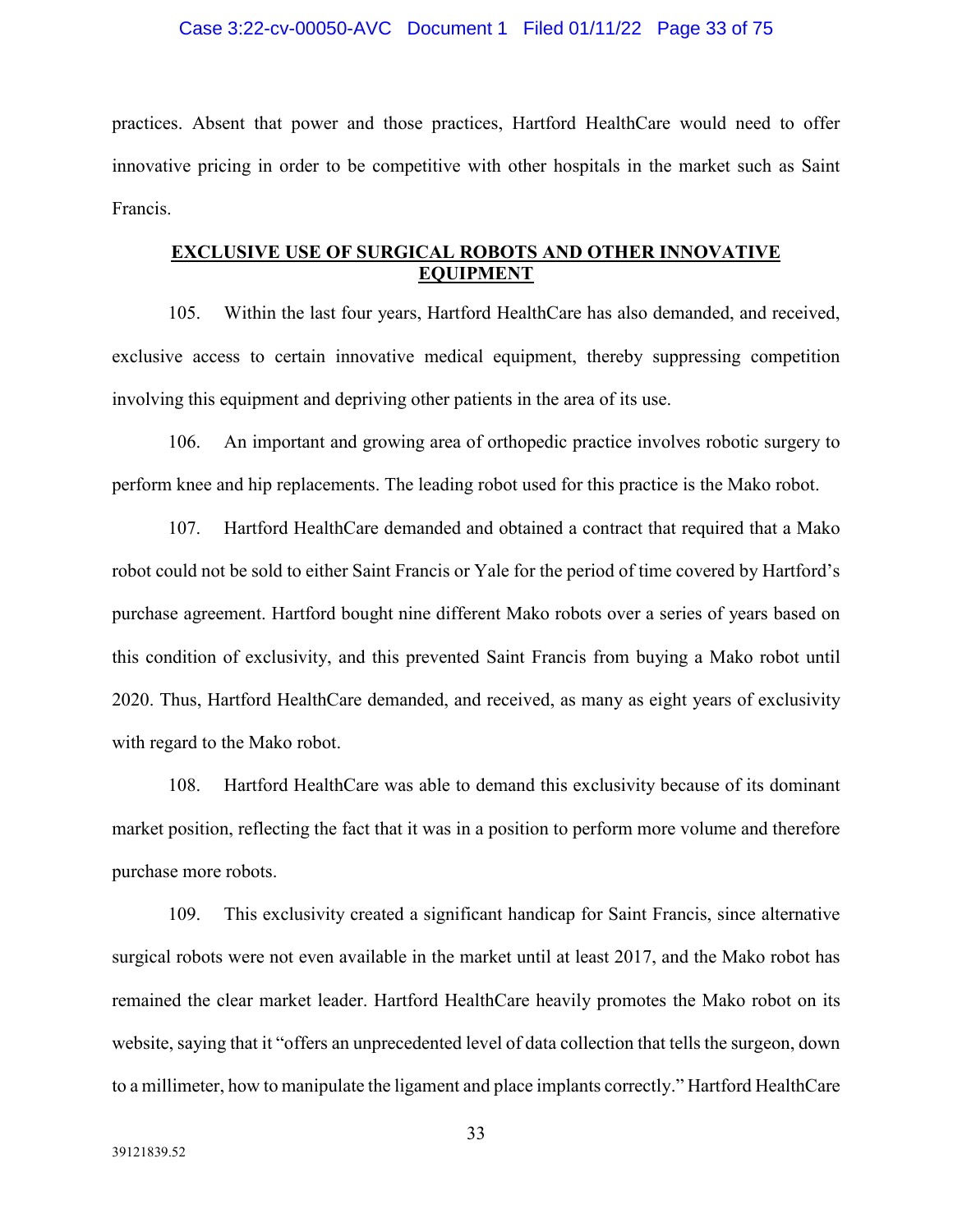### Case 3:22-cv-00050-AVC Document 1 Filed 01/11/22 Page 34 of 75

also says on its website that the Mako robot "has the potential to revolutionize surgeons' work." Hartford HealthCare also claims that Mako robot-assisted knee surgery reduces hospital stays by 2-4 days, reduces incision length by 4 inches, reduces the period of post-surgical swelling by months and allows a return to driving 4-6 weeks earlier than traditional surgery. Hartford HealthCare markets itself as operating "the Northeast's largest robotic surgery center."

110. This exclusivity also gave Hartford HealthCare an advantage in acquiring orthopedic physician practices and attracting orthopedic surgeons to ICP and to its medical staff, as well as an advantage in recruitment of orthopedic surgeons, since Hartford HealthCare could tell orthopedic surgeons that they could not utilize a Mako robot unless they practiced at Hartford HealthCare.

111. Hartford HealthCare's anticompetitive actions (including this exclusivity, its acquisition of the practices of orthopedic surgeons, its referral practices and its suppression of tiered networks) caused a loss of significant orthopedic surgery business at Saint Francis, which has the highest rated orthopedic surgery practice in Hartford County through its Connecticut Joint Replacement Institute ("CJRI"). CJRI is one of the highest rated joint replacement programs in America. Numerous sources, including U.S. News & World Report, Beckers Hospital Review, Health Grades, CMS and CareChex have all ranked Saint Francis' program as one of the top joint replacement programs in the United States. CJRI has also received a grade "A" safety score from the Leapfrog Institute. Nevertheless, Hartford HealthCare has a dominant share in inpatient orthopedic surgery.

112. Hartford Hospital has attempted to, and obtained, exclusives on other equipment, though the exclusives were not as significant as with regard to the Mako robot. For example, Hartford HealthCare purchased an advanced linear accelerator, and successfully demanded that it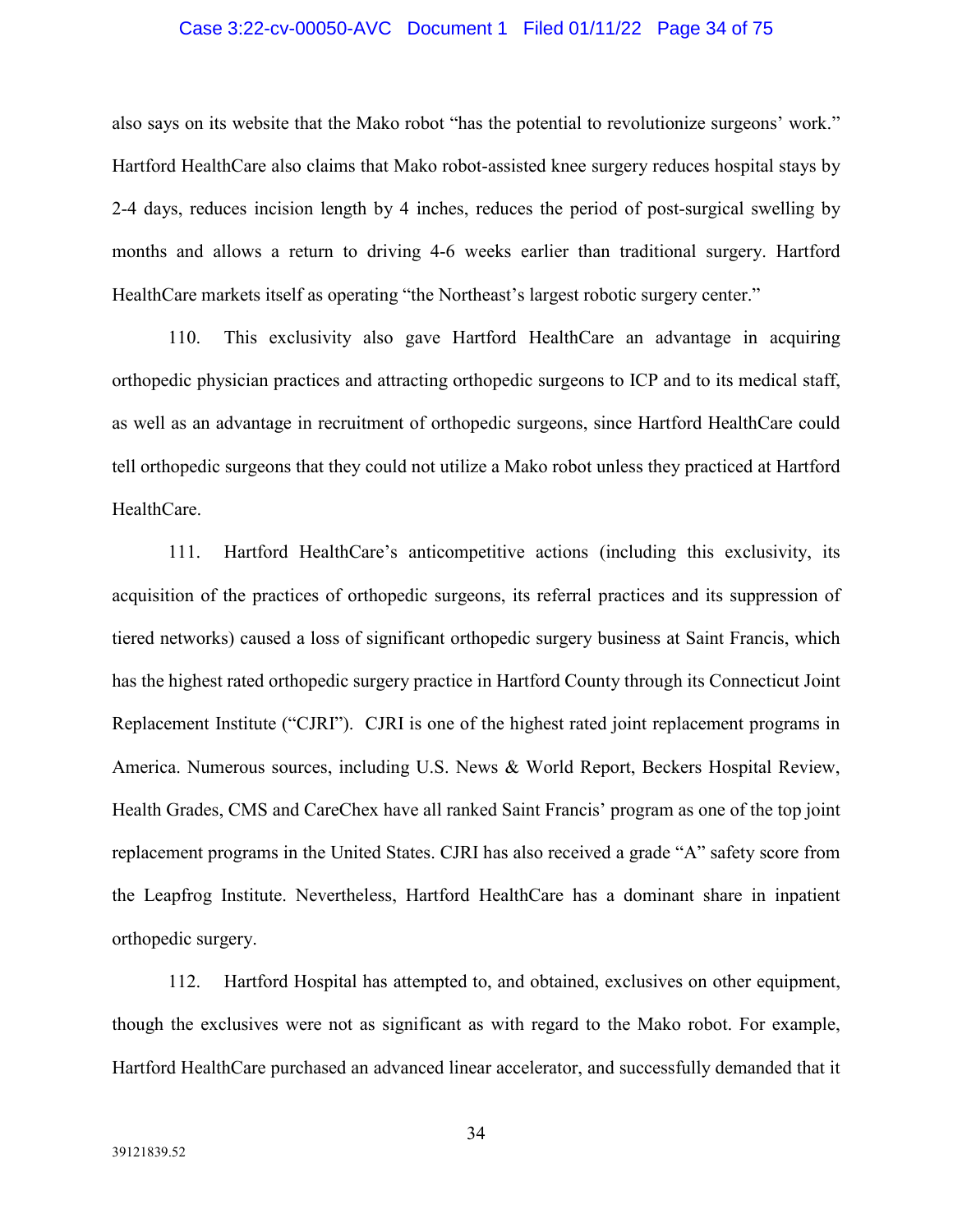### Case 3:22-cv-00050-AVC Document 1 Filed 01/11/22 Page 35 of 75

be permitted to be the exclusive purchaser of the linear accelerator for a period of six months. This allowed Hartford Hospital to advertise itself for a period of time as the only hospital in the area with this advanced linear accelerator.

113. By demanding and obtaining these exclusive relationships, Hartford HealthCare has also diminished the opportunities of other hospitals to improve their quality with advanced equipment, and has therefore reduced the quality of care available in the relevant markets. Hartford HealthCare's actions have also subverted the process of quality competition in health care by reducing the availability of innovative equipment to other hospitals.

#### **RELEVANT MARKETS**

114. Among the relevant product markets applicable to these claims are the market for general adult acute care inpatient hospital services for commercially insured patients. This product market (and the other product markets referenced herein) only apply to services provided to adults. Care for children is often provided by specialized physicians and facilities, and therefore is not a substitute for adult care.

115. There is no substitute for inpatient services (which generally are defined to include at least one overnight stay in a hospital). Where an overnight stay is medically required, outpatient services are not an acceptable alternative. This market excludes non-acute services such as behavioral health, substance abuse and rehabilitation, because these services are often provided by specialty facilities, often specialized payors purchase these services, and they face different competitive conditions.

116. This market is a "cluster market", comprised of a number of different services, which do not necessarily substitute for one another. This group of services is typically defined as a cluster market in healthcare antitrust cases for convenience, because, for most purposes, anticompetitive actions by healthcare providers affect the pricing and provision of these services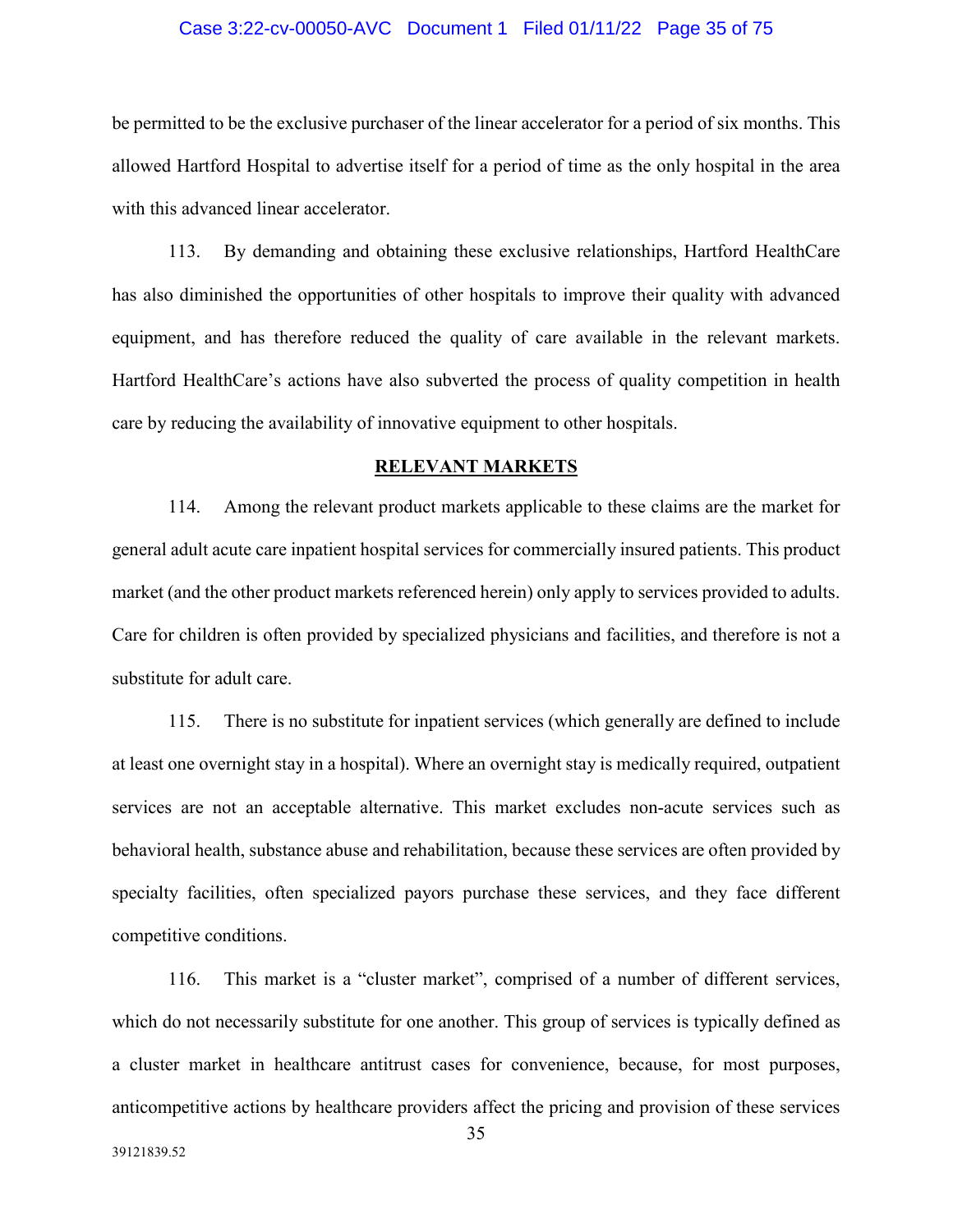### Case 3:22-cv-00050-AVC Document 1 Filed 01/11/22 Page 36 of 75

across the board. That is true in this case, because Hartford HealthCare's acquisition of physicians across specialties, the effect of those acquisitions on other specialties due to Hartford HealthCare's control of referrals, the effect of Hartford HealthCare's referral policies on all specialties, and the effect of Hartford HealthCare's suppression of tiered networks, all have impacts that cut across the broad range of hospital services.

117. In addition to the overall inpatient hospital market, there are separate relevant markets for the provision of particular categories of inpatient and outpatient hospital services, as more fully described below. While some of these services are included within the foregoing overall inpatient hospital "cluster market", they each involve discrete treatments for particular diseases and conditions for which there are no substitutes. As such, they represent separate relevant markets. In each case, these markets are also characterized by high barriers to entry as described below. However, in each case, the anticompetitive effects of Hartford HealthCare's actions differ from those present in the other relevant markets, because the results of Defendants' anticompetitive conduct described above differently affected the provision of services in each of these markets.

- 118. The additional relevant markets are as follows:
	- A. Hospital inpatient cardiothoracic surgery services ("CT surgery services") offered to commercially insured patients. These services are provided to patients with diseases of the heart, lungs, esophagus, and other organs of the chest, including, among others, coronary artery disease, valvular insufficiency, congestive heart failure, heart attack, aneurysms, and lung cancer. CT surgeries are performed by physicians specializing in cardiothoracic surgery. Typical cardiothoracic surgeries include: coronary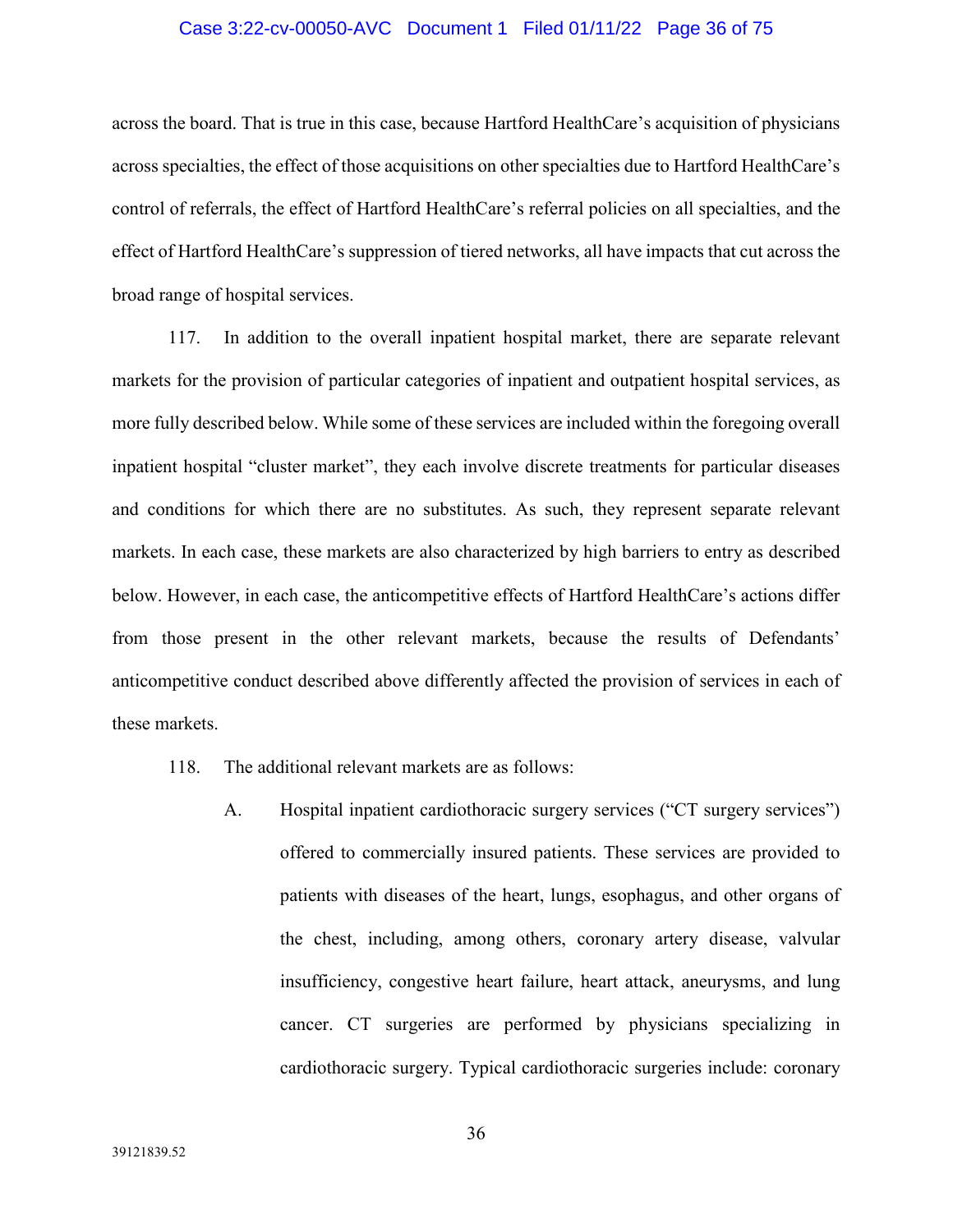artery bypass grafting ("CABG"), mitral and aortic valve repair and replacement, surgical treatment of aortic aneurysms and dissections, implantation of cardiac support devices, and lung and esophageal resection. No other services will substitute for CT surgery, since that surgery is designed to specifically address certain cardiovascular ailments for which surgery is necessary. Hartford HealthCare's acquisitions of cardiologists' practices have had a specific impact on this market, because cardiologists refer cases for cardiac surgery.

- B. Inpatient hospital treatment of oncological disease and disorders offered to commercially insured patients. Oncology services include the diagnosis, and treatment of benign and malignant tumors and other forms of cancer. Hartford HealthCare's acquisitions of the practices of oncologists have had a particular impact on this market, because oncologists perform these services.
- C. Inpatient hospital diagnosis and treatment of orthopedic disorders offered to commercially insured patients. Orthopedic disorders are treated by orthopedic surgeons who specialize in the musculoskeletal system of bones, joints, ligaments, tendons, and muscles. Common orthopedic procedures include joint replacement, spinal fusion, bone fracture repair, soft tissue repair, and arthroscopy. Hartford HealthCare's acquisition of orthopedic surgeons' practices have had a particular impact on this market, because orthopedic surgeons perform these services. Hartford HealthCare's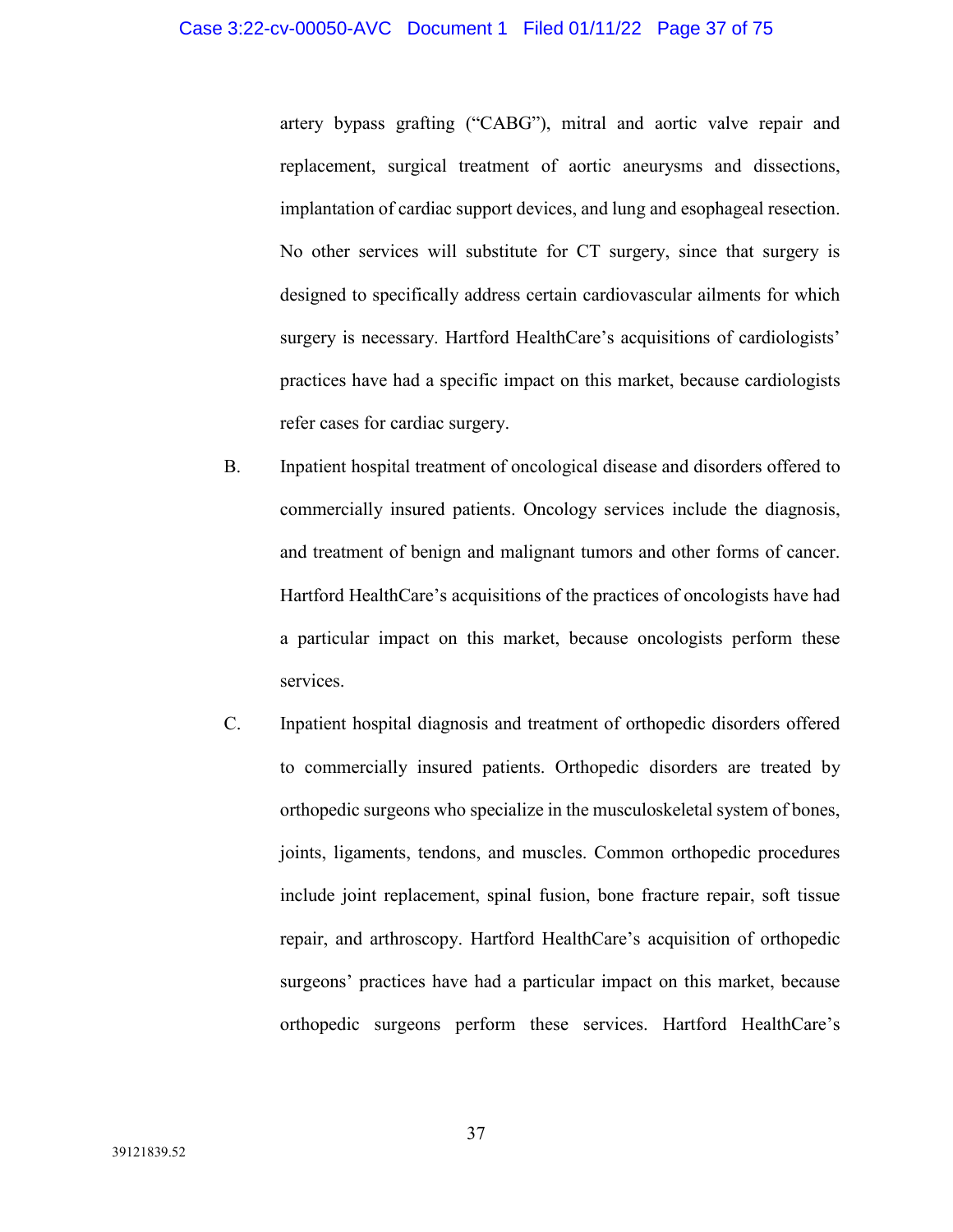exclusive access to Mako robots has also had a specific impact on these services, because the Mako robot is used for orthopedic surgical procedures.

- D. Inpatient hospital cardiology services offered to commercially insured patients. These services include hospital management and treatment of cardiovascular conditions, such as arrhythmias, coronary artery disease and myocardial infarction, heart failure, infective endocarditis, aortic and peripheral arterial disease, hypertension, and syncope. This market also includes inpatient cardiac catheterization and ST-Elevation Myocardial Infarction (STEMI) treatment services. These services include cardiac catheterization, and the treatment of heart attacks, including the ST-Elevation Myocardial Infarction (STEMI) heart attacks that may require cardiac catheterization, angioplasty, and stenting. Hartford HealthCare's acquisitions of cardiologists' practices have had a particular impact on this market, because cardiologists perform these services.
- E. Hospital outpatient orthopedic surgical services provided to commercially insured patients. This includes outpatient procedures performed in hospital facilities as well as procedures performed in other hospital-owned facilities. Hartford HealthCare's acquisition of orthopedic surgeons' practices have had a particular impact on this market, because orthopedic surgeons perform these services. Hartford HealthCare's exclusive access to Mako robots has also had a specific impact on these services, because the Mako robot is used for orthopedic surgical procedures.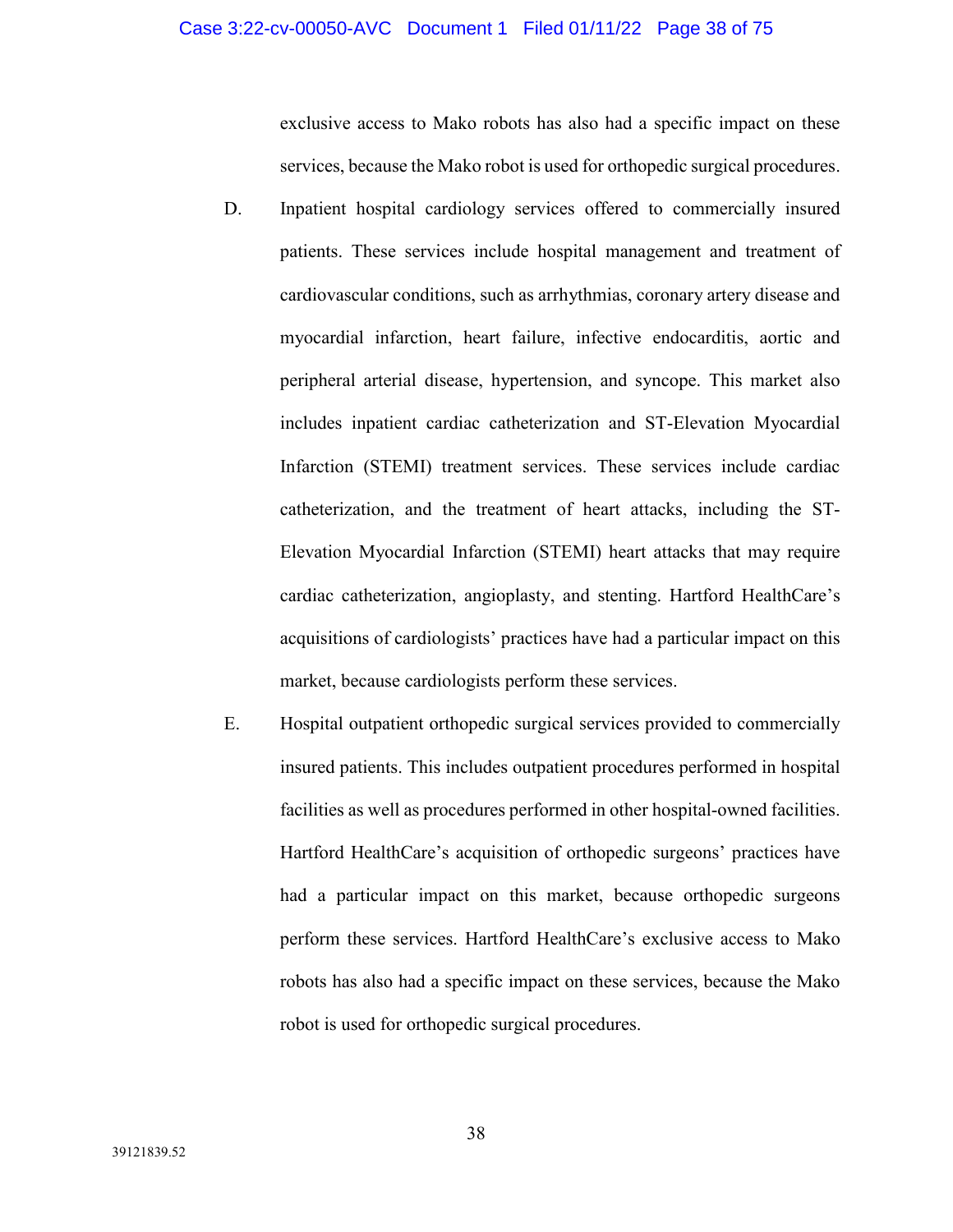#### Case 3:22-cv-00050-AVC Document 1 Filed 01/11/22 Page 39 of 75

119. Some outpatient procedures and services are also provided in non-hospital settings, such as ambulatory surgery centers ("ASC"), imaging centers, and doctors' offices. However, there are important differences between hospital-based outpatient services and outpatient services provided in other settings.

120. While some patients may choose non-hospital outpatient facilities for outpatient orthopedic care, non-hospital facilities are not a substitute for hospitals for outpatient orthopedic care in health plans' networks. No health plan in Hartford County has excluded hospital outpatient orthopedic services from a network in favor of non-hospital services. This is true for several reasons. Many patients prefer to utilize their hospitals and their facilities for outpatient as well as inpatient services because they know and trust the hospital brand. Additionally, many patients who are elderly or who have other ailments need to have these services provided in a hospital setting so that more extensive backup services such as intensive care units are available if a problem should occur. Physicians located on hospital campuses prefer to refer their patients needing outpatient services to facilities on those campuses for convenience, and often prefer to refer their patients to hospital-owned facilities because they share common electronic medical records with the hospitals. It is also more convenient and efficient for physicians to perform their surgeries, including their outpatient surgeries, at the same locations as their inpatient surgeries. Health plan networks need to include hospital outpatient orthopedic facilities in their networks to appeal to the significant number of patients who prefer those facilities, especially since employers seek networks which satisfy as many of their employees as possible. Therefore, the provision of these outpatient services by non-hospital entities are not a substitute for hospital outpatient services in health plans' networks.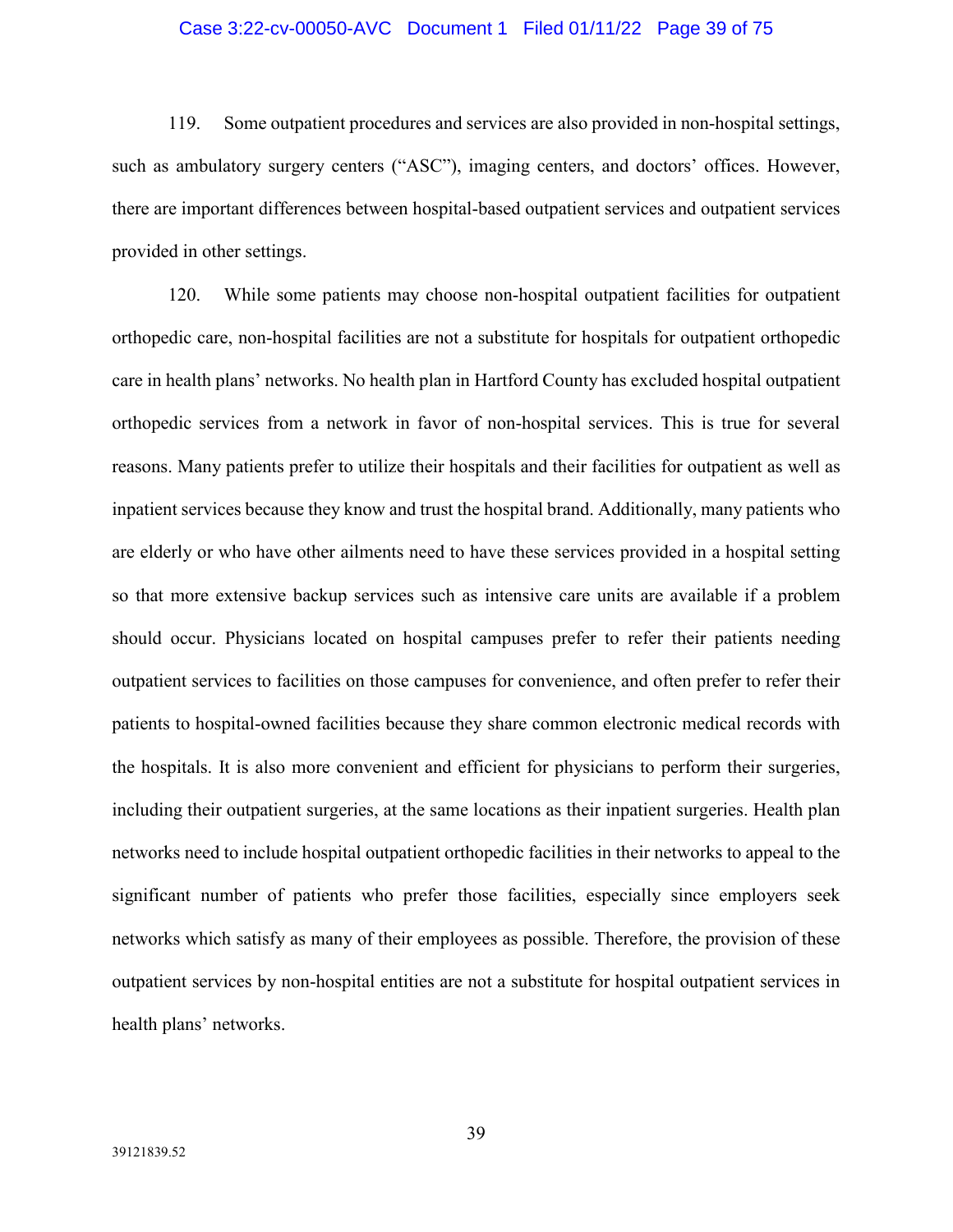## Case 3:22-cv-00050-AVC Document 1 Filed 01/11/22 Page 40 of 75

121. One study found that ASC entry did not have a significant impact on hospitals' outpatient surgical volume, indicating that patients do not see surgeries at ASCs as substitutes for surgeries at hospitals. Another study found that hospitals saw much larger price increases than ASCs for the same outpatient procedures between 2007 and 2012, indicating the differences in the competitive conditions facing ASCs and hospitals even for the same procedures. According to another study outpatient procedures and services delivered in hospitals are often reimbursed at a higher rate than those delivered at a non-hospital setting.

122. For all these reasons, no health plan in Hartford County would offer a network excluding hospital-owned outpatient orthopedic surgery services, and no significant health plan does so. For example, Anthem, Aetna, Cigna and United all offer hospital outpatient surgery services in their networks. The same is true of the ICP and SoNE networks.

123. Outpatient medical oncology services provided to commercially insured patients are another relevant market. The outpatient medical oncology services market does not include inpatient hospital services (those requiring an overnight hospital stay). Patients receiving inpatient services do so because either they are too sick to receive care on an outpatient basis or because at least some of the procedures they require are sufficiently serious that an inpatient stay is necessary. As a result, inpatient hospital services are not reasonable substitutes for outpatient medical oncology services.

124. Another relevant market in this case involves professional adult cardiologist services provided to commercially insured patients. These services include diagnostic or treatment services by cardiologists who provide non-invasive services (general cardiology), invasive services (including diagnostic cardiac catheterization procedures), interventional cardiology (including placement of stents), and electrophysiology services (including the insertion and/or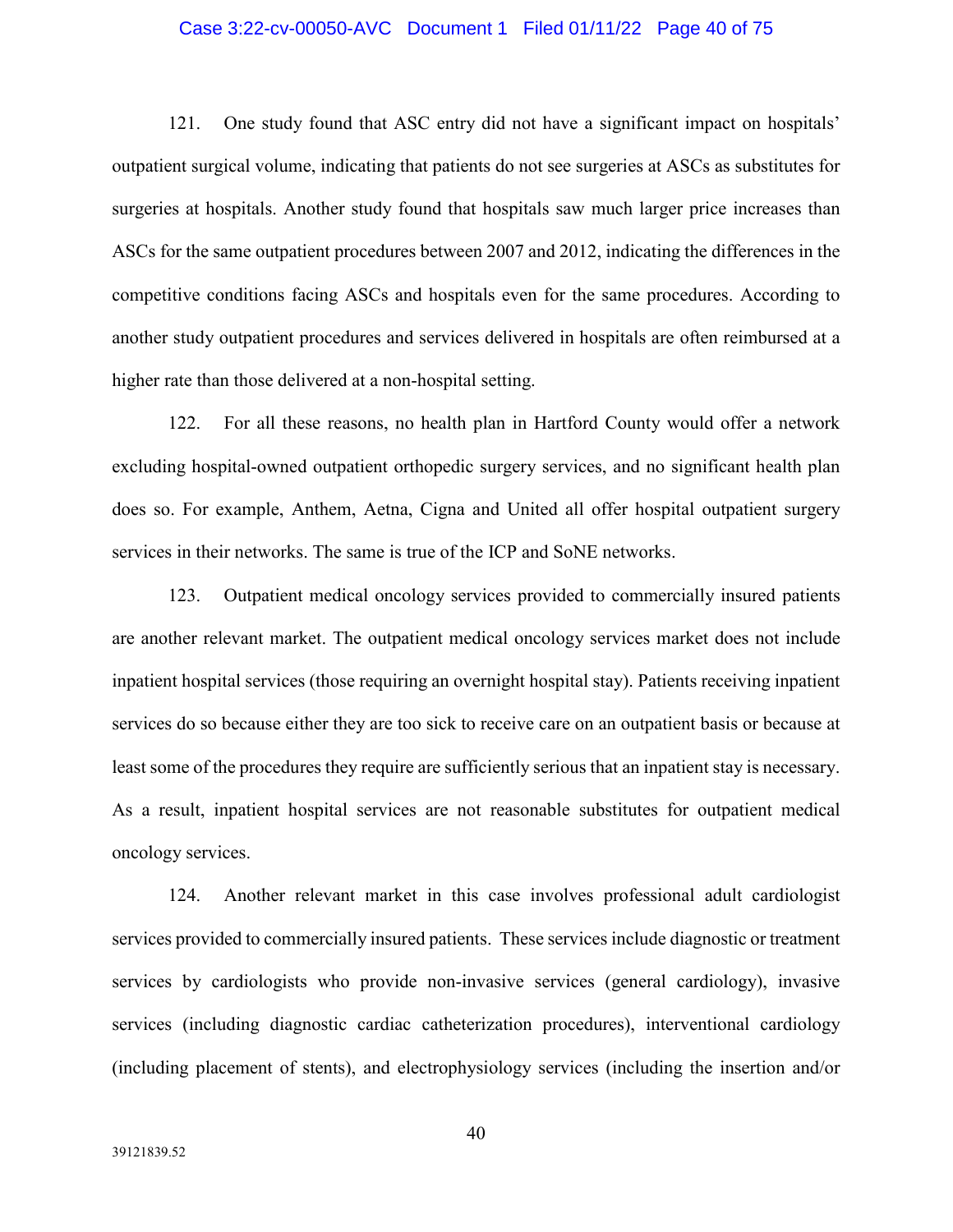## Case 3:22-cv-00050-AVC Document 1 Filed 01/11/22 Page 41 of 75

removal of devices related to heart rhythm functions). The duties of a cardiologist vary, but can include management of hypertension, congenital heart diseases and condition, congestive heart failure, arrhythmia (irregular heartbeat), and heart attacks. For purposes of this Complaint, these services do not include pediatric cardiology services or cardiac surgery.

125. Significant heart ailments require treatment by a cardiologist. Cardiologists receive an extended education that includes medical school, a three-year residency in general internal medicine and an additional three years of training in cardiovascular disease medicine. Cardiologists must receive board certification in both internal medicine and cardiology from the American Board of Internal Medicine. Board certification entails meeting these educational requirements as well as passing a comprehensive examination on the diagnosis and treatment of heart ailments. No other specialists provide comprehensive or intensive heart care treatment as do cardiologists, and many patients require the services of a cardiologist.

126. For these reasons, other physicians are not substitutes for adult cardiologists for patients with significant heart ailments. Because of the significant number of such patients, payors could not offer a successful provider network without including significant numbers of cardiologists in the network. Every significant payor offering a network in Hartford County, including Aetna, Cigna, United and Anthem, as well as the ICP and SoNE networks, includes cardiologists in its network.

127. Another relevant product market is the markets for professional medical oncology services to commercially insured patients. These services include the non-surgical hospital management and treatment of cancer by physicians, including inpatient chemotherapy, hormone therapy, immunotherapy, and other targeted therapy for the treatment of cancer, but does not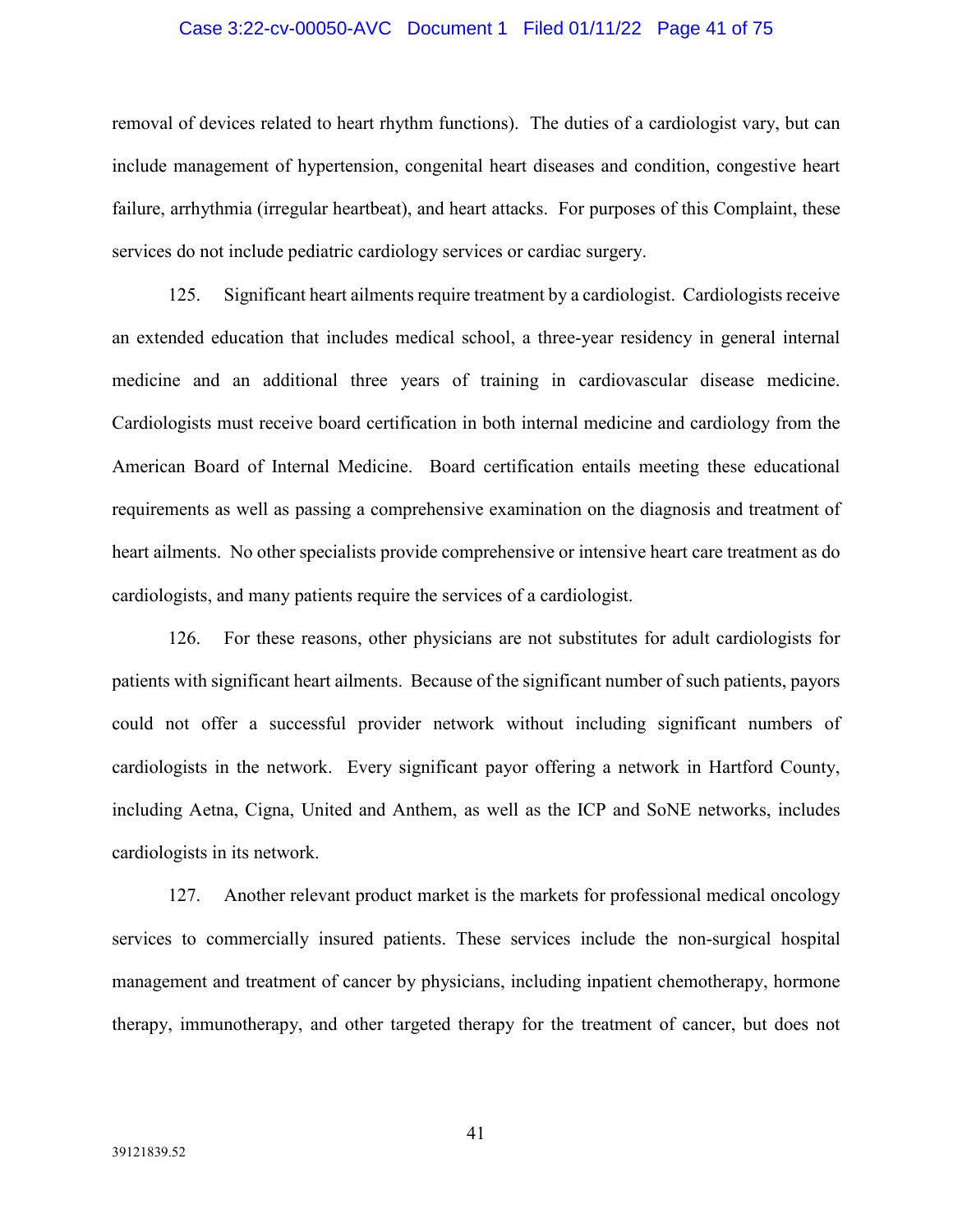# Case 3:22-cv-00050-AVC Document 1 Filed 01/11/22 Page 42 of 75

include professional radiation therapy services. The physicians who provide those services are referred to as radical oncologists, or hematologists/oncologists.

128. Significant cancer ailments require treatment by a medical oncologist. Medical oncologists receive an extended education that includes medical school, a three-year residency in general internal medicine and an additional two-year fellowship in medical oncology. Medical oncologists Cardiologists can receive board certification in both internal medicine and cardiology from the American Board of Internal Medicine. Board certification entails meeting these educational requirements as well as passing a comprehensive examination on the diagnosis and treatment of cancer. No other specialists provide comprehensive cancer treatment as do medical oncologists, and many patients require the services of a medical oncologist.

129. For these reasons, other physicians are not substitutes for adult medical oncologists for patients with cancer. Because of the significant number of such patients, payors could not offer a successful provider network without including significant numbers of medical oncologists. Every significant payor offering a network in Hartford County, including Aetna, Cigna, Anthem and United, as well as the ICP and SoNE networks, includes medical oncologists.

130. All of the product markets described above apply to services promoted to commercially insured patients, because health care services provided to commercially insured patients are in a distinct market from those services when provided to other patients. Most insured consumers of health care are covered either by one of two government insurance programs (Medicare and Medicaid) or by private insurance organizations. The relevant markets do not include services paid for by Medicare or Medicaid, because these government programs fix their fees and therefore do not compete for these services. A hospital could not increase its volume or revenue by persuading patients to sign up for Medicare or Medicaid, because enrollment in these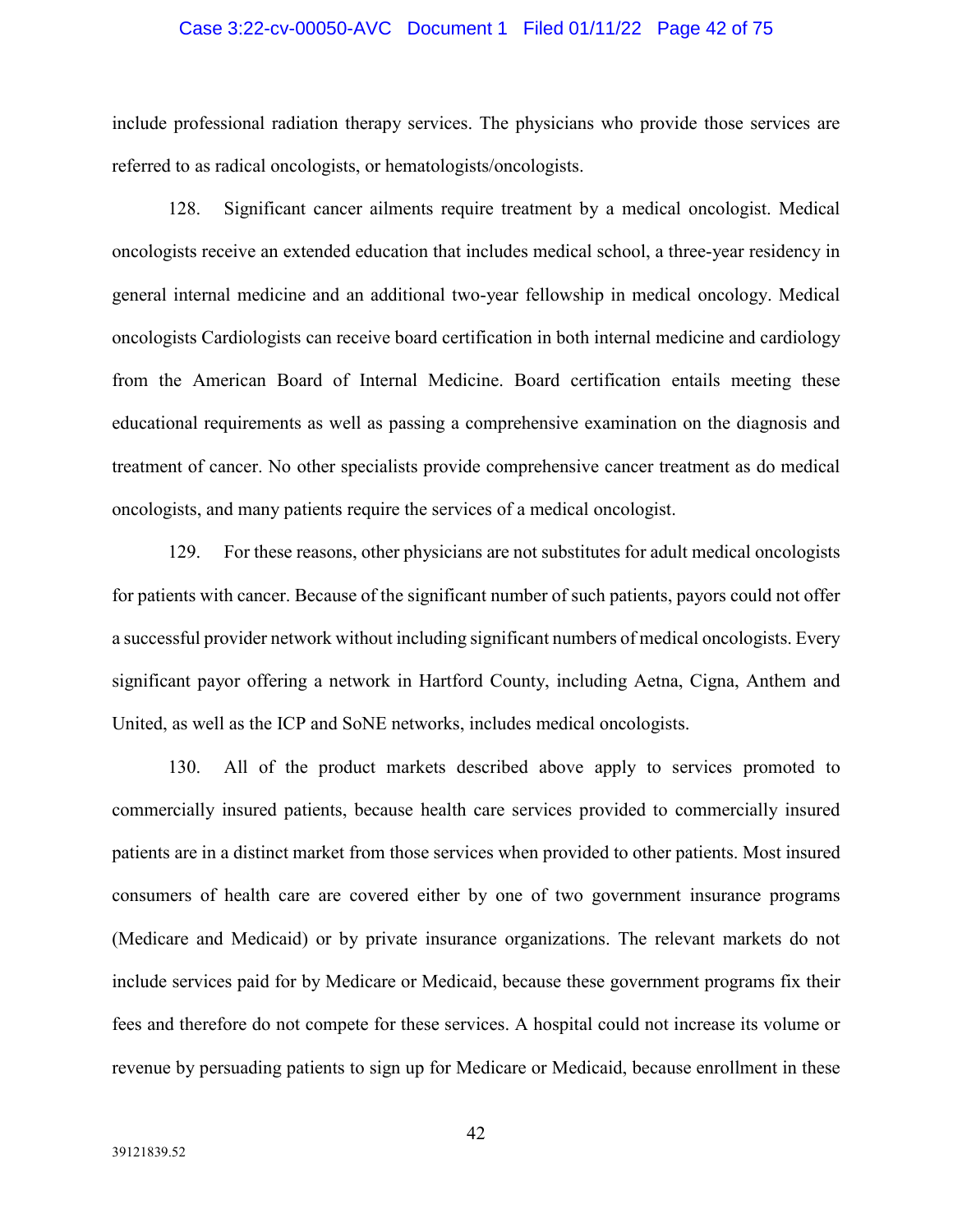## Case 3:22-cv-00050-AVC Document 1 Filed 01/11/22 Page 43 of 75

programs is limited to the elderly, disabled or underprivileged. Medicare and Medicaid typically pay significantly lower rates than do commercial insurers and, therefore, are not an alternative to them.

131. Another set of product markets consists of each of the groups of services described above, but provided to Medicare Advantage subscribers, rather than to commercially insured patients. Unlike traditional commercial insurance, Medicare Advantage is only available to individuals who are eligible for Medicare, and therefore is not a substitute for commercial insurance. Medicare Advantage also represents a distinct market from traditional Medicare. Medicare Advantage offers substantial additional benefits as compared to basic Medicare. Studies have found that 80% of the individuals who switch away from a particular Medicare Advantage plan switch to another Medicare Advantage plan rather than to basic Medicare. Academic studies show a distinct preference for Medicare Advantage among its subscribers as compared to traditional Medicare.

132. Individual providers have no ability to determine the fees that Medicare and Medicaid pay them, and therefore cannot exercise market power with respect to reimbursement by government payers. However, providers negotiate the rates that private insurance companies pay, and they ordinarily charge private payers substantially more than they are paid by either Medicare or Medicaid. Market power can be a factor in these negotiations.

133. The relevant geographic market for the various product markets defined herein is no larger than Hartford County. Members of health plans within Hartford County and their employers would not accept a health plan network that did not include hospitals and physicians within Hartford County. Hospitals and physicians outside the county are too distant to provide satisfactory alternatives, and most patients would not be willing to travel to those hospitals and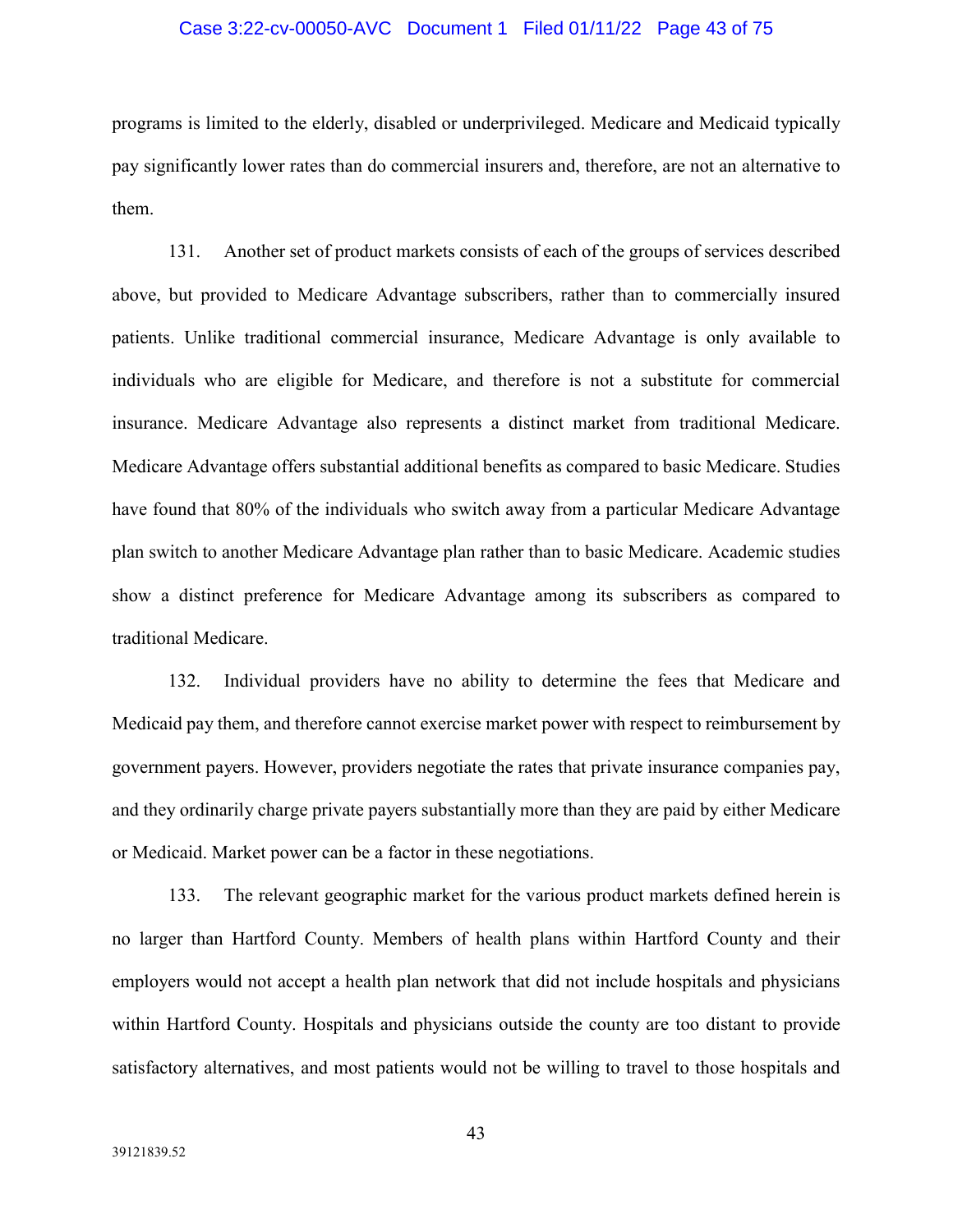### Case 3:22-cv-00050-AVC Document 1 Filed 01/11/22 Page 44 of 75

physicians for care. More than 90% of all commercially insured patients in Hartford County and more than 95% of Medicare Advantage patients in Hartford County receive hospital care in the county. No hospital outside of Hartford County receives as much as 3% of the visits of commercially insured patients from Hartford County. The less than 10% who receive care elsewhere include individuals who are hospitalized while on vacation or otherwise traveling away from home. Therefore, no hospitals outside of Hartford County could restrain a price increase or reduction in quality by hospitals in the county.

134. Patients seek convenient hospital and medical care, and therefore seek to obtain that care close to home. That causes almost all patients who reside in Hartford County to seek their care in Hartford County. Hospitals outside of Hartford County do not actively market themselves to most patients in the County.

135. For example, patients need, and seek, local cardiology care, especially for emergencies, such as chest pain and heart attacks, which require immediate (and therefore nearby) treatment, and chronic conditions, including heart failure and electrophysiological problems, which require multiple visits, making local convenience very important. Cardiology patients tend to see their cardiologists significantly more frequently than most other patients see their physicians.

136. As a result, cardiologists locate their offices near where their patients reside, in their home counties. The same is true of other physicians. Hartford HealthCare's Medical Group states on its website that its care "is always available to our patients, close to home."

137. Patients obtaining medical care for cancer also seek care as close as possible to home. These patients often need repeated treatments, including infusions, over a significant period of time. These treatments often can leave them very weak. Therefore, cancer patients strongly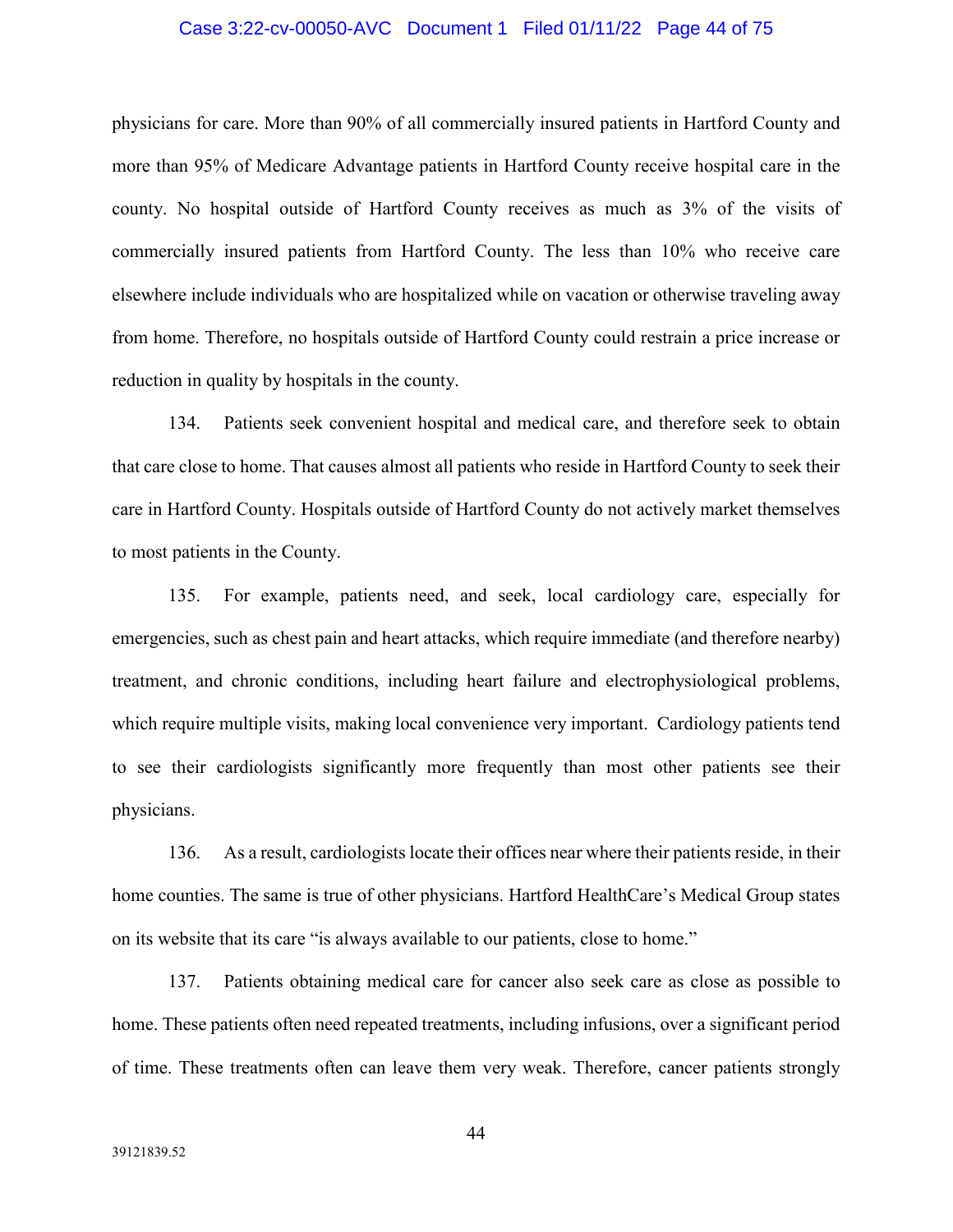#### Case 3:22-cv-00050-AVC Document 1 Filed 01/11/22 Page 45 of 75

desire to have their care very close to home so they do not have the added expense and burden of travel added to the already difficult circumstances of their care.

138. Commercial payors therefore need a broad range of Hartford County hospitals and physicians (in all specialties) in order to attract most employers and subscribers from the Hartford County area. Every payor needs a network of hospitals that would be satisfactory to the vast majority of its members. For that reason, no significant health plan has ever offered a product to Hartford County employers or Hartford County residents that did not include Hartford County hospitals and physicians in its network or that offered better rates for use only of hospitals or any physician specialty outside of the County. This is true of, among others, Anthem, Aetna, Cigna and United HealthCare, the major commercial payors competing in Hartford County. Both ICP and SoNE offer a full range of providers in Hartford County in their networks, including the full range of physician specialties.

139. In its most recent Community Health Needs Assessment, Hartford Hospital defined its "community" as the Connecticut towns of Bloomfield, East Hartford, Hartford, Newington, Rocky Hill, West Hartford, Wethersfield and Windsor, which it refers to as its hospital service area. All these communities are in central Hartford County, not including the northernmost portion of central Hartford County. In its Community Health Needs Assessment, Hartford Hospital states that the hospitals that are "available in the Hartford Hospital community" are Bristol Hospital, Hartford Hospital, Hospital of Central Connecticut, UConn, Manchester Memorial Hospital and Saint Francis Hospital and Medical Center. The foregoing are the only hospitals in Hartford County.

140. In its Community Health Needs Assessment, Hospital of Central Connecticut defines its "community" as the cities and towns of Berlin, Bristol, New Britain, Newington,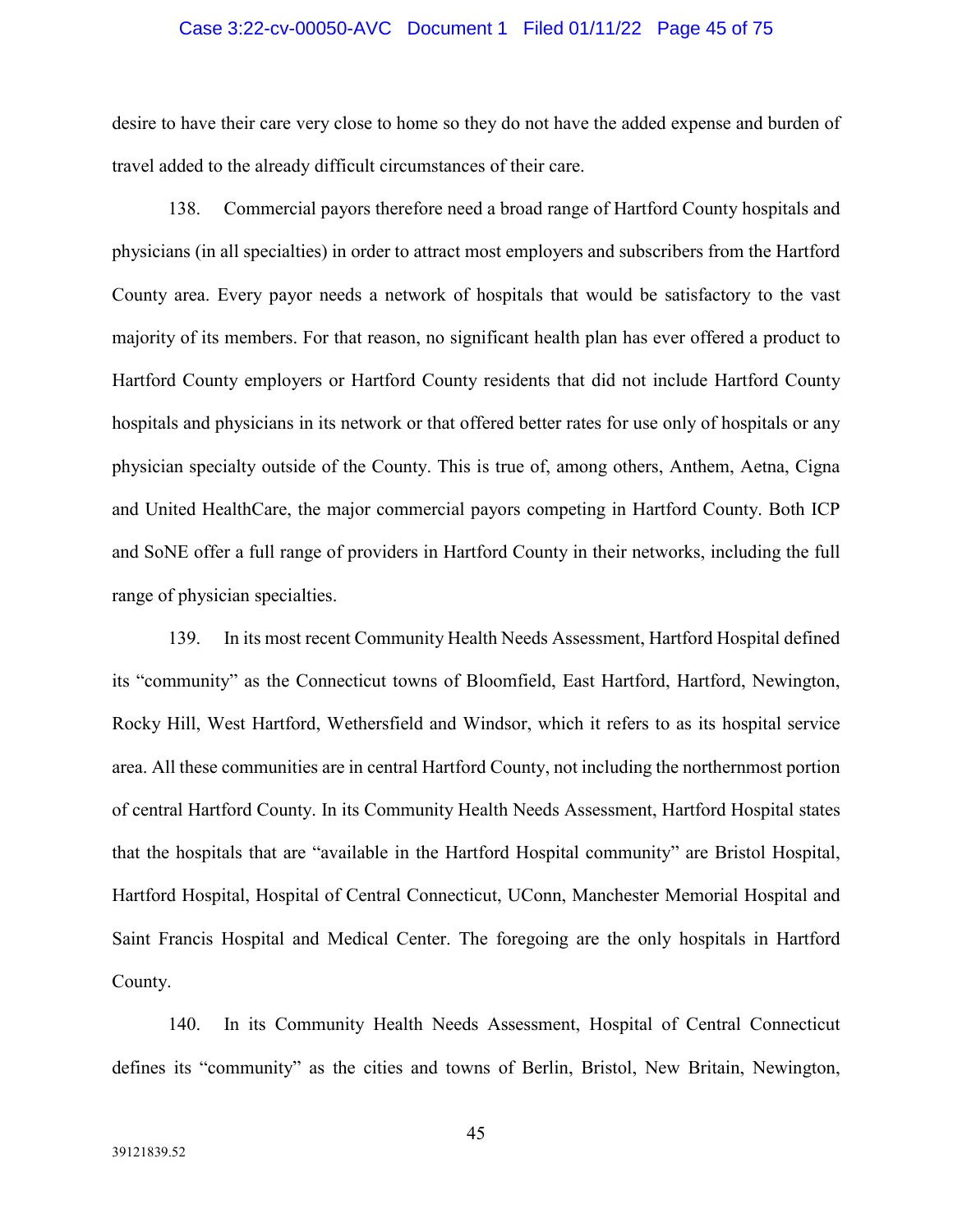## Case 3:22-cv-00050-AVC Document 1 Filed 01/11/22 Page 46 of 75

Plainville, Southington and Wolcott, which it refers to as its hospital service area. These towns and communities are in Southwest and South Central Hartford County. The Hospital of Central Connecticut in its Community Health Needs Assessment identifies the same hospitals discussed in the prior paragraph as those which "are available to address community health needs" in its community.

141. Hartford County is a highly significant area to health plans. It has a population of approximately 900,000, and is the second most populous county in Connecticut. It contains the City of Hartford, which is the state capitol, and one of the most populous cities in the state. A number of major employers are based in Hartford County or have very substantial operations there, including The Hartford, The Travelers Companies Inc., Aetna Inc., Pratt & Whitney, Cigna Corporation and ESPN Inc. As a result, health plans need to focus significant sales efforts on employers and their members in Hartford County in developing their networks and product offerings.

142. Another relevant geographic market for these services is no larger than the communities of Hartford, West Hartford, East Hartford, Avon, Bloomfield, Farmington, Simsbury, Glastonbury, Rocky Hill, Canton, Windsor, Wethersfield and Newington (the "Hartford Area"). The Hartford Area encompasses all the communities in the Hartford metropolitan area. Employers and consumers in the Hartford Area would not accept a provider network that did not include providers in that area, since most patients prefer to have care close to home. Additionally, as described in more detail above, hospitals in Hartford County outside of the Hartford Area do not actively compete for patients in the Hartford Area, as described above. For these reasons, commercial payors seeking to attract employers and subscribers in the Hartford Area need to offer a network with hospitals in that area. No significant health plan (including Aetna, Cigna, Anthem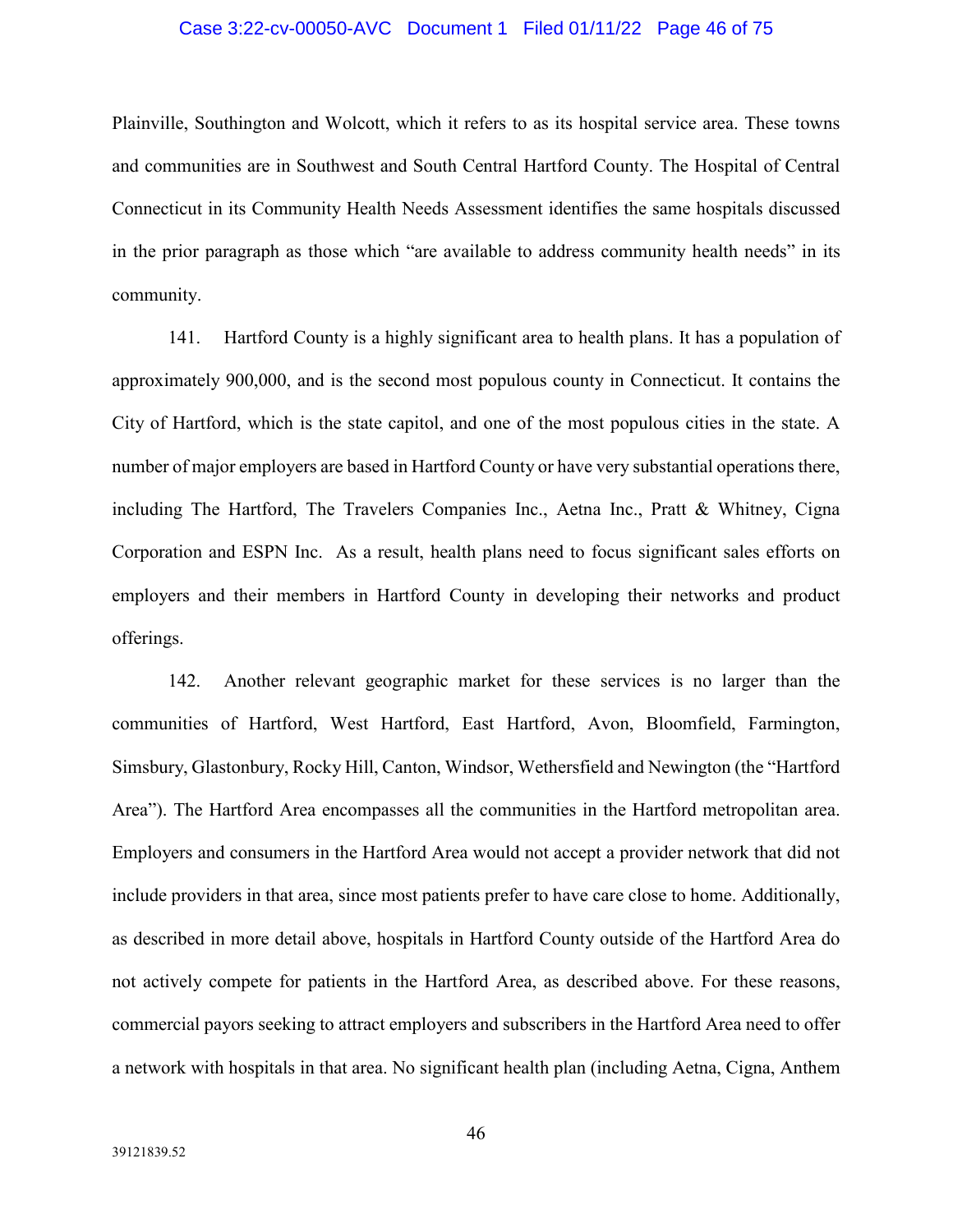## Case 3:22-cv-00050-AVC Document 1 Filed 01/11/22 Page 47 of 75

and United) has ever offered a product to Hartford Area employers or residents that did not include Hartford Area hospitals and doctors in its network or that offered incentives to use only hospitals and doctors outside of the Hartford Area. Both ICP and SoNE offer hospitals and the full range of physician specialties in the Hartford Area in their networks. The only two hospitals in the Hartford Area are Hartford Hospital and Saint Francis.

143. Less than 10% of commercially insured patients, and less than 5% of Medicare Advantage patients, who need care in the Hartford Area leave that area for care. Since health plans need to provide convenient networks for the majority of their patients, the fact that most patients do not want to leave the area for care means that a managed care network that wishes to be successful in attracting members and employers in the Hartford Area needs providers in that area.

144. The Hartford Area is also a highly significant area to health plans. It contains the City of Hartford, which is the state capitol, and one of the most populous cities in the state. A number of major employers are based in the Hartford Area or have very substantial operations there, including The Hartford, The Travelers Companies Inc., Aetna Inc., Pratt & Whitney, Cigna Corporation and ESPN Inc. As a result, health plans need to focus significant sales efforts on employers and their members in the Hartford Area in developing their networks and product offerings.

145. A managed care plan selling its services to employers in Hartford County could not be successful unless its network included cardiologists and medical oncologists in Hartford County. Cardiologists located outside the county are not reasonable substitutes because they are more distant from local patients. Therefore, Hartford County is a relevant geographic market for care by cardiologists and medical oncologists. Every significant payor offering a network in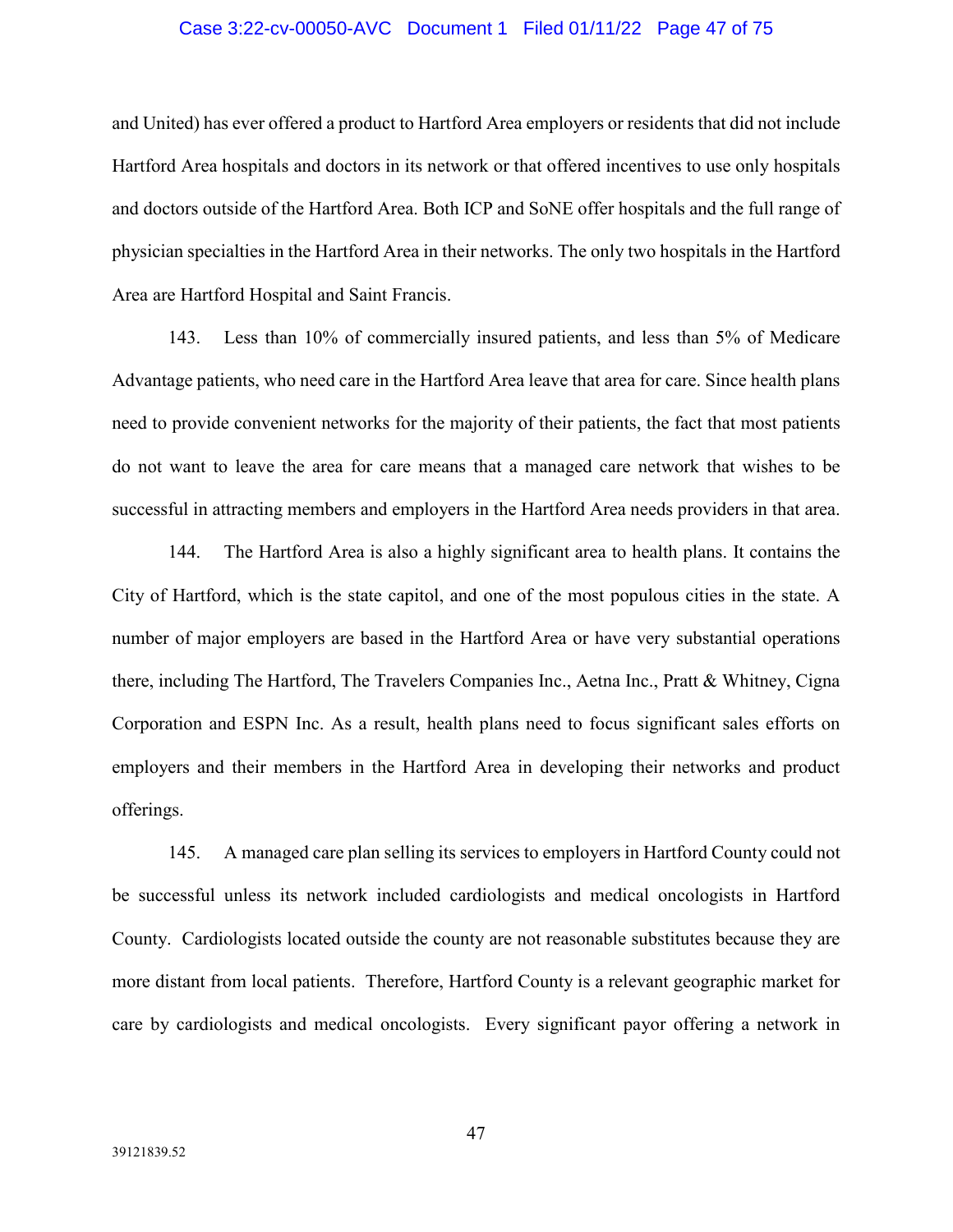#### Case 3:22-cv-00050-AVC Document 1 Filed 01/11/22 Page 48 of 75

Hartford County (including Anthem, Cigna, Aetna and United) includes significant numbers of Hartford County adult cardiologists and medical oncologists in its network, as do ICP and SoNE.

146. A managed care plan selling its services to employers in the Hartford Area could not be successful unless its network included cardiologists and medical oncologists in the Hartford Area. Cardiologists located outside the county are not reasonable substitutes because they are more distant from local patients. Therefore, the Hartford Area is a relevant geographic market for care by cardiologists and medical oncologists. Every significant payor offering a network in the Hartford Area (including Anthem, Cigna, Aetna and United) includes significant numbers of Hartford Area adult cardiologists and medical oncologists in its network, as do ICP and SoNE.

147. For each of the foregoing reasons, a hypothetical monopolist in any of the relevant markets described above could profitably impose at least a small but significant price increase, since it would not lose appreciable patient volumes to providers outside of that area. This is the test for market definition under the Department of Justice/Federal Trade Commission Merger Guidelines, which are widely followed by the courts.

#### **MONOPOLY POWER**

148. The Hartford HealthCare hospitals have a greater than 55% share of commercially insured and Medicare Advantage general acute care discharges in Hartford County and a greater than 60% share in the Hartford Area. Hartford HealthCare particularly focuses on commercially insured patients, because those are the more profitable patients. No other hospital has a significant share (10% or more) of commercially insured or Medicare Advantage discharges in this area, except for Saint Francis. These shares, as high as they are, underestimate Hartford HealthCare's dominant market power, given the serious competitive limitations of Manchester Memorial, UConn and Bristol Hospital described above.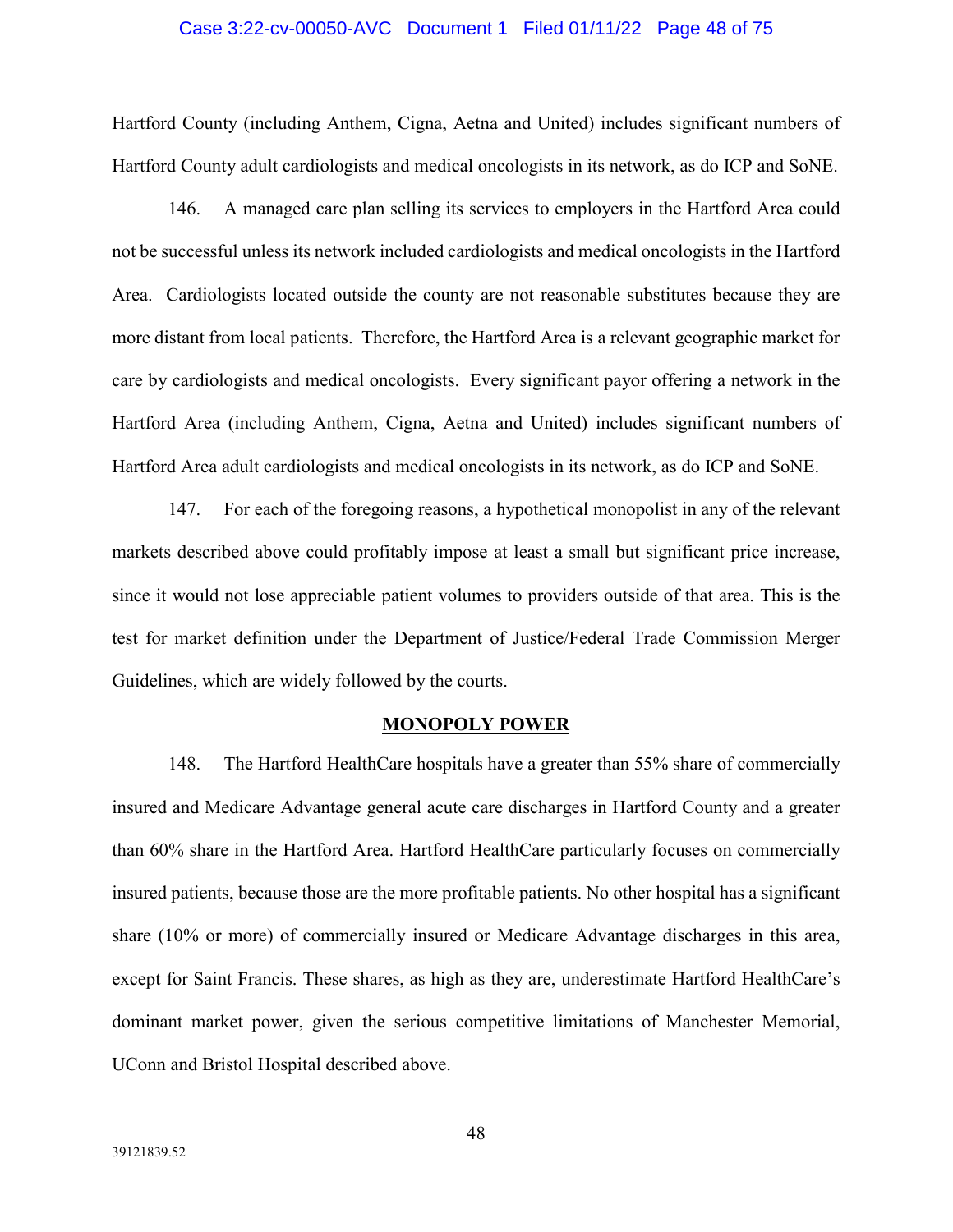## Case 3:22-cv-00050-AVC Document 1 Filed 01/11/22 Page 49 of 75

149. Hartford HealthCare has similar shares in the other relevant facility markets, exceeding 60% in the relevant cardiac services markets (exceeding 65% for commercially insured patients in the Hartford Area), equaling approximately 70% in the relevant cardiac surgery markets, equaling approximately 60% in the relevant inpatient orthopedics markets, and exceeding 60% in the relevant inpatient oncology markets (approximately 65% for commercially insured patients). While shares of all outpatient oncology services are not available, from public sources, Hartford HealthCare has a share of approximately 60% of hospital chemotherapy services.

150. As a result of Hartford HealthCare's consolidation of power in the relevant markets, it has been able for many years to charge prices far above competitive levels. This is reflected in the Rand Corporation data described above. Anthem Health revealed in 2017 that Hartford HealthCare had received rate increases from Anthem over the past seven years compounded at greater than 65%. Nevertheless, because of HHC's large market share and control of a large quantity of physician practices, Anthem has retained it in all of Anthem's significant networks offered to Hartford area employers and members.

151. Hartford HealthCare Medical Group's share in the commercially insured professional cardiologist services market in Hartford County currently equals approximately 45%. If the cardiologists who are exclusively in ICP are added to this figure, Hartford HealthCare's share is approximately 60%. And if those cardiologists who are exclusively on Hartford HealthCare hospitals' active medical staffs (the physicians, including independent practitioners who regularly practice at the hospitals) are included, the share equals approximately 75%. All these physicians are foreclosed from competition by other hospitals. Physicians who are exclusively on Hartford HealthCare hospitals' active medical staffs are foreclosed from competition by other hospitals, because Hartford HealthCare's threats and the risk of retaliation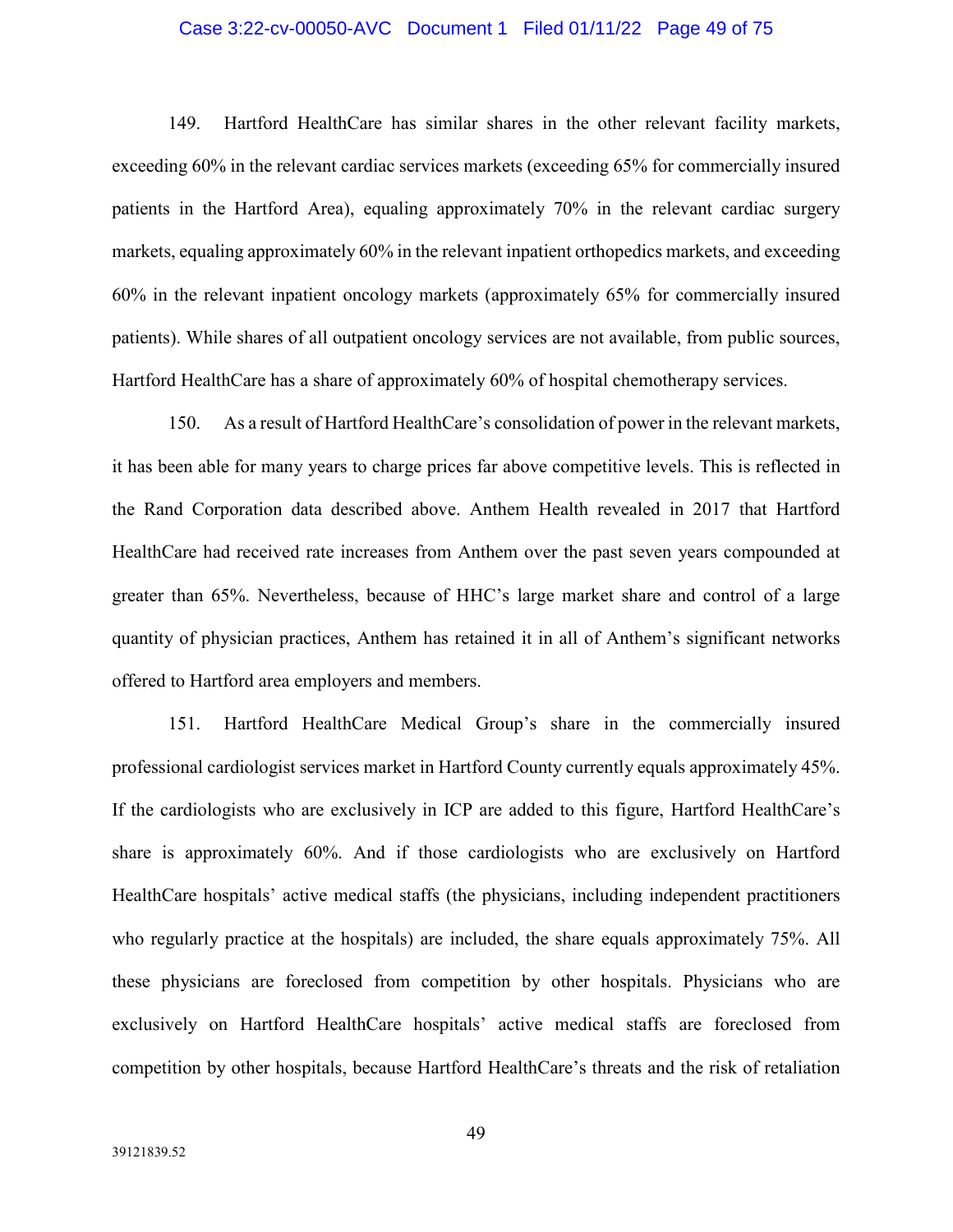## Case 3:22-cv-00050-AVC Document 1 Filed 01/11/22 Page 50 of 75

cause these physicians to refer virtually all of these patients to Hartford HealthCare and its specialists. The same numbers for commercially insured medical oncologists' services are approximately 65%, 65% and greater than 70%, respectively. Hartford HealthCare has exclusively on its active medical staffs similarly high shares of physicians in Hartford County in many other specialties as well: approximately 50% in general surgery, 60% in urology, 71% in neurology, greater than 80% in neurosurgery and 60% in orthopedics.

152. The same or slightly higher shares apply to all the foregoing specialties in the Hartford Area. The patients of all these physicians (as well as similarly situated physicians in other specialties) are foreclosed to competition by other hospitals.

153. Hartford HealthCare charges higher prices in part because it has higher costs than Saint Francis or other hospitals in the area. For example, even after adjusting for the complexity of cases, patients at Hartford Hospital stay in the hospital 10% longer than if they are hospitalized at Saint Francis. This both increases costs and reduces quality, since longer hospital stays create a risk of possible hospital-acquired infections. Patients are also unable to return home as quickly as they would like. Hartford HealthCare is able to maintain its dominant position despite these deficiencies because of its market power and its anticompetitive conduct.

154. The quality differences between Hartford HealthCare and Saint Francis described above have existed over a substantial number of years, and are reflected in comparisons of CMS data over time. Hartford HealthCare's ability to maintain and increase its market share despite these differences is a further indication of its market power.

## **ADDITIONAL ANTICOMPETITIVE EFFECTS**

155. Hartford HealthCare's actions described above have had significant anticompetitive effects because they have markedly increased its dominant market position in a variety of hospital markets: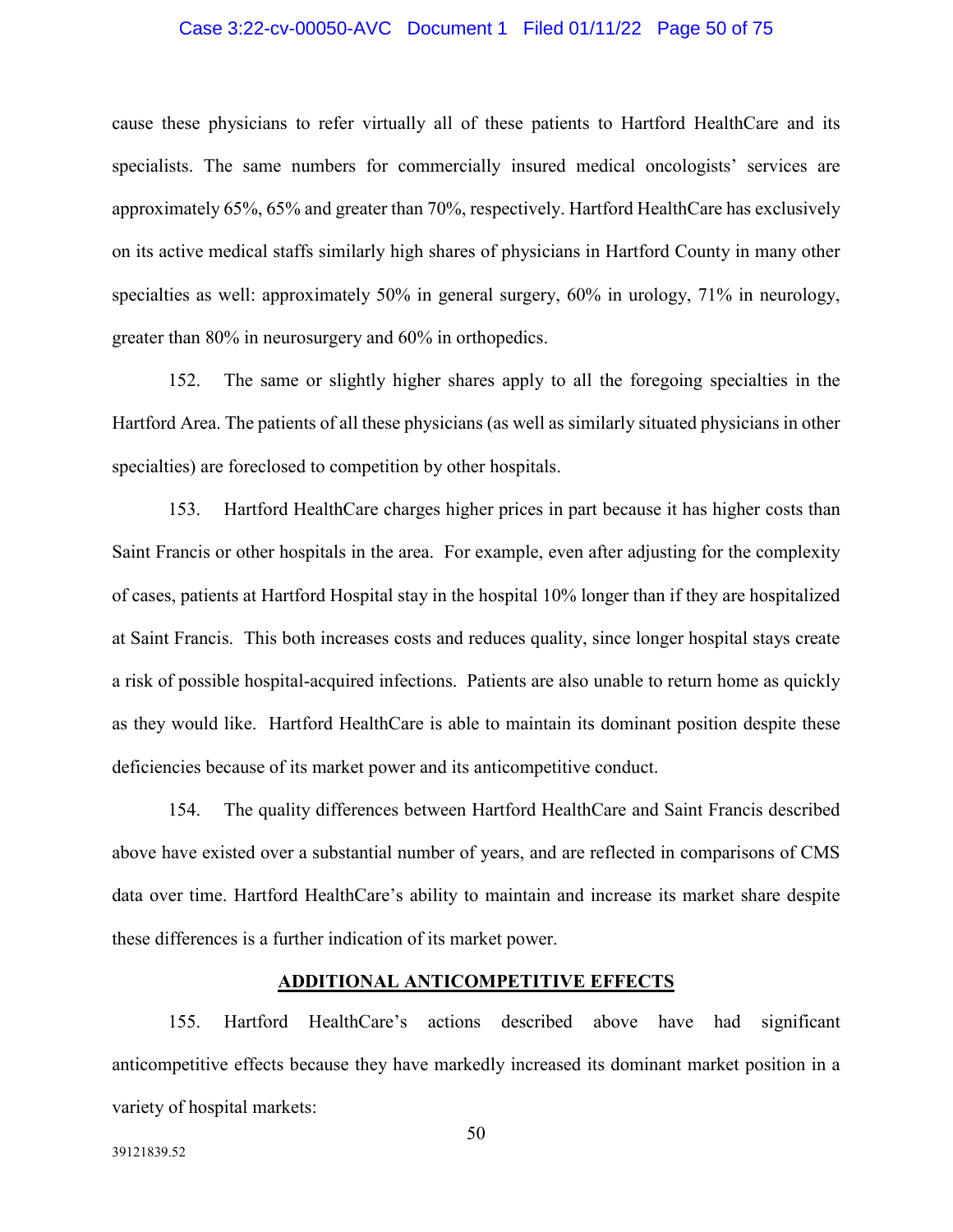## Case 3:22-cv-00050-AVC Document 1 Filed 01/11/22 Page 51 of 75

156. As a result of its anticompetitive actions, Hartford HealthCare has significantly increased its market share in the relevant hospital markets to dominant proportions. Hartford HealthCare's share of commercially insured general acute care hospital services in Hartford County have increased from 50% to 55% from 2017 to 2021. In the Hartford Area, this share has increased from 55 to 61%. Hartford HealthCare's share has increased in the commercially insured inpatient cardiology market in Hartford County from 54% to 63% (from 55% to 64% in the Hartford Area). Hartford HealthCare's share has increased in the commercially insured inpatient orthopedics market from 41% to 61%, with a very similar increase in the Hartford Area market. Hartford HealthCare's share in the relevant Medicare Advantage markets have increased by similar or even greater amounts, with share increases from 11 to 20 market share points with one exception (for inpatient cancer services).

157. While more detailed data is not publically available, Hartford HealthCare's share of chemotherapy among Hartford County hospitals has more than doubled, from 30% to 69%.

158. Hartford HealthCare's shares are similarly dominant within the Hartford area: For cardiologists, approximately 50% within Hartford HealthCare Medical Group, 70% including ICP and 80% including Hartford Hospital medical staff members. And for medical oncologists, 65%, 65% and 80% respectively.

159. Saint Francis and the other Hartford County hospitals who have lost physician practices to Hartford HealthCare are unable to replace cases the physicians previously performed at their hospitals. Numerous academic studies have established that patients follow the recommendations of their physicians regarding hospitalization. One survey found that only 15 percent of all health care consumers reported switching physicians in 2011. *See* Deloitte Center for Health Solutions, "2011 Survey of Health Care Consumers in the United States: Key Findings,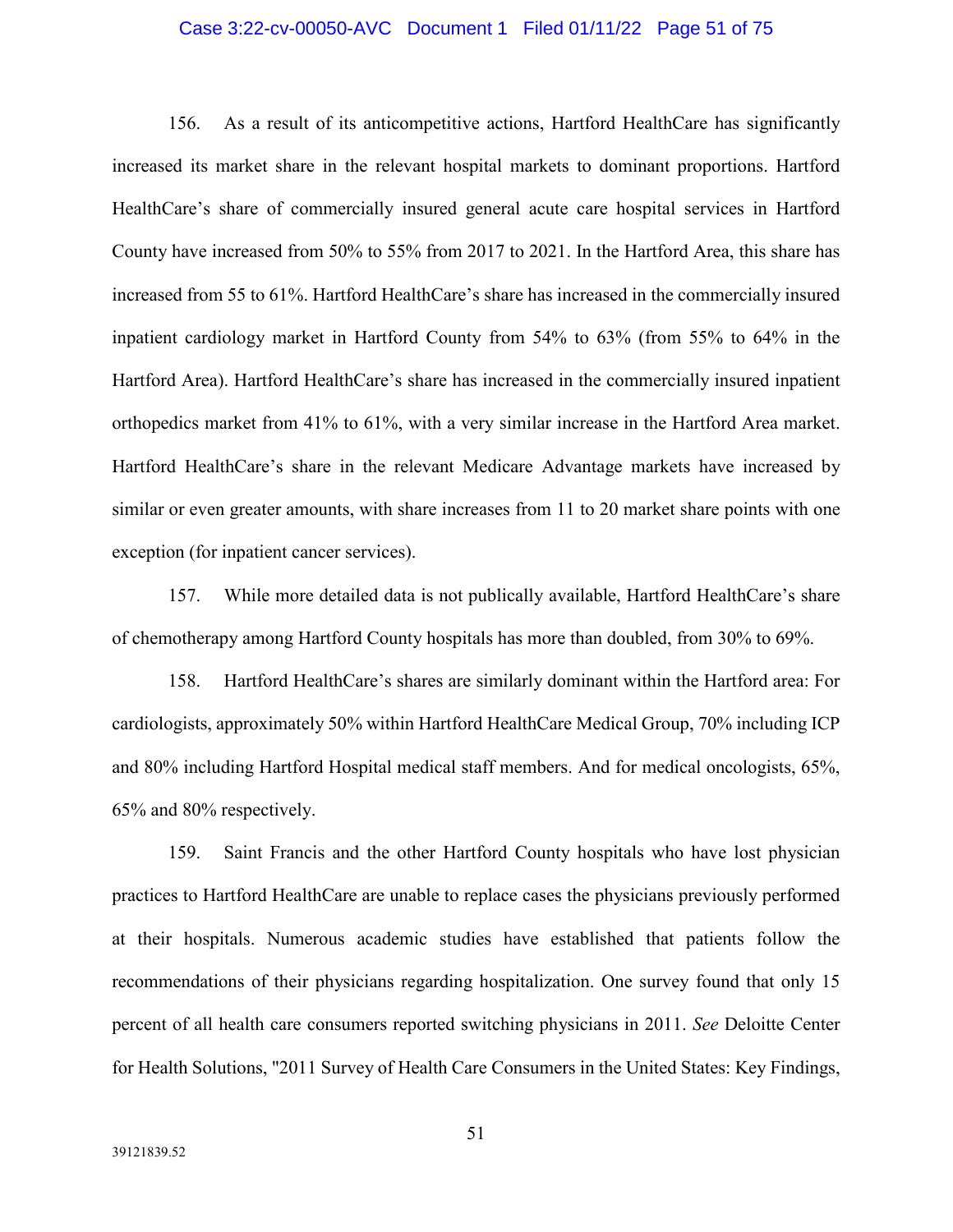#### Case 3:22-cv-00050-AVC Document 1 Filed 01/11/22 Page 52 of 75

Strategic Implications." Available at: http://www.deloitte.com/assets/DcomUnitedStates/Local% 20Assets/Documents/US\_CHS\_2011ConsumerSurveyinUS\_062111.pdf (2011), p. 14. Therefore, direct marketing to patients cannot offset a hospital's loss of physician practices.

160. Because physicians prefer to practice at very few hospitals, and focus on the hospitals nearest their offices so as to be more efficient, there are not significant numbers of physicians in the market who are not already practicing at Saint Francis or Hartford HealthCare who are available to practice at Saint Francis. The physicians already practicing at Hartford HealthCare would face a significant risk in terms of loss of referrals if they were to shift their practices to Saint Francis.

161. This market dominance has enhanced Hartford HealthCare's ability to continue to charge high prices and refuse to offer (and to impede the development of) innovative health care in the relevant markets.

162. Hartford HealthCare's acquisitions of physician practices have increased its ability to demand higher rates from health plans. That is because the more physicians who are employed by Hartford HealthCare or who operate exclusively within ICP, the more health plan members there are whose doctor recommends that they utilize Hartford HealthCare hospitals, and the more members who would be unhappy if their network did not Hartford HealthCare hospitals. As a result, with the addition of these physicians, it would be even more difficult for a health plan to offer networks without Hartford HealthCare hospitals, and therefore more difficult for the plan to refuse hospital rates proposed by Hartford HealthCare, since such refusal could risk the loss of Hartford HealthCare in its networks. Every physician added to the Hartford HealthCare network thereby increases Hartford HealthCare's market power in the relevant hospital markets.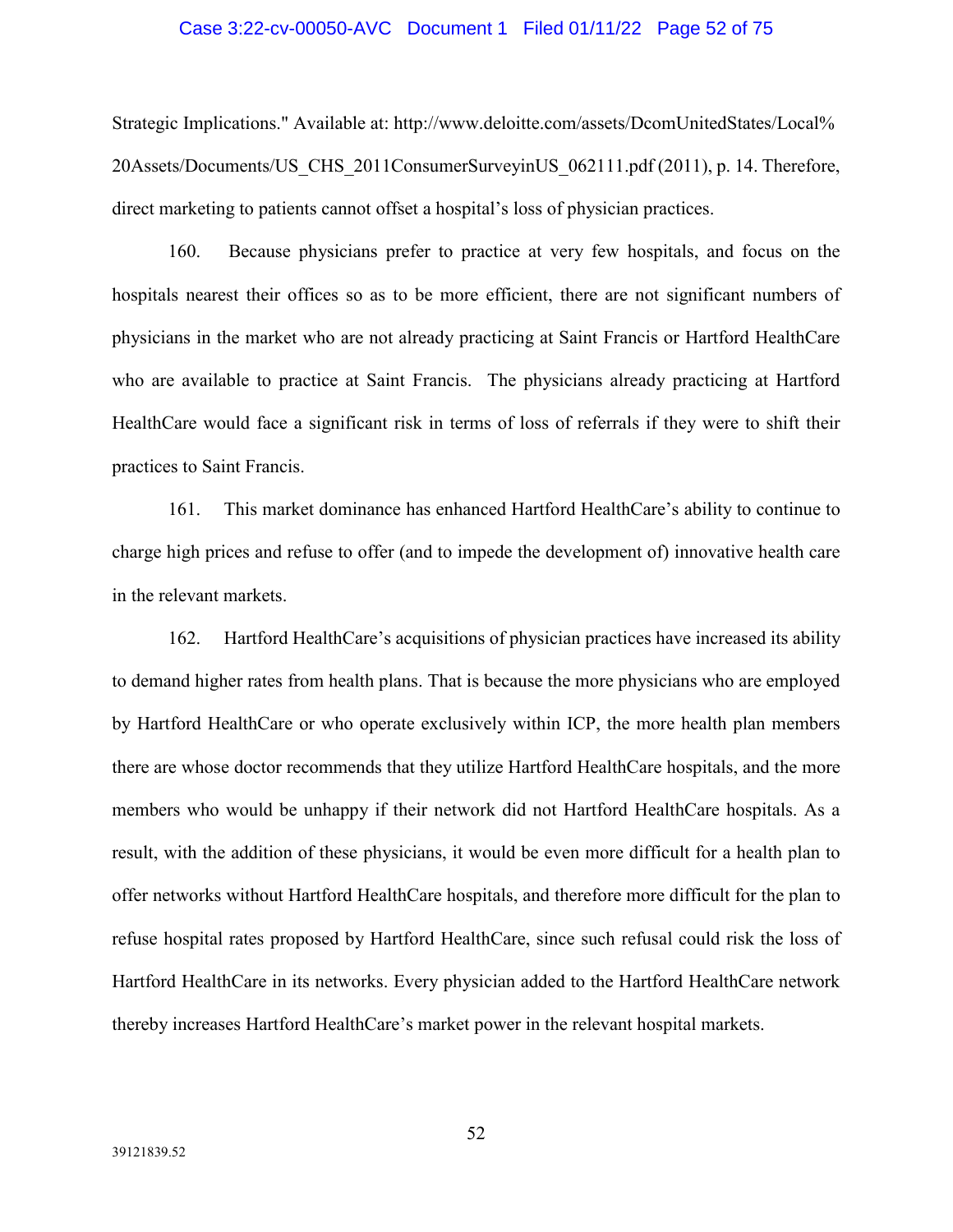### Case 3:22-cv-00050-AVC Document 1 Filed 01/11/22 Page 53 of 75

163. Hartford HealthCare's use of its physician practice acquisitions and control of referrals to shift volume away from other hospitals in the market and increase its market share has also directly enhanced its bargaining power with health plans and its ability to obtain higher rates. It is well established in the healthcare academic literature that in hospital-health plan negotiations, the critical factor for a health plan is its "batna", or best alternative to a negotiated agreement. The poorer the alternatives to a negotiated agreement with Hartford HealthCare (which may require acquiescence in Hartford HealthCare's rate demands), the more likely a health plan is to accept those demands, because its alternatives will be even worse. The lower the volumes possessed by the hospitals that compete with Hartford HealthCare in the relevant markets, and the fewer established physicians who practice at those hospitals, the less attractive these other hospitals will be to health plans as an alternative if a health plan is unable to negotiate an agreement with Hartford HealthCare. As a result, Hartford HealthCare will possess more bargaining leverage. Therefore, higher rates have resulted directly from Hartford HealthCare's growing market share and market power.

164. Similarly, the more physician practices acquired by Hartford HealthCare, the more difficult it is for managed care plans to refuse the rates that Hartford HealthCare demands for its physicians' services. That is because the larger group of physicians means that there are more members of health plans who utilize Hartford HealthCare physicians, and would therefore be unhappy if those physicians were not included in a health plan's network. Therefore, the cost to health plans of a failure to reach agreement on rates (with the resulting loss of Hartford HealthCare physicians from their networks) has increased.

165. While different physician specialties typically represent different antitrust markets, because the different kinds of specialists are generally not substitutable for one another, the total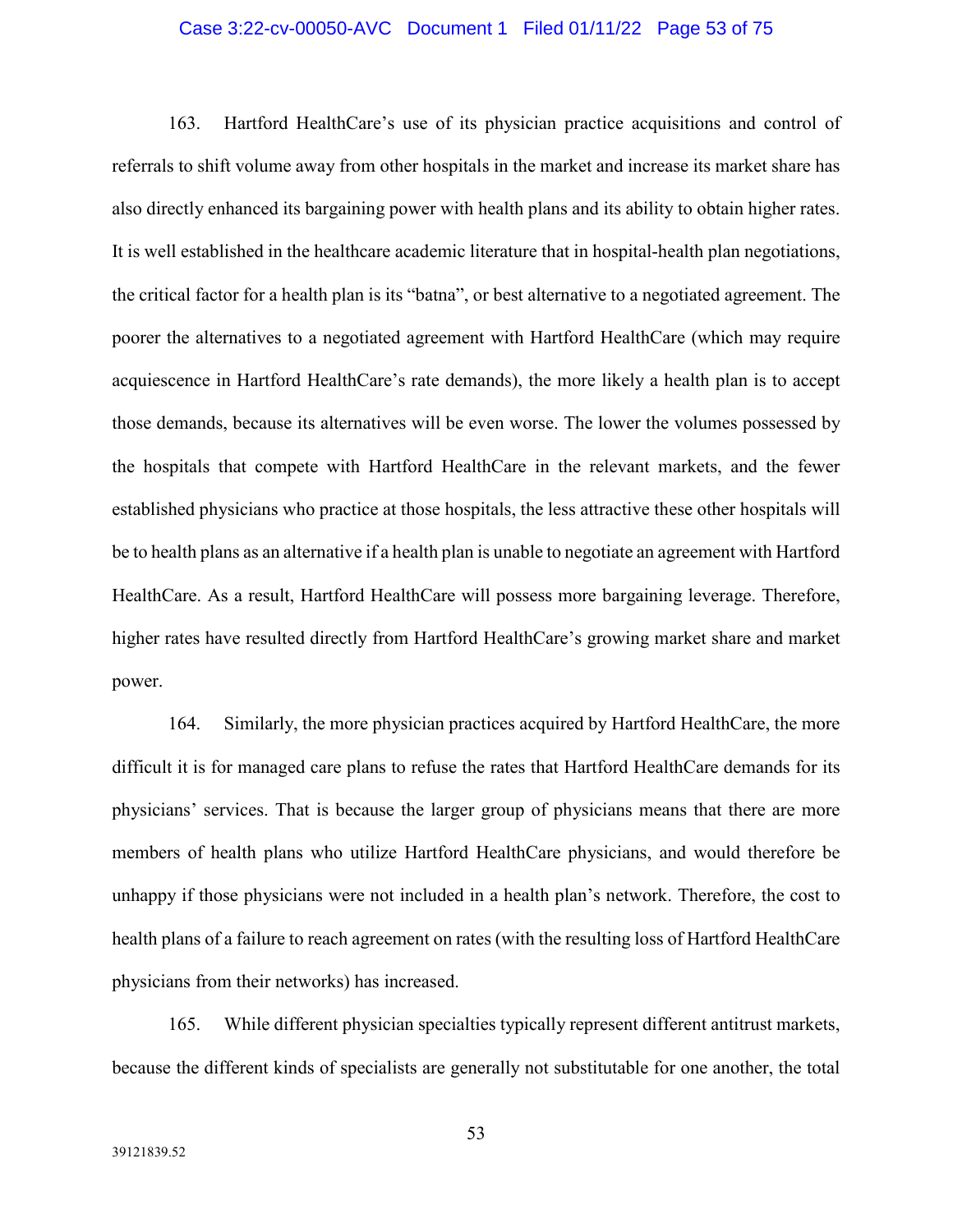### Case 3:22-cv-00050-AVC Document 1 Filed 01/11/22 Page 54 of 75

number of physicians employed or otherwise controlled by a hospital system such as Hartford HealthCare increases the hospital's bargaining power with health plans. That is because health plans need to offer a network of hospitals and physicians that is acceptable to their members. The more physicians that are not in a network, the more likely it is that a prospective member will find that physicians important to him or her are not available, and will therefore reject the network. Therefore, the more physicians employed by Hartford HealthCare, no matter what the specialty, the greater bargaining power Hartford HealthCare will possess, because of the greater downside in terms of unhappy members (who could switch health plans) that the health plan will face if it is unable to successfully negotiate an agreement.

166. Hartford HealthCare's acquisitions of physician practices and additional hospitals throughout the state of Connecticut have also increased its ability to demand higher managed care rates, not only in the locations where it has made these acquisitions, but statewide, including in Hartford County and the Hartford Area. That is because a refusal by a health plan to accept the rates Hartford HealthCare demands for its hospitals or physicians in any part of the state can create a road block to successful contracting with Hartford HealthCare statewide. The more physicians and hospitals Hartford HealthCare owns statewide, the greater the consequences to a health plan of not having Hartford HealthCare hospitals and doctors in its network.

167. Since Hartford HealthCare has a dominant market share in each of the relevant markets, the significant diminution in volume at Saint Francis, the primary competitor to Hartford HealthCare in these markets, has increased Hartford HealthCare's already dominant market share and thereby harm the overall state of competition in the market.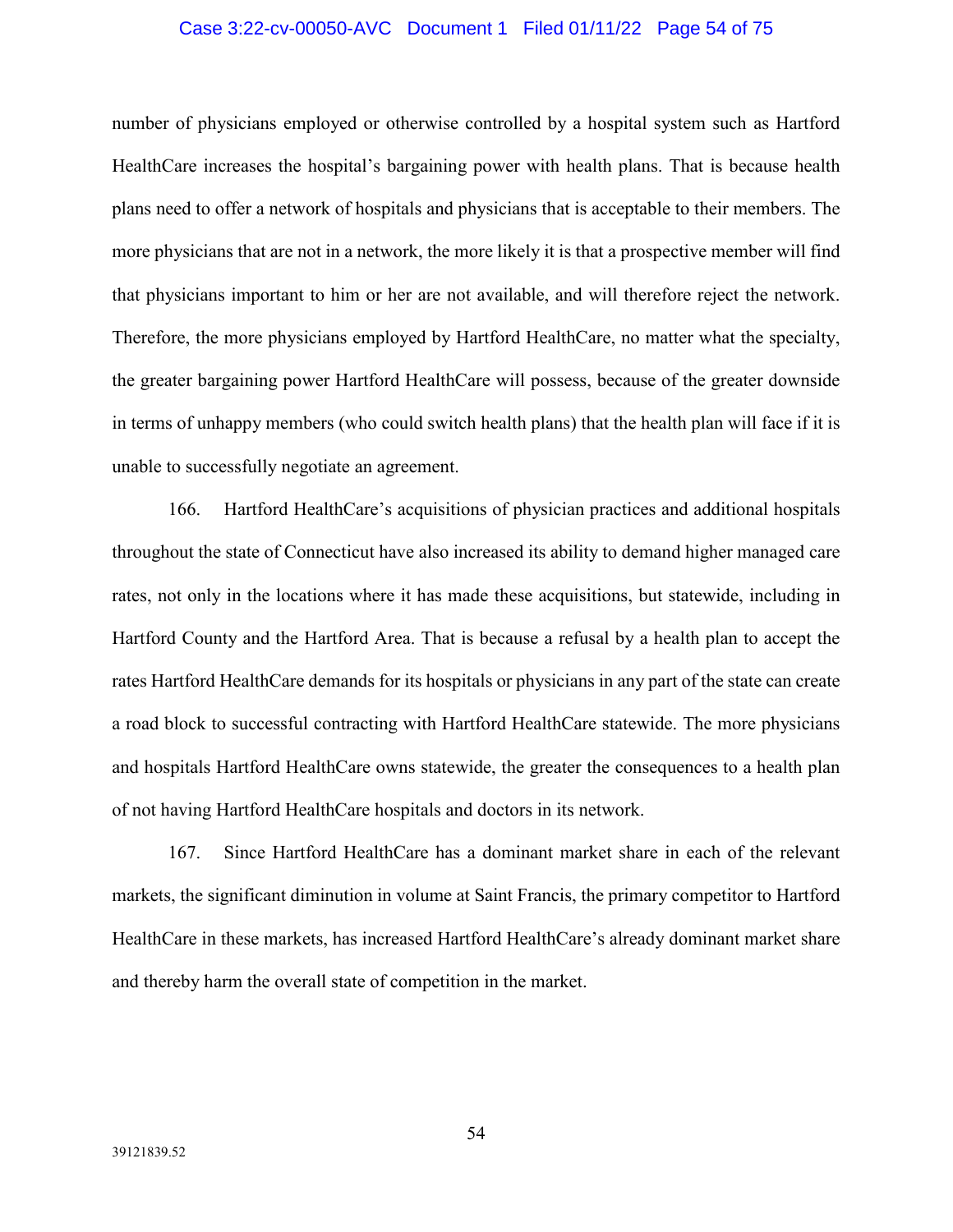## Case 3:22-cv-00050-AVC Document 1 Filed 01/11/22 Page 55 of 75

168. Additionally, the actions described above have also seriously injured each of the other competitors in one or more of the relevant markets, and have thereby further increased Hartford HealthCare's dominance.

169. Analysis of the federal Horizontal Merger Guidelines standards also supports the conclusion that Hartford HealthCare's conduct was significantly anticompetitive. The Merger Guidelines measure market concentration (higher market shares) using the Herfindahl-Hirschman Index ("HHI"). The HHI measures the sum of the squares of the market shares of the competitors in a market. Under the Merger Guidelines' HHI test, a merger is presumed likely to create or enhance market power (and presumed illegal) when the post-merger HHI exceeds 2500 points and the merger or acquisition increases the HHI by more than 200 points. The shifts in hospital market share which have taken place as a result of Hartford HealthCare's anticompetitive conduct have resulted in an increase in the HHI in the relevant markets 500 points or more, to HHI levels of more than 3000 to 5000, far above the thresholds in the Guidelines. These numbers reflect the extremely anticompetitive nature and effects of Hartford HealthCare's conduct.

170. Economic research overwhelmingly shows that high market concentration substantially increases hospital prices. The relevant studies have concluded that when hospital markets become highly concentrated, with few competitors and high market shares, prices generally substantially increase:

> A. A 2011 study examined the effect of hospital market concentration on specific procedures. It found that in concentrated hospital markets, hospitals charged 29% more for cervical fusion, 31% more for lumbar fusion, 45% more for total knee replacement, 49% more for total hip replacement, 50% more for angioplasty, and 56% more for CRM device insertion. James C.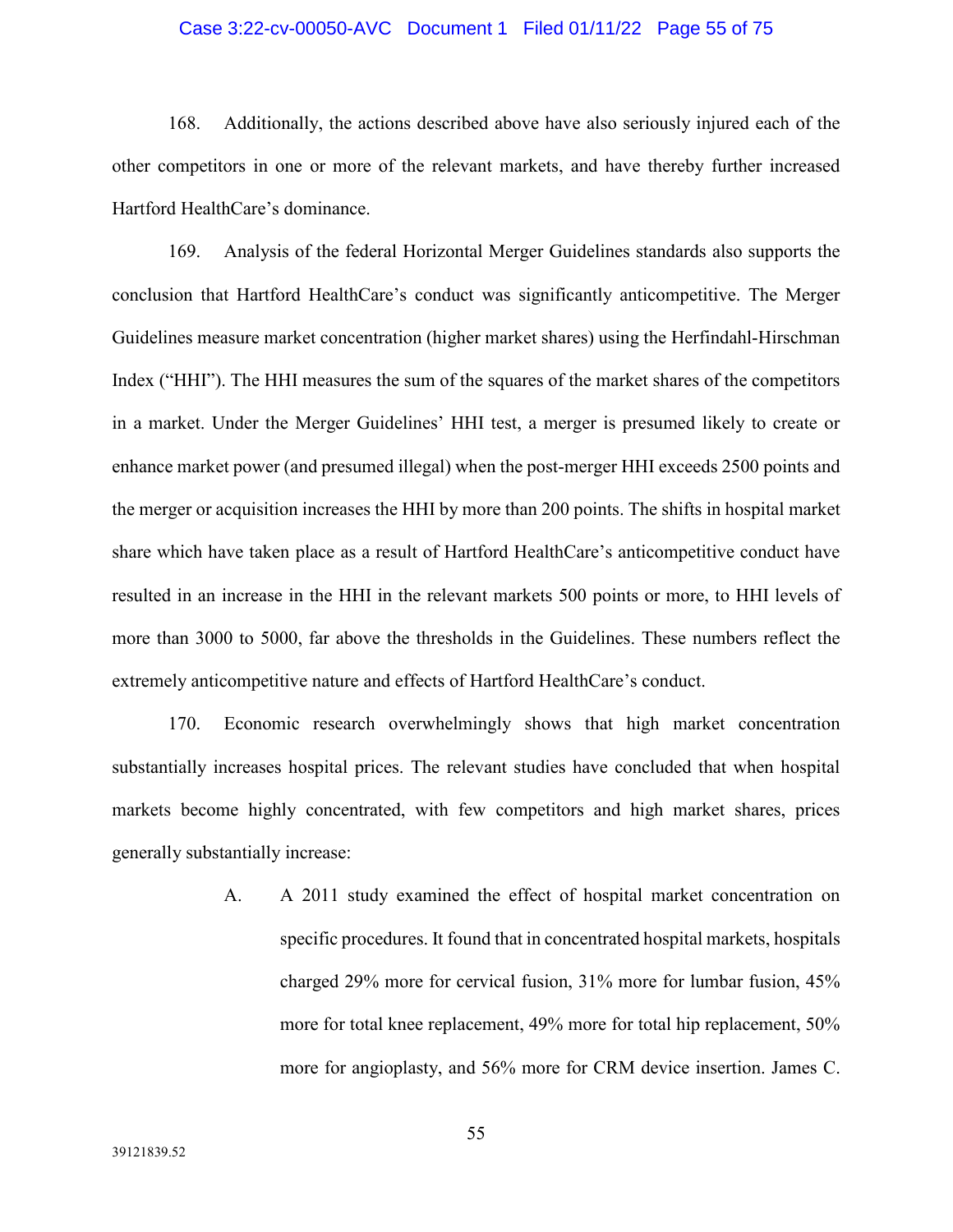Robinson, *Hospital Market Concentration, Pricing, Profitability in Orthopedic Surgery and Interventional Cardiology*, 117(6) THE AM. J. OF MANAGED CARE e241, e244 (2011).

- B. One study from 2009 looked at the effect of hospital mergers and consolidations (and the resulting increase in market concentration) on the prices charged by nearby "rival" non-merging hospitals across the United States from 1989 to 1996. It found that non-merging hospitals increased prices 40 percent in response to hospital mergers. Leemore Dafny, *Estimation and Identification of Merger Effects: An Application to Hospital Mergers*, 52 J. L. & Econ. 523, 544 (2009).
- C. Health Affairs published a 2005 study looking at the effect of hospital consolidation through system acquisition (i.e. a hospital joining a wider hospital system). It found that "managed care prices were higher in system hospitals than in nonsystem hospitals by an average of \$103 per day." Alison Evans Cuellar and Paul J. Gertler, *How the Expansion of Hospital Systems has Affected Consumers*, 24(1) HEALTH AFFAIRS 213, 217 (Jan. 2005).
- D. A 2011 study examined the effect of concentrated hospital markets on hospital prices in 2001 and 2004. It concluded that "hospital prices are higher in more concentrated markets." Glenn A. Melnick, Yu-Chu Shen and Vivian Yaling Wu, *The Increased Concentration of Health Plan Markets Can Benefit Consumers through Lower Hospital Prices*, 30(9) HEALTH AFFAIRS 1728, 1729-31 (2011).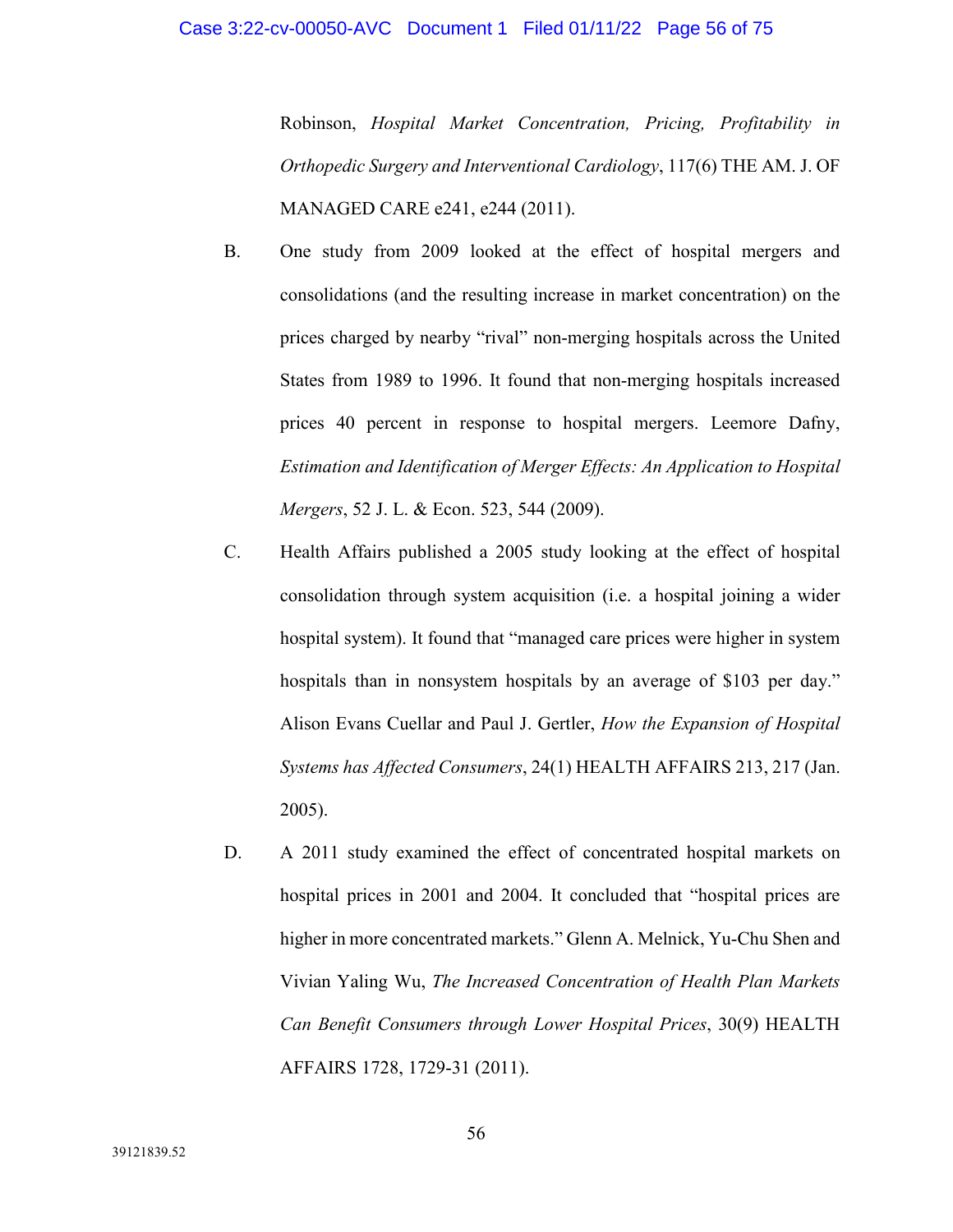E. Another study of hospital mergers found that "[i]ncreases in hospital market concentration lead to increases in the price of hospital care." Martin Gaynor and Robert Town, The Impact of Hospital Consolidation—*Update*, Robert Wood Johnson Foundation, THE SYNTHESIS PROJECT (June 2012) at 1.

F. A study published in the journal *Medical Care* finds that increases in the concentration of inpatient hospital services are associated with increases in outpatient hospital prices, as well as inpatient hospital prices. Baker LC, Bundorf MK, Kessler DP, *Competition in Outpatient Procedure Markets,* MEDICAL CARE 2019; 57:36-41.

171. Price increases resulting from higher concentration are passed on to local employers and their employees. Self-insured employers pay the full cost of their employees' health care claims and, as a result, they immediately and directly bear the full burden of higher rates. Fullyinsured employers are also inevitably harmed by higher rates, because health plans are forced to pass on at least a portion of hospital rate increases to these customers.

172. Employers, in turn, pass on their increased health care costs to their employees, in whole or in part. Employees bear these costs in the form of higher premiums, higher co-pays, reduced coverage, and/or restricted services. Some Hartford County residents undoubtedly forego or delay necessary health care services because of the higher costs, and others drop their insurance coverage altogether.

173. Economic research also reveals that high concentration, and less competition, can result in lesser quality health care. One study found that "the evidence suggests that increasing hospital concentration lowers quality." William B. Vogt and Robert Town, *How has hospital consolidation affected the price and quality of hospital care?*, Robert Wood Johnson Foundation,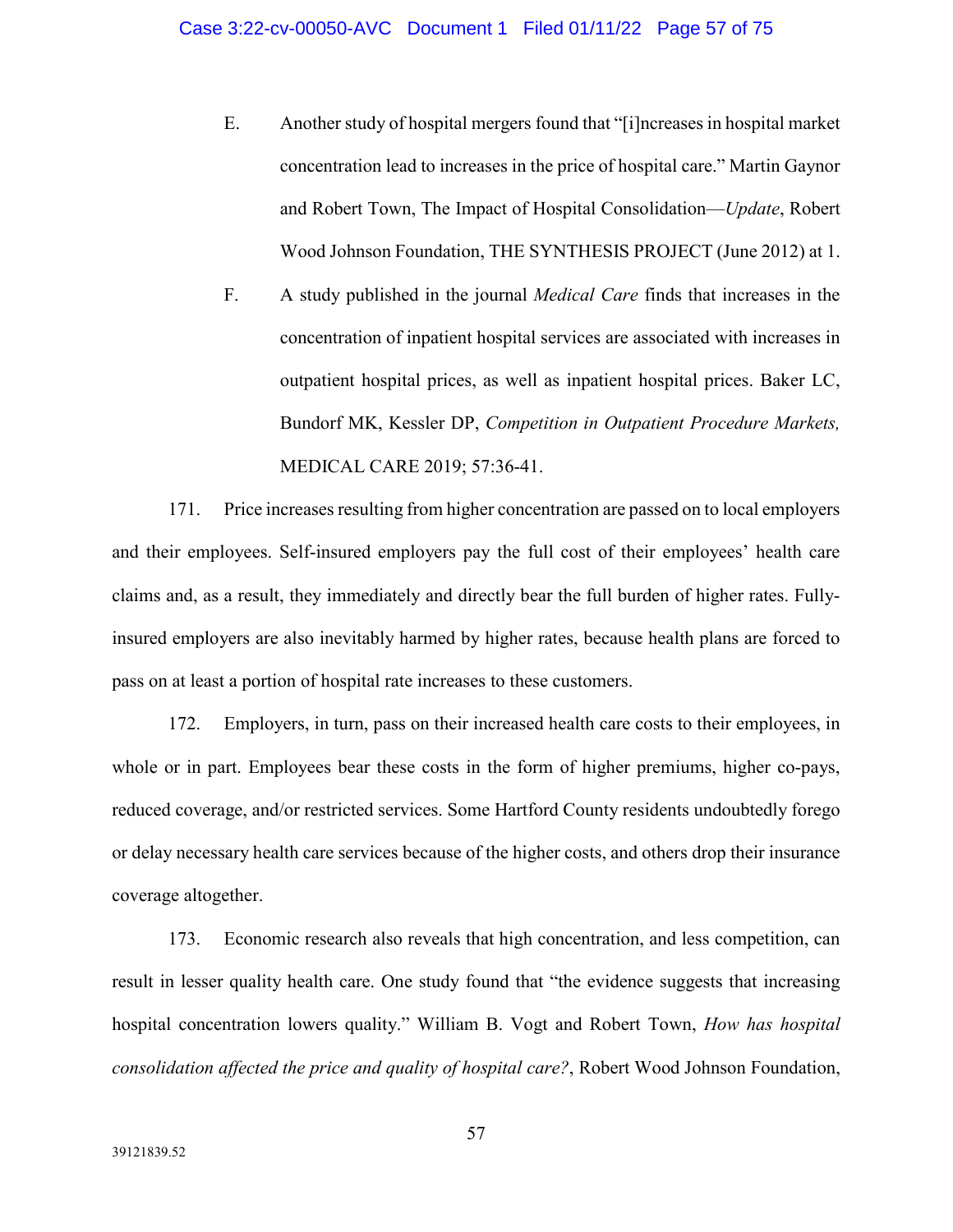# Case 3:22-cv-00050-AVC Document 1 Filed 01/11/22 Page 58 of 75

THE SYNTHESIS PROJECT 4, 8-9 (Feb. 2006). The 2012 update to the Synthesis Project stated that all of the U.S. studies except for one found that competition improves quality." Martin Gaynor and Robert, *The Impact of Hospital Consolidation-*Update, Robert Wood Johnson Foundation. THE SYNTHESIS PROJECT 4 (June 2012). Other recent studies confirm that greater concentration is associated with lesser quality. Koch TG, Wendling BW, Wilson NE, *Physician Market Structure, Patient Outcomes, and Spending: An Examination of Medicare Beneficiaries*, Health Services Research 2018; 53(5):3549-3568. Gary J. Young, E. David Zepeda, Stephen Flaherty, and Ngoc Thai, *Hospital Employment of Physicians In Massachusetts Is Associated With Inappropriate Diagnostic Imaging*, Health Affairs 40:5 (May 2021) (hospital employment of radiologists resulted in 20% increase in inappropriate use of MRIs). Thus, there is a clear relationship between Hartford HealthCare's dominant market position and its poor quality of care.

174. Because of Hartford HealthCare's control of physician referrals, and its acquisition of numerous physician practices, Hartford HealthCare physicians (representing a substantial portion of the market) cause their patients to utilize Hartford HealthCare's facilities and services even where those facilities and services are higher cost, lower quality and may result in longer lengths of stay. This is consistent with numerous economic studies. Hartford HealthCare is able to charge higher rates and provide lesser quality healthcare without losing business because of its acquisitions of numerous physician practices and control of their referrals.

175. The academic literature also makes clear that, the acquisition of physician practices by hospitals with market power increases prices when the hospital has market power:

> A. One study found that "total per-beneficiary spending was \$849 higher" at larger hospital-based physician groups as compared to independent groups. J. Michael McWilliams et al., *Delivery System Integration and Health Care*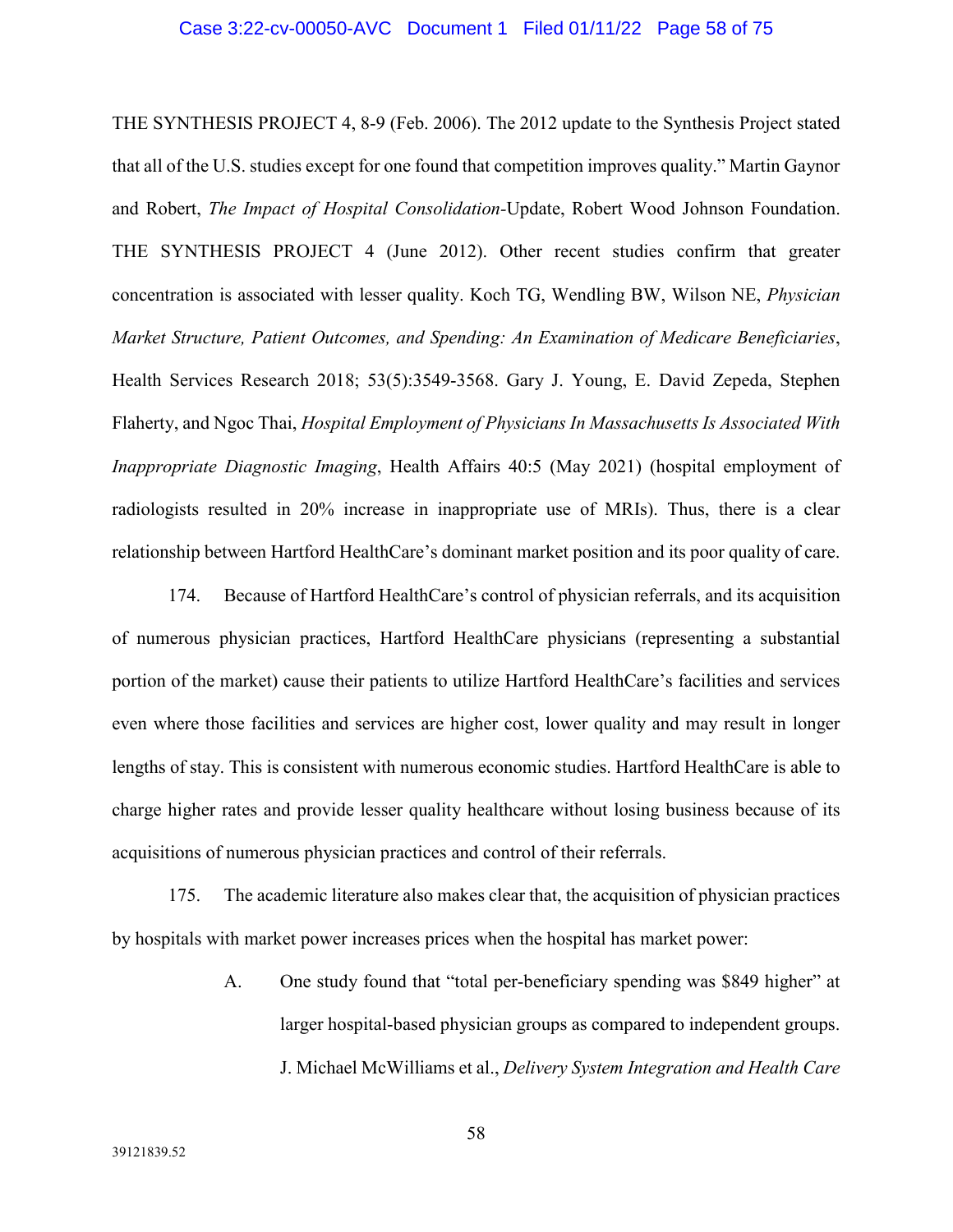*Spending and Quality for Medicare Beneficiaries*, 173 JAMA INTERNAL MED. 1447, 1451 (June 17, 2013). That study also found that "[patient] readmission rates were highest for [larger] hospital-based groups." *Id.* at 1452.

- B. Another study found that "recent increases in the employment of physicians and acquisition of community-based physician practices by hospitals . . . result[ed] in more and more services being paid at higher hospital outpatient rates." James D. Reschovsky and Chapin White, *Location, Location, Location: Hospital Outpatient Prices Much Higher than Community Settings for Identical Services*, 16 NAT'L INSTITUTE FOR HEALTH CARE REFORM 2 (June 2014). The prices were higher due to "likely large differences in bargaining power" possessed by some hospitals.
- C. Yet another study found that increases in the market share of hospitals that owned physician practices were associated with greater growth rates in inpatient hospital prices. Laurence C. Baker et al., *Vertical Integration: Hospital Ownership of Physician Practices Is Associated with Higher Prices and Spending*, 33 HEALTH AFF. 657 (May 2014). Another study found the same result with respect to outpatient prices. Neprash, *Association of Financial Integration Between Physicians and Hospitals with Commercial Health Care Prices*, 175 JAMA INTERNAL MED 1932  $(2015).$
- D. Another study found that prices increased when physicians practices were acquired by hospitals, and these increases were "larger when the acquiring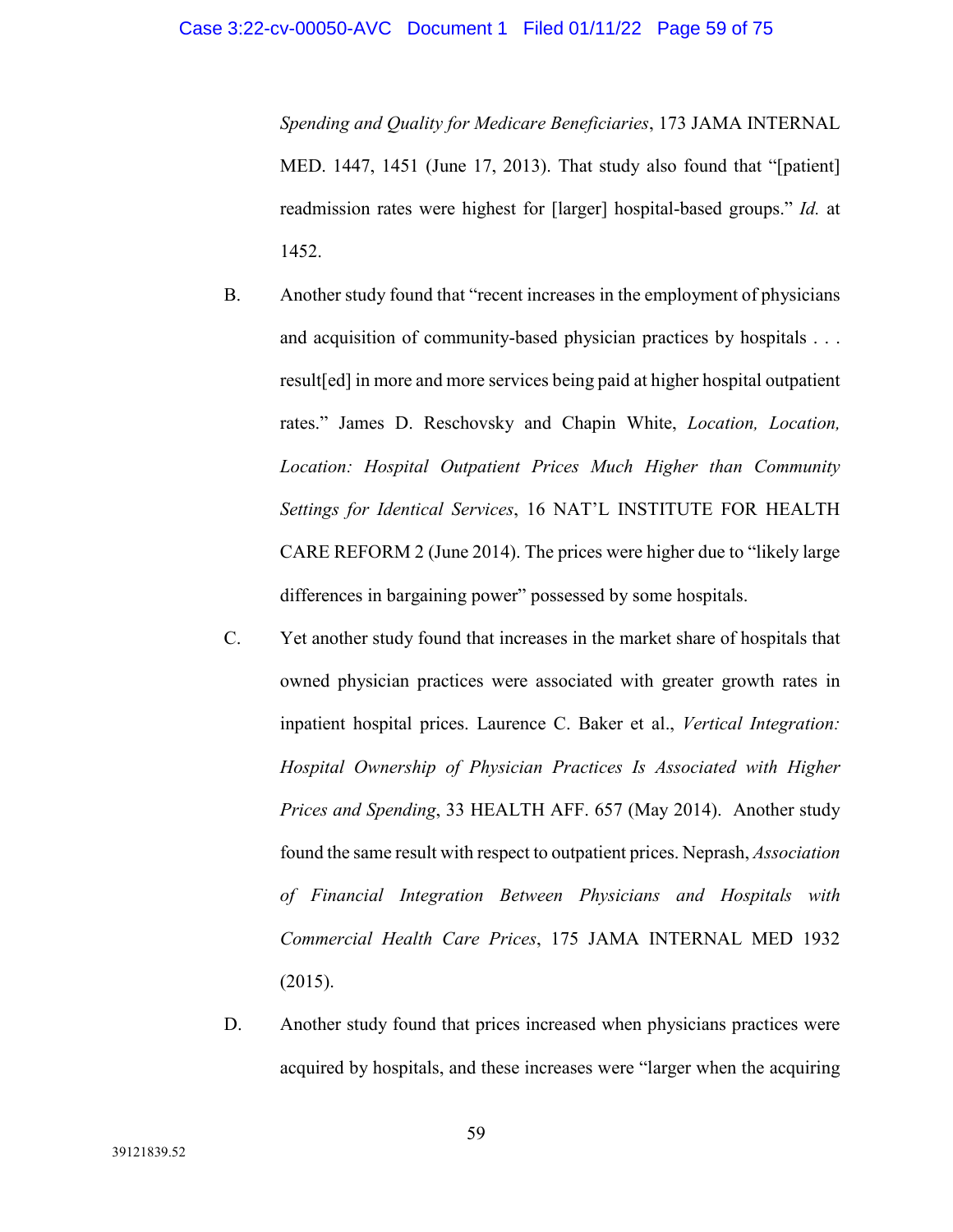## Case 3:22-cv-00050-AVC Document 1 Filed 01/11/22 Page 60 of 75

hospital has a larger share of its inpatient market." Capps, Dranove and Ody, "*The Effect of Hospital Acquisitions of Physician Practices on Prices and Spending*" Journal of Health Economics 59 (2018) 139-152.

176. Consistent with this literature, Hartford HealthCare's acquisitions coupled with its control of physician referrals interferes with decisions on the merits concerning patient care, quality and price, and for those reasons, as well, are anticompetitive. Referrals to Hartford Hospital result in higher prices to insurers, to self-insured employers, and damage to individual subscribers and employees to the extent of their premiums, copays and deductibles.

177. Competition is also harmed because Hartford HealthCare's actions have significantly reduced the competitive constraint placed on it by Saint Francis, Hartford HealthCare's closest substitute, and its only substitute in the Hartford area. The reduction of competition between close substitutes is recognized as an important anticompetitive effect by the Horizontal Merger Guidelines.

178. As a result of the suppression of competition by Saint Francis and other hospitals in Hartford County, Hartford HealthCare has become even more essential for managed care plans seeking to serve companies with employees in Hartford County, because these weakened competitors have become less attractive alternatives to Hartford HealthCare. This has made it even more difficult for health plans to develop an alternative network of hospitals without Hartford HealthCare. This significant change in the negotiating dynamic has given Hartford HealthCare enhanced bargaining clout in contract negotiations and the ability to extract even higher rates for services. Thus, it has increased Hartford HealthCare's already significant monopoly power.

179. One important trend in improving health care quality and reduction of health care costs involves the shift of many orthopedic surgery cases from an inpatient to an outpatient setting.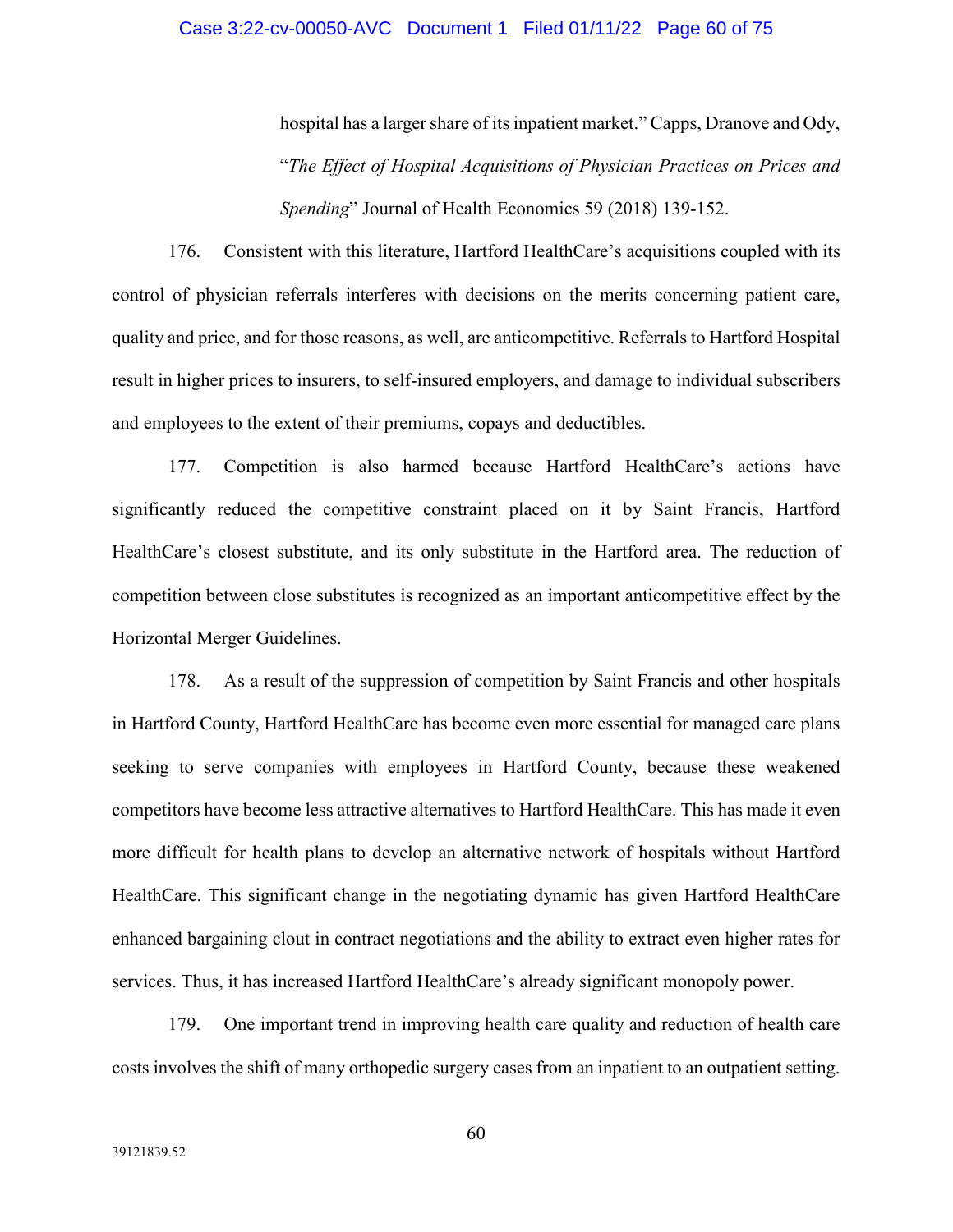## Case 3:22-cv-00050-AVC Document 1 Filed 01/11/22 Page 61 of 75

The same procedure performed in an outpatient setting is substantially less costly than the same procedure performed on an inpatient basis. One "meta-analysis" of economic studies of healthcare found that when the same surgical procedure was performed on an outpatient rather than an inpatient basis, there were cost savings from 17 to 57%. The difference, of course, is that inpatients require 24-hour care in a hospital. Additionally, when cases can be performed on an outpatient basis, quality is improved, because (for example) the risk of hospital-acquired infections is reduced.

180. Consistent with this trend, more and more orthopedic cases at Saint Francis have been performed on an outpatient, rather than inpatient basis. Saint Francis' inpatient orthopedic cases have declined dramatically and their (lower cost) outpatient cases have grown.

181. The same trend has not been followed at Hartford HealthCare. Because of its physician practice acquisitions, control of referrals and suppression of tiered networks as described above, Hartford HealthCare has been able to continue to require that many cases be performed on a higher cost (and more lucrative) inpatient basis. This harms consumers, payors, and the community.

182. For example, in 2017, both Hartford Hospital and Saint Francis had more inpatient commercially insured orthopedic surgery cases than outpatient cases. By 2020, Saint Francis was performing more than four times as many outpatient commercially insured orthopedic surgery cases as inpatient. On the other hand, Hartford Hospital was still performing more inpatient cases than outpatient cases.

183. It is apparent from this data that Hartford Hospital had not made any adjustment in its practices to reduce costs and increase patient convenience. This has substantially restricted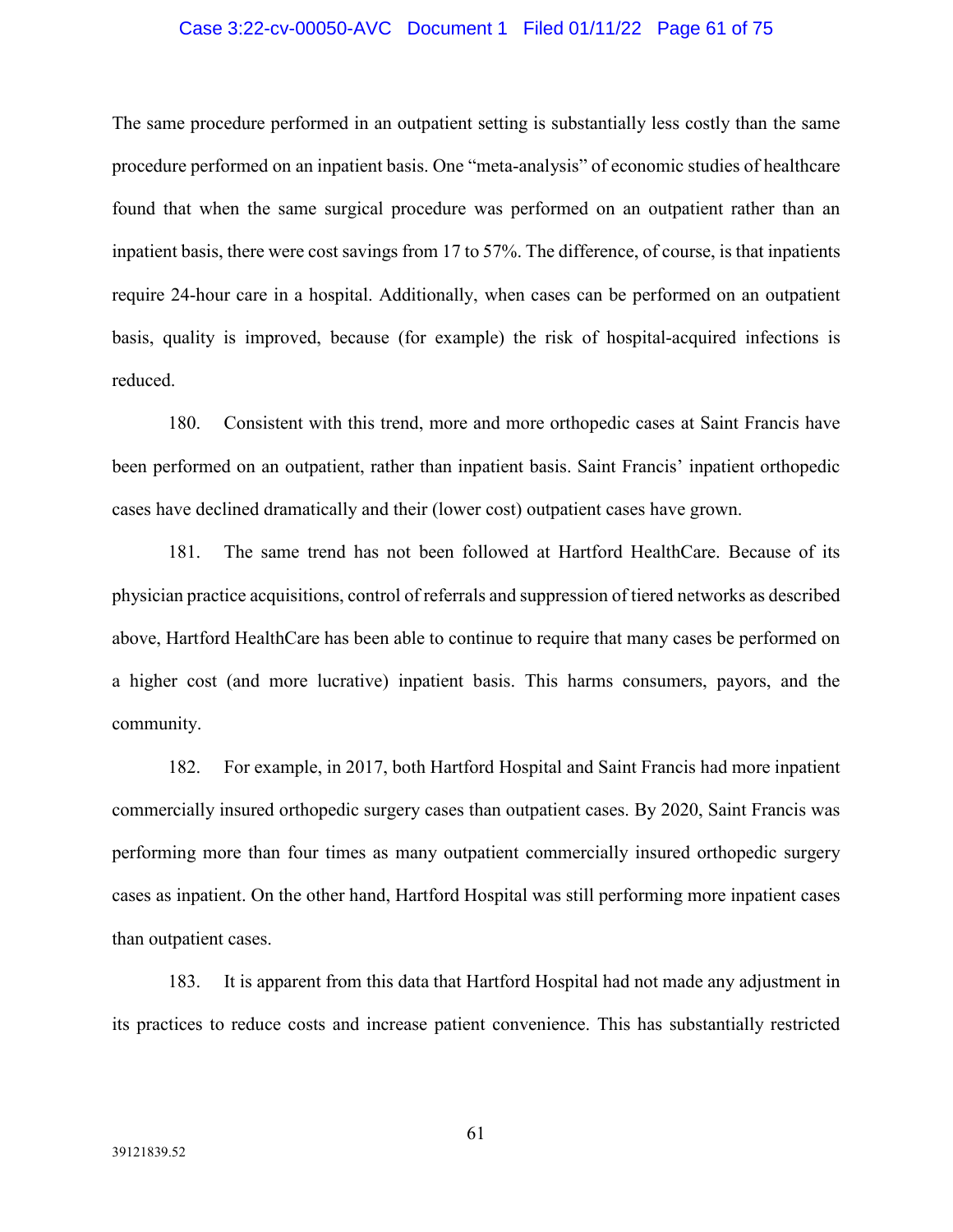#### Case 3:22-cv-00050-AVC Document 1 Filed 01/11/22 Page 62 of 75

output in the relevant market for outpatient orthopedic procedures, while reducing the quality of service and increasing the cost of service in the relevant market for inpatient orthopedic services.

184. Given the substantial cost and quality advantages of performing many orthopedic procedures on an outpatient basis without an overnight hospital stay, in an ordinary competitive market, Hartford HealthCare would have lost substantial patients to St. Francis and other hospitals who offered these outpatient procedures. However, because of its anticompetitive conduct (including control of referrals, acquisitions of physician practices, exclusive access to the Mako and suppression of tiered networks), Hartford HealthCare has been able to maintain its volumes of inpatient orthopedic care even while hospitals such as Saint Francis has substantially reduced their inpatient orthopedic volumes in favor of more outpatient cases. This has cost Saint Francis substantial volumes that it would have obtained if the market had been more competitive, because it would then have been able to gain more business from patients and their referring physicians who could freely choose the lower cost, higher quality outpatient procedures.

185. There are very few non-hospital owned ambulatory surgery centers providing orthopedic surgery in Hartford County. One of them, Farmington Surgery Center, is currently up for sale, and a majority interest will likely be obtained by either Hartford HealthCare or Saint Francis. Hartford HealthCare has made a practice of acquiring ambulatory surgery centers. It acquired what is now a majority interest in a surgery center in Rocky Hill, now referred to as Hospital of Central Connecticut Surgery Center. These acquisitions have increased Hartford HealthCare's share of the relevant outpatient orthopedic surgery markets. Hartford HealthCare has also acquired additional ambulatory surgery centers outside of Hartford County, including the Glastonbury Surgery Center.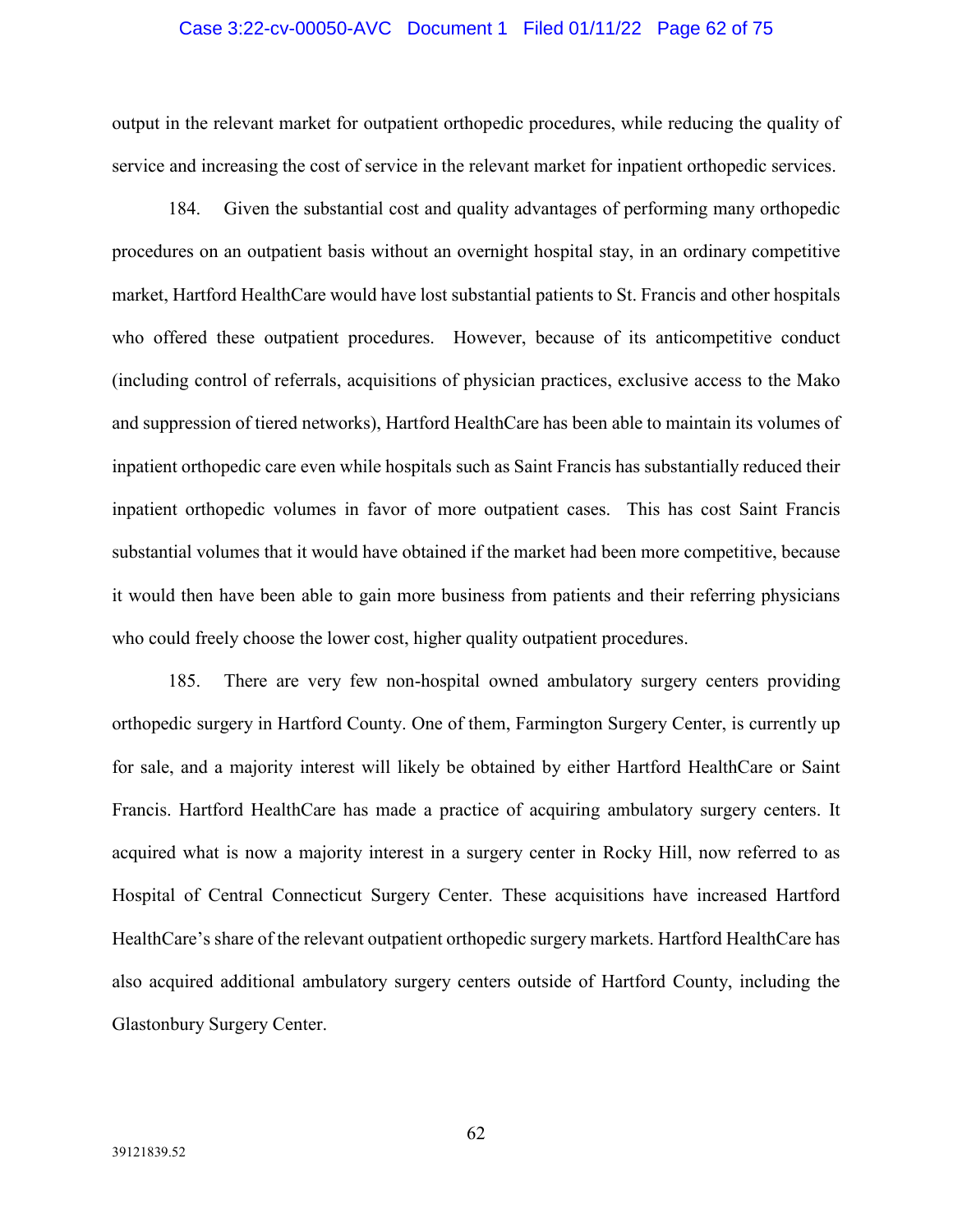## Case 3:22-cv-00050-AVC Document 1 Filed 01/11/22 Page 63 of 75

186. Hartford Health has been aided in its acquisition of ambulatory surgery centers by its market power and the resulting high rates it is able to obtain from managed care plans. Typically when ambulatory surgery centers are acquired, the physicians retain an ownership interest in the center, and therefore have a continued stake in the profitability of the center. Hartford HealthCare has touted its ability to maintain the highest managed care rates as a reason why its offers of acquisition should be accepted, since this will generate more revenues and more profits for the physicians. Thus, Hartford HealthCare's existing market power has caused it to be able to further increase its market power in the relevant outpatient orthopedic surgery markets.

187. Because of the higher prices and lesser quality at Hartford HealthCare, any shifts in patients away from other hospitals to Hartford HealthCare as a result of Hartford HealthCare's control of the referrals, acquisition of physicians and the other anticompetitive conduct described above results in more patients receiving care that is of lesser quality and higher priced. Similarly, actions which have reduced the ability of patients to intelligently choose higher quality, lower cost hospitals, such as Hartford HealthCare's suppression of the use of tiering by managed care plans, harms competition because it reduces quality and increases price for many of the affected consumers.

188. Saint Francis currently estimates that in the last four years it has lost thousands of commercially insured inpatient cases due to Defendants' anticompetitive practices. Each of these cases would have earned Saint Francis \$15,000 or more in contribution margin. Significant damages have been suffered in each of the relevant hospital markets. Those damages are continuing.

#### **BARRIERS TO ENTRY**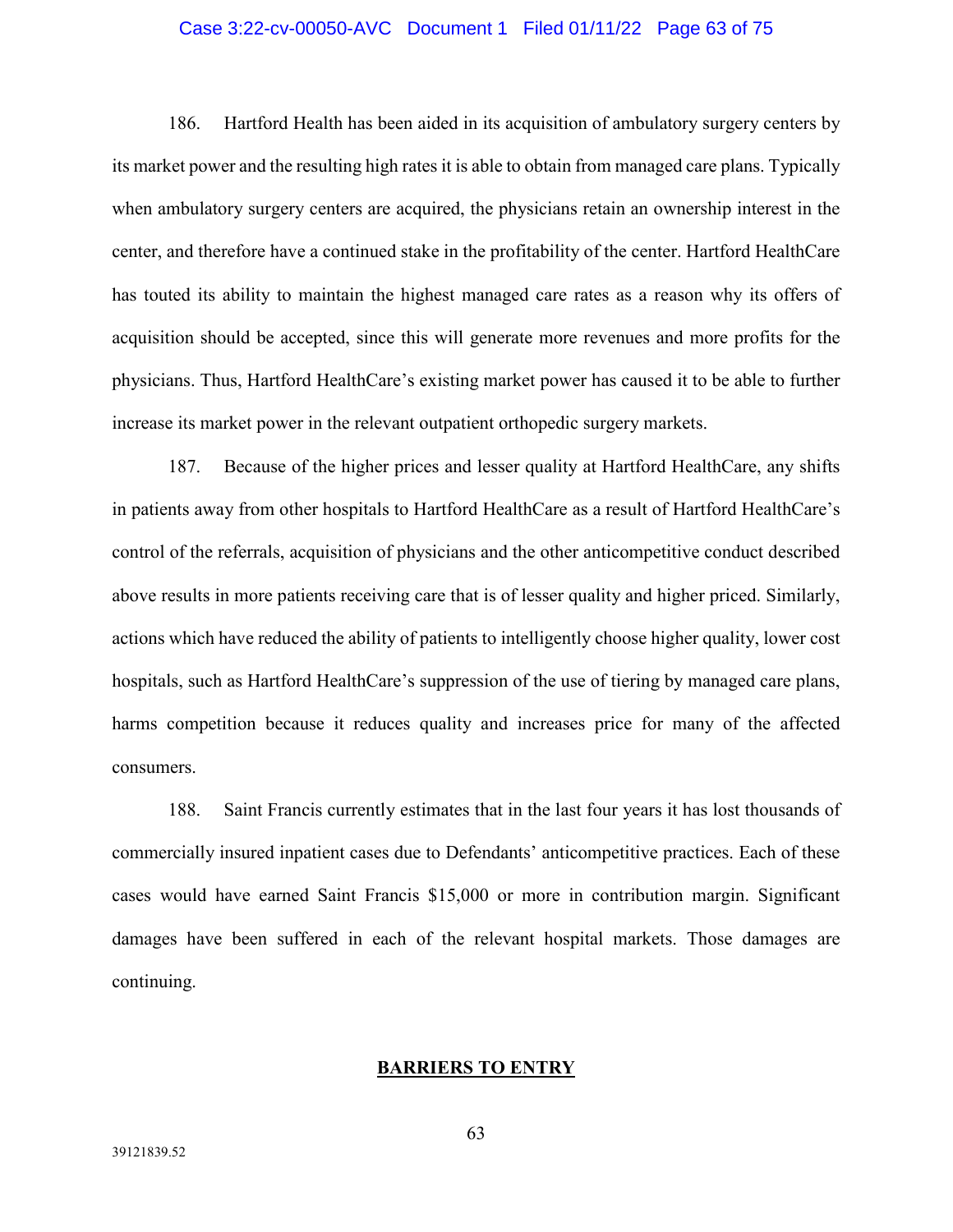## Case 3:22-cv-00050-AVC Document 1 Filed 01/11/22 Page 64 of 75

189. Neither hospital entry nor expansion by any hospital will deter or counteract the anticompetitive effects described herein, for multiple reasons. New hospital entry or significant expansion in any of the relevant markets would not be timely or sufficient. Construction of a new general acute-care hospital would take substantially more than two years from the initial planning stages to opening doors to patients. Entry and expansion are also unlikely due to very high construction costs, operating costs, and financial risk. Constructing a new hospital requires an extraordinarily large, up-front capital investment, and the pay-off is risky and deferred into the future, which makes it highly unlikely that a new hospital competitor will enter any relevant market.

190. These barriers to entry also preclude the establishment of additional inpatient services described in the specific specialty relevant markets above, as well as outpatient hospital surgery, since no new entrant could establish those services except as part of a hospital. No entrant has attempted to add these services in Hartford County in many years.

191. A state-granted Certificate of Need is required to build a new hospital or engage in significant facility expansion of a hospital in Connecticut. It is virtually impossible to obtain a Certificate of Need for a new hospital in Connecticut, given the philosophy of state regulators that there are too many hospitals in the state and that the addition of new hospitals will only add health care costs. No new hospital has been built in Connecticut for more than 20 years, and that most recent CON involved the construction of a replacement hospital, rather than the development of a wholly new hospital. It has been many decades since a new hospital was built in Hartford County.

192. There are significant additional barriers to expansion into any of the relevant markets. None of these services can be provided on a standalone basis, and therefore the provision of any of them would require construction of an entirely new hospital.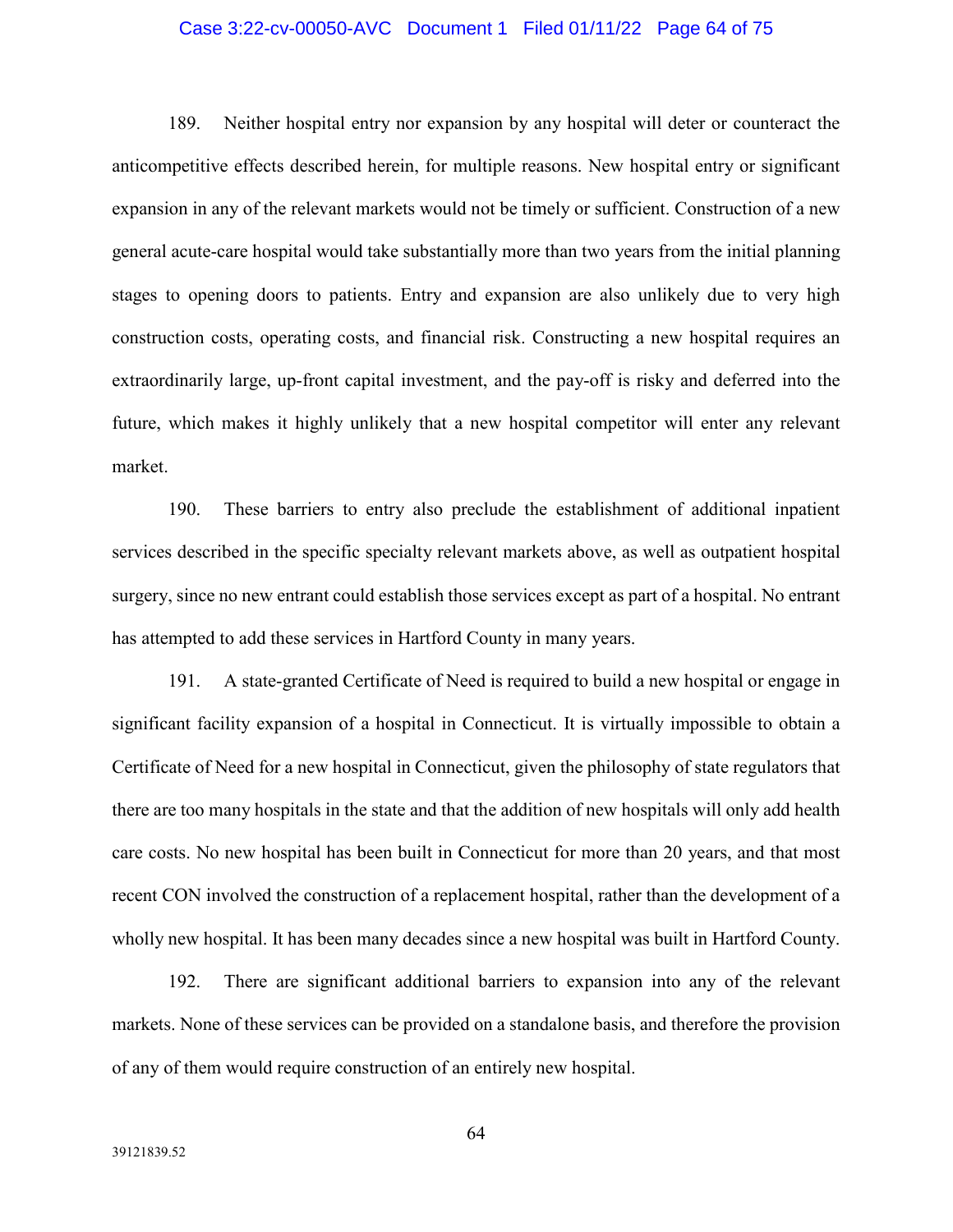## Case 3:22-cv-00050-AVC Document 1 Filed 01/11/22 Page 65 of 75

193. To the extent these services are not provided by the existing hospitals in the relevant markets, none of these hospitals could easily or timely expand into these services. The provision of these services requires sophisticated staff and equipment, and Certificate of Need barriers would apply to the acquisition of the relevant equipment in many cases. Areas of specialty surgery require trained surgical staff to work with the surgeons to provide those services.

194. There are significant barriers to entry into competition for outpatient ambulatory surgery centers. A Certificate of Need is required for the opening of such a center. Regulatory authorities generally do not permit such centers to open unless there is demonstrated need. Recently, Saint Francis was able to open a new ambulatory surgery center only by closing the commensurate number of operating rooms in its hospital. The state regulators did not see a need to increase the total number of operating rooms.

195. Most importantly, expansion into one of the relevant markets would require development of a cadre of experienced specialty physicians in the area. Timely and sufficient recruitment of additional physicians in such specialties on a scale sufficient to offset the effect of Defendants' actions is extremely unlikely, for several reasons.

196. First, there is a nationwide shortage of physicians. Patrick Boyle, *U.S. physician shortage growing*, Association of American Medical Colleges (June 26, 2020), [https://www.aamc.org/news-insights/us-physician-shortage-growing.](https://www.aamc.org/news-insights/us-physician-shortage-growing) By 2033, the U.S. is expected to "face a shortage of between 54,100 and 139,000 physicians". *Id.* By 2025, a shortage of more than 2,200 oncologists is projected, with the Hartford metropolitan area listed in one study as the seventh most at-risk market. Joanne Finnegan, *Another physician shortage: oncologists*, Fierce Healthcare (October 30, 2019), [https://www.fiercehealthcare.com/practices/another](https://www.fiercehealthcare.com/practices/another-physician-shortage-oncologists)[physician-shortage-oncologists.](https://www.fiercehealthcare.com/practices/another-physician-shortage-oncologists) Also by 2025, a shortage of 500 orthopedic surgeons is projected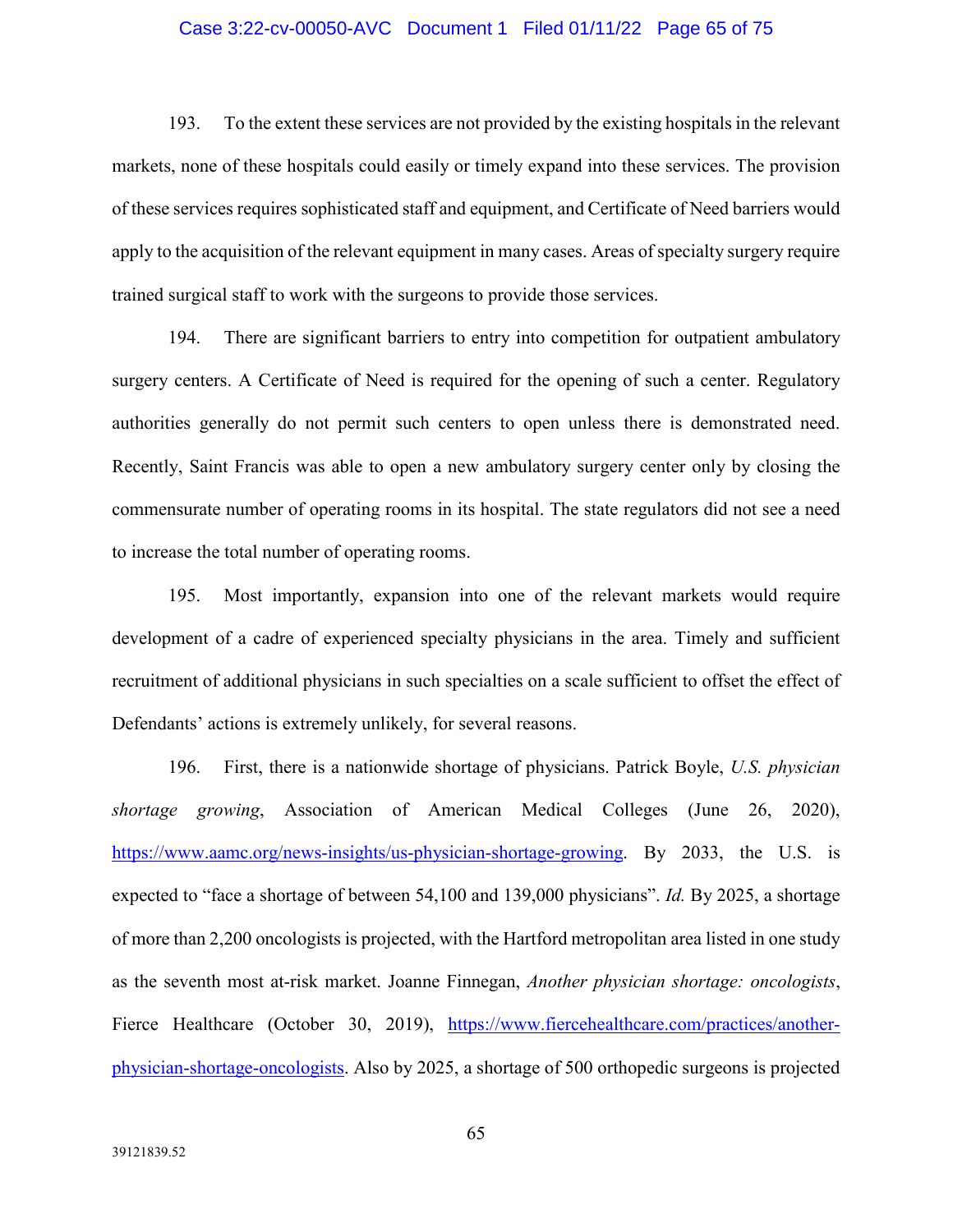## Case 3:22-cv-00050-AVC Document 1 Filed 01/11/22 Page 66 of 75

nationwide, Phillip Miller, *A Shortage of Orthopedic Surgeons is Looming*, Merritt Hawkins, (Nov. 12, 2019), [https://www.merritthawkins.com/news-and-insights/blog/healthcare-news-and](https://www.merritthawkins.com/news-and-insights/blog/healthcare-news-and-trends/A-Shortage-of-Orthopedic-Surgeons-is-Looming/)[trends/A-Shortage-of-Orthopedic-Surgeons-is-Looming/.](https://www.merritthawkins.com/news-and-insights/blog/healthcare-news-and-trends/A-Shortage-of-Orthopedic-Surgeons-is-Looming/) The Association of American Medical Colleges further projects that by 2025 the U.S. will have a shortage of up to 23,400 surgical specialists, with one of the four "greatest shortages in…general surgery." Julia Haskins, *Desperately seeking surgeons*, Association of American Medical Colleges, (April 26, 2019), [https://www.aamc.org/news-insights/desperately-seeking-surgeons.](https://www.aamc.org/news-insights/desperately-seeking-surgeons) A nationwide shortage of cardiologists is also projected. Joanne Finnegan, *Add cardiologists to the list of doctors in short*  supply, Fierce Healthcare, (July 26, 2018), [https://www.fiercehealthcare.com/practices/add](https://www.fiercehealthcare.com/practices/add-cardiologists-to-list-doctors-short-supply)[cardiologists-to-list-doctors-short-supply.](https://www.fiercehealthcare.com/practices/add-cardiologists-to-list-doctors-short-supply)

197. Second, recruitment of physicians is a slow process, requiring at least six months to a year to successfully recruit an additional physician even where recruitment is possible. Third, it takes several years for any recruited physician to build up a significant practice so that the physician can operate on a successful basis. It has been estimated that over the first three years of employing a physician, hospitals lose approximately \$150,000 to \$250,000 per physician per year. This loss is explained, in part, by slow ramp-up. A hospital's loss on hiring a general primary care physician who is new to the local area is approximately \$150,000 higher than the loss after hiring a "more-established" general primary care physician.

198. Fourth, it would be especially difficult to recruit new specialty physicians or to employ them profitably at independent practices not focused on Hartford HealthCare's hospitals or employed by non-Hartford HealthCare hospitals in the Hartford area, This is due to the significant pool of physicians who are very unlikely to refer to such specialists because the referring physicians are either employed by Hartford HealthCare, members of ICP, where their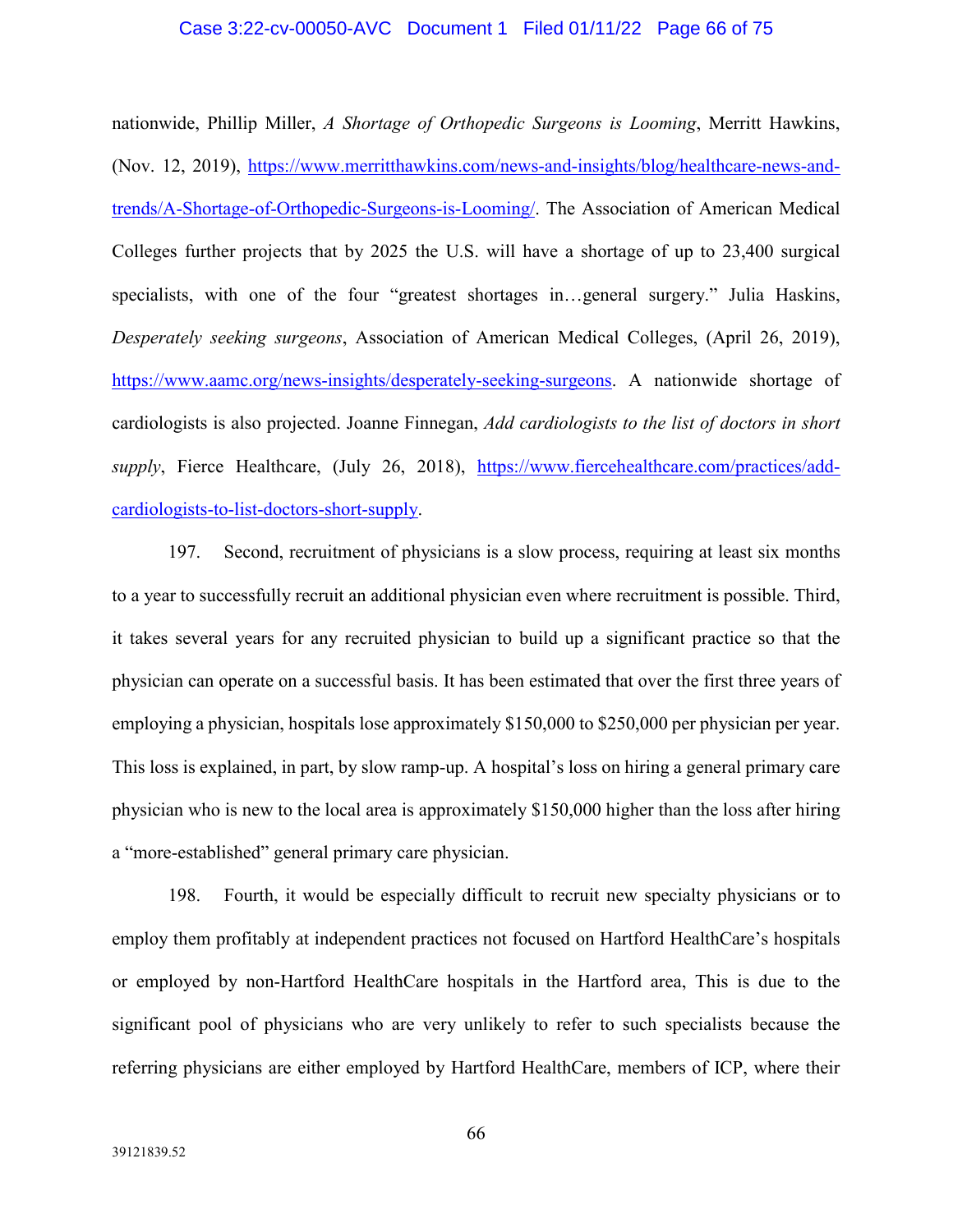# Case 3:22-cv-00050-AVC Document 1 Filed 01/11/22 Page 67 of 75

referrals are strictly controlled, or need to predominantly send their referrals to Hartford HealthCare in order to avoid retaliation. Thus, Hartford HealthCare's acquisition of physician practices, threats and control of referrals have increased barriers to entry into the relevant markets. Many other physicians will not switch their referrals to any newly recruited specialists simply because they have established referral relationships with existing specialists and hospitals, and would need a significant incentive to change those relationships. For these reasons, recruitment at the hospitals and practices other than Hartford HealthCare Medical Group or another Hartford HealthCare-affiliated practice would be relatively unattractive to specialty physicians given the large referral base controlled by Hartford HealthCare and therefore not available to such physicians, a problem that has increased as Hartford HealthCare has acquired more physician practices

199. For these reasons, the successful recruitment of specialists would require the simultaneous recruitment of additional primary care and other physicians to provide the specialists with a referral base. But there is also a nationwide shortage of primary care physicians. *See* Association of American Medical Colleges, "Physician Shortages to Worsen Without Increases in Residency Training," at https://www.aamc.org/download/150584/data/physician shortages fact [sheet.pdf;](https://www.aamc.org/download/150584/data/physician_shortages_factsheet.pdf) American Medical News, "Physician shortage projected to soar to more than 91,000 in a decade," at<http://www.amednews.com/article/20101011/profession/310119958/6/> (predicting a shortage of about 45,000 PCPs); [https://www.healthecareers.com/article/recruiting/physician](https://www.healthecareers.com/article/recruiting/physician-shortage)[shortage,](https://www.healthecareers.com/article/recruiting/physician-shortage) and Stephen M. Petterson, et al "Projecting US Primary Care Physician Workforce Needs: 2010-2025," at [http://www.annfammed.org/content/10/6/503.abstract;](http://www.annfammed.org/content/10/6/503.abstract) [https://members.aa](https://members.aamc.org/eweb/upload/The%20Complexities%20of%20Physician%20Supply.pdf) [mc.org/eweb/upload/The%20Complexities%20of%20Physician%20Supply.pdf;](https://members.aamc.org/eweb/upload/The%20Complexities%20of%20Physician%20Supply.pdf) and [https://www](https://www.aamc.org/download/100598/data/recentworkforcestudies.pdf) [.aamc.org/download/100598/data/recentworkforcestudies.pdf.](https://www.aamc.org/download/100598/data/recentworkforcestudies.pdf) *See* [https://www.merritthawkins.](https://www.merritthawkins.com/uploadedFiles/MerrittHawkins/Pdf/mha2012survpreview.pdf)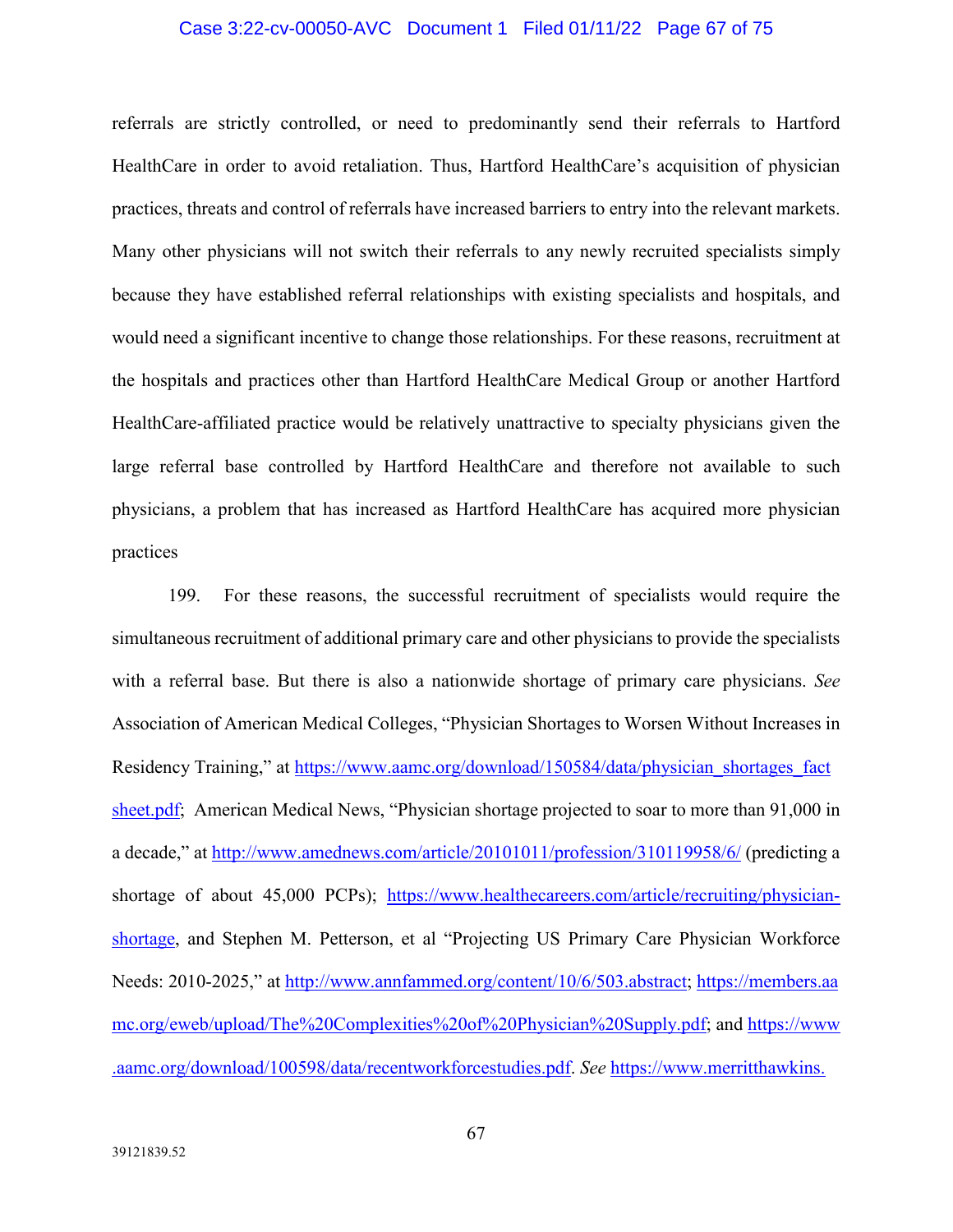#### Case 3:22-cv-00050-AVC Document 1 Filed 01/11/22 Page 68 of 75

[com/uploadedFiles/MerrittHawkins/Pdf/mha2012survpreview.pdf.](https://www.merritthawkins.com/uploadedFiles/MerrittHawkins/Pdf/mha2012survpreview.pdf) *See also* [https://www.healthe](https://www.healthecareers.com/article/recruiting/physician-shortage) [careers.com/article/recruiting/physician-shortage](https://www.healthecareers.com/article/recruiting/physician-shortage) ("And one role that's becoming increasingly hard to fill? Physicians – especially primary care physicians.").

200. Fifth, several of the hospitals in or near the relevant market (Manchester Memorial, Bristol Hospital and UConn Health) do not have the resources to expand significantly or increase their competitive efforts.

201. Sixth, many patients who have established relationships with physicians are unlikely to switch their patronage to new physicians or new hospitals, unless they are given a strong reason to do so. Patient loyalty makes it difficult for new entrants, both entrants starting new practices and incumbents trying to grow their practices by recruiting new physicians from outside the local market, to ramp up their practices.

202. Seventh, most independent physician practices are shrinking, and do not have the resources to recruit additional physicians to their practices.

203. For these reasons, successful entry or expansion of services in any of the relevant markets is extremely unlikely.

#### **COUNT I**

## **VIOLATIONS OF SECTION 2 OF THE SHERMAN ACT – MONOPOLIZATION**

204. Saint Francis restates and realleges the allegations of paragraphs 1 through 203, as if fully restated herein.

205. Hartford HealthCare possesses and has possessed monopoly power in the relevant markets. Hartford HealthCare's actions described above, directly and through its subsidiaries, are being undertaken in order to maintain and enhance Hartford HealthCare's monopoly power, and, if not enjoined, threaten to achieve that result. These actions are exclusionary, and constitute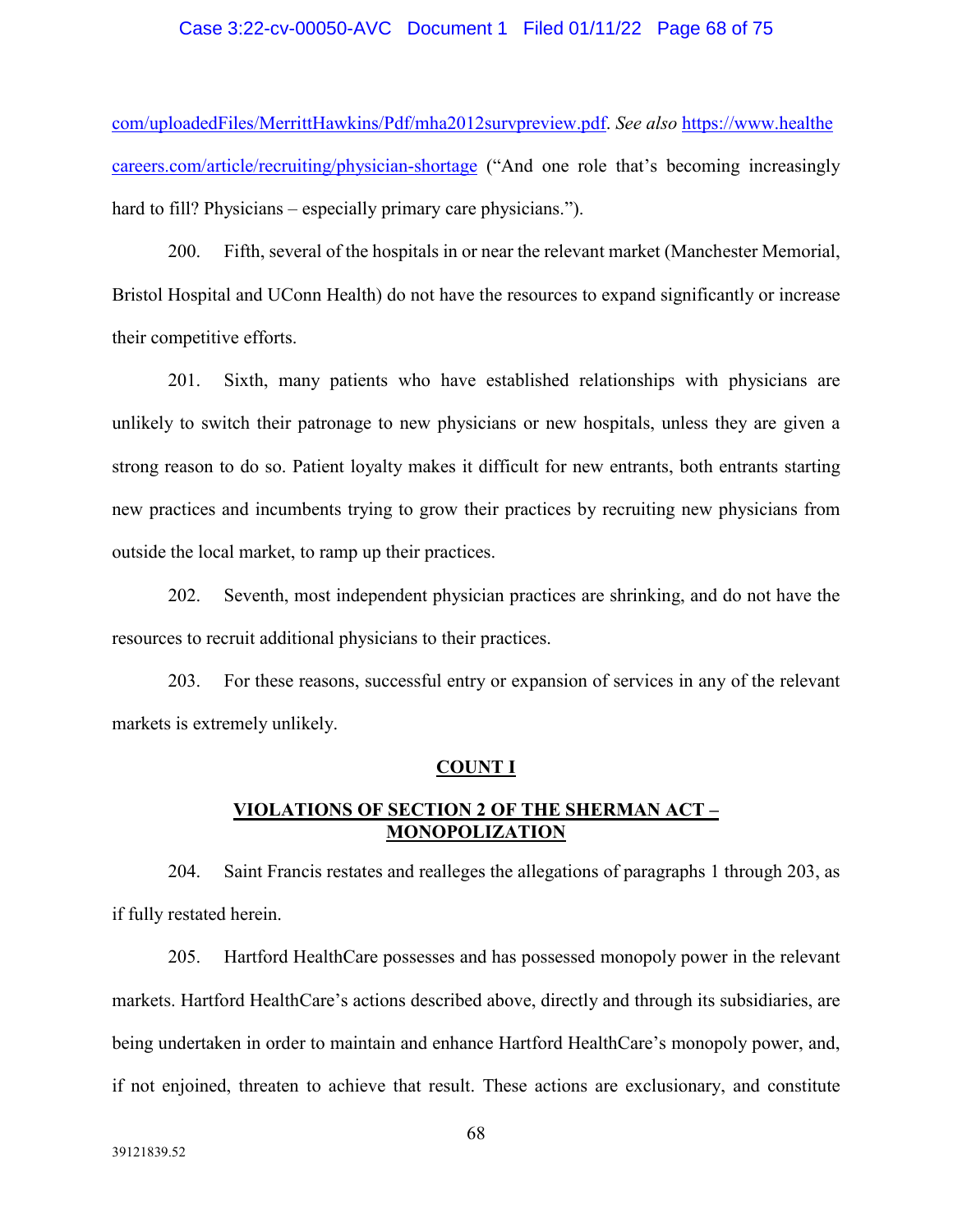## Case 3:22-cv-00050-AVC Document 1 Filed 01/11/22 Page 69 of 75

unlawful monopolization of each of the relevant markets in violation of Section 2 of the Sherman Act. 15 U.S.C. § 2.

206. As a direct and proximate result of Hartford HealthCare's violations of Section 2 of the Sherman Act, Saint Francis has suffered injury to its business and property, and further such injury is threatened if Hartford HealthCare's actions are not enjoined.

207. The actions of Hartford HealthCare have substantially harmed competition, and, if not enjoined, threaten to further harm competition in the relevant markets.

## **COUNT II**

# **VIOLATIONS OF SECTION 2 OF THE SHERMAN ACT – ATTEMPT TO MONOPOLIZE**

208. Saint Francis restates and realleges the allegations of paragraphs 1 through 203, as if fully restated herein.

209. By each of its anticompetitive actions described above, Hartford HealthCare has specifically intended to attain monopoly power in the relevant markets. Based on Hartford HealthCare's high market share, the high barriers to entry and other competitive conditions described above, and Hartford HealthCare's anticompetitive actions, there is a dangerous probability that Hartford HealthCare will achieve its goals and attain monopoly power in any of the relevant markets in which it did not already possess monopoly power. Such actions constitute unlawful attempted monopolization of each of the relevant markets in violation of Section 2 of the Sherman Act, 15 U.S.C. § 2.

210. As a direct and proximate result of these violations of Section 2 of the Sherman Act, Saint Francis has suffered injury to its business and property, and further such injury is threatened if Hartford HealthCare's actions are not enjoined.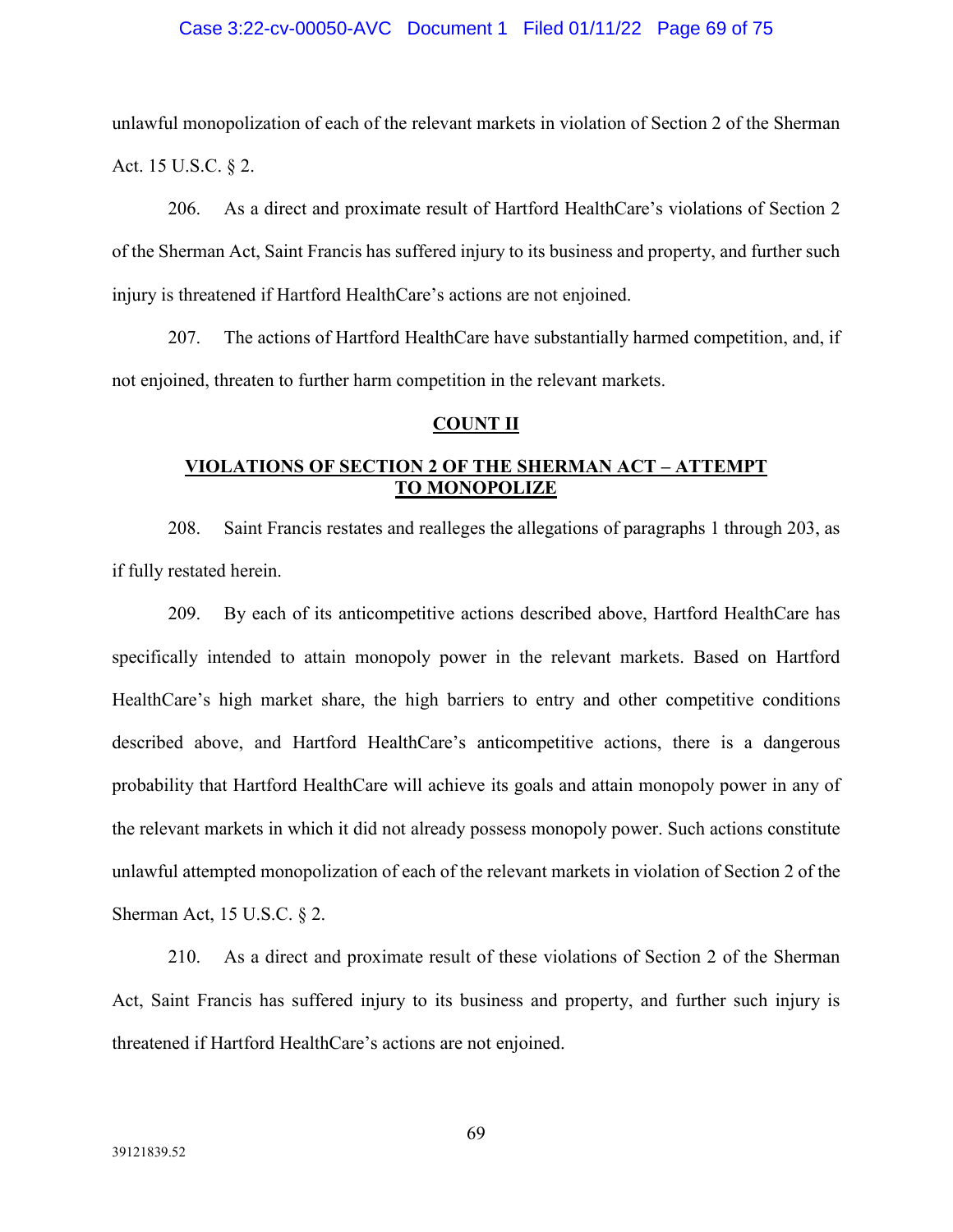211. The actions of Hartford HealthCare have substantially harmed competition, and, if not enjoined, threaten to further harm competition in the relevant markets.

## **COUNT III**

#### **VIOLATIONS OF SECTION 1 OF THE SHERMAN ACT**

212. Saint Francis restates and realleges the allegations of paragraphs 1 through 203, as if fully restated herein.

213. The acquisition of physician practices by Hartford HealthCare, affiliations with physicians by ICP, agreements by ICP physicians and independent physicians on Hartford HealthCare hospitals' medical staffs to refer cases predominantly to Hartford HealthCare facilities and physicians and exclusive agreements with suppliers have unreasonably restrained trade in each of the relevant markets, in violation of Section 1 of the Sherman Act.

214. As a direct and proximate result of Defendants' violations of Section 1 of the Sherman Act, Saint Francis suffered injury and damages to its business and property, and further such injury is threatened if Hartford HealthCare's actions are not enjoined.

215. The actions of Hartford HealthCare have substantially harmed competition, and, if not enjoined, threaten to further harm competition in the relevant markets.

#### **COUNT IV**

## **VIOLATIONS OF SECTION 7 OF THE CLAYTON ACT**

216. Plaintiffs restate and reallege the allegations of paragraphs 1 through 203 above hereof; as if fully restated herein.

217. The effect of the physician acquisitions described above has been to lessen competition substantially in interstate trade and commerce in each of the relevant commercially insured markets in violation of Section 7 of the Clayton Act, 15 U.S.C. §18.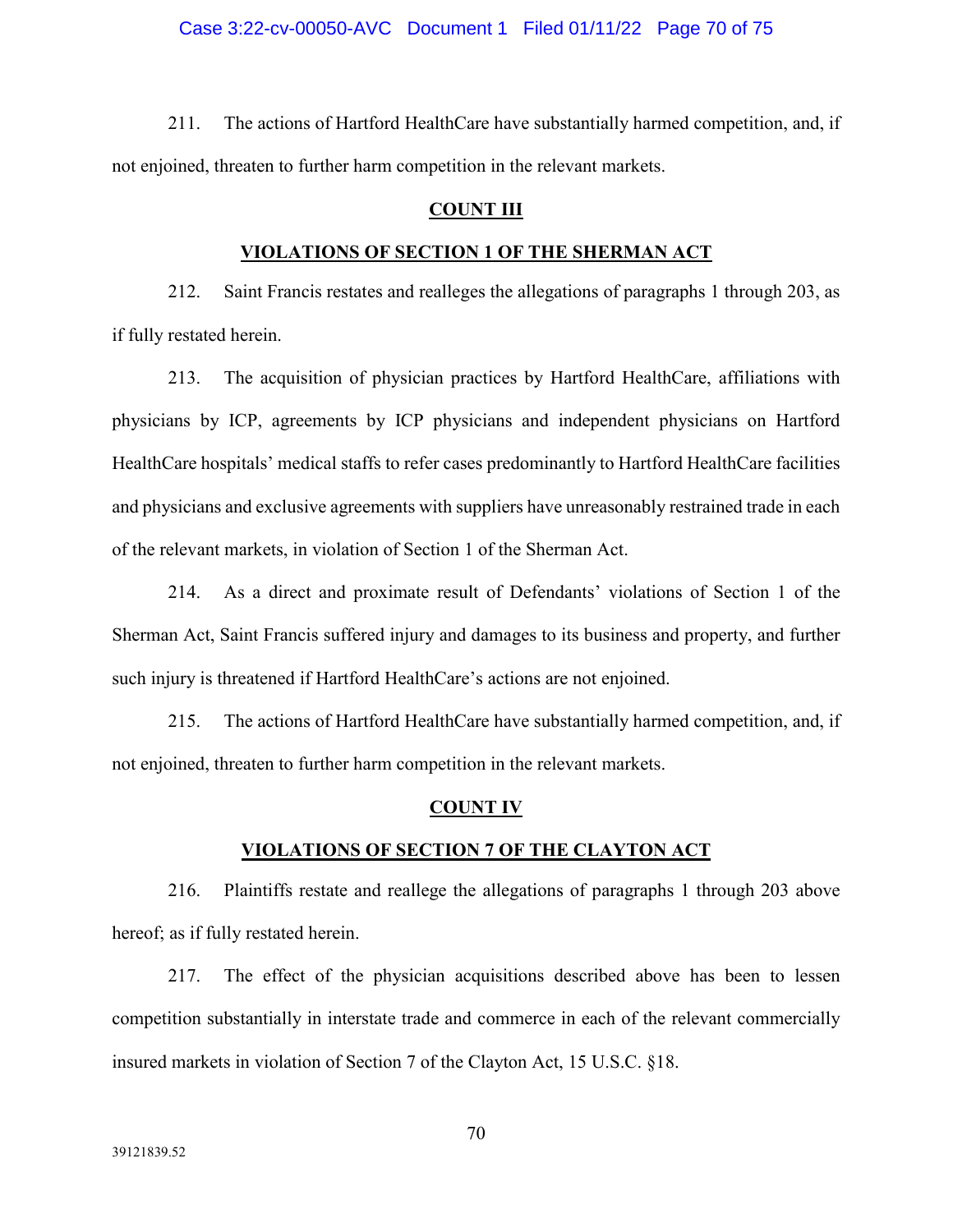## Case 3:22-cv-00050-AVC Document 1 Filed 01/11/22 Page 71 of 75

218. As a direct and proximate result of Hartford HealthCare's violations of Section 7 of the Clay Act, Saint Francis will suffer irreparable harm and damages to its business and property.

219. Hartford HealthCare is continuing to acquire physician practices. These violations, and the anticompetitive effects and the irreparable harm caused thereby, will continue unless enjoined.

#### **COUNT V**

## **VIOLATION OF CONNECTICUT ANTITRUST ACT – RESTRAINT OF TRADE**

220. Saint Francis restates and realleges the allegations of paragraphs 1 through 203, and paragraphs 213 through 215, as if fully restated herein.

221. The foregoing agreements constitute unreasonable restraints of trade in violation of the Connecticut Antitrust Act.

222. The purpose and effect of these actions was to control and maintain price, control the sale of hospital services, and to coerce and persuade third parties to refuse to deal with Saint Francis and SoNE, all in violation of the Connecticut Antitrust Act.

223. Saint Francis was injured thereby in its business and property, and further such injury and harm to competition is threatened if not enjoined.

## **COUNT VI**

## **CONNECTICUT ANTITRUST ACT - MONOPOLIZATION**

224. Saint Francis restates and realleges the allegations of paragraphs 1 through 203, and paragraphs 205 through 207, as if fully restated herein.

225. The foregoing actions constitute monopolization in violation of the Connecticut Antitrust Act.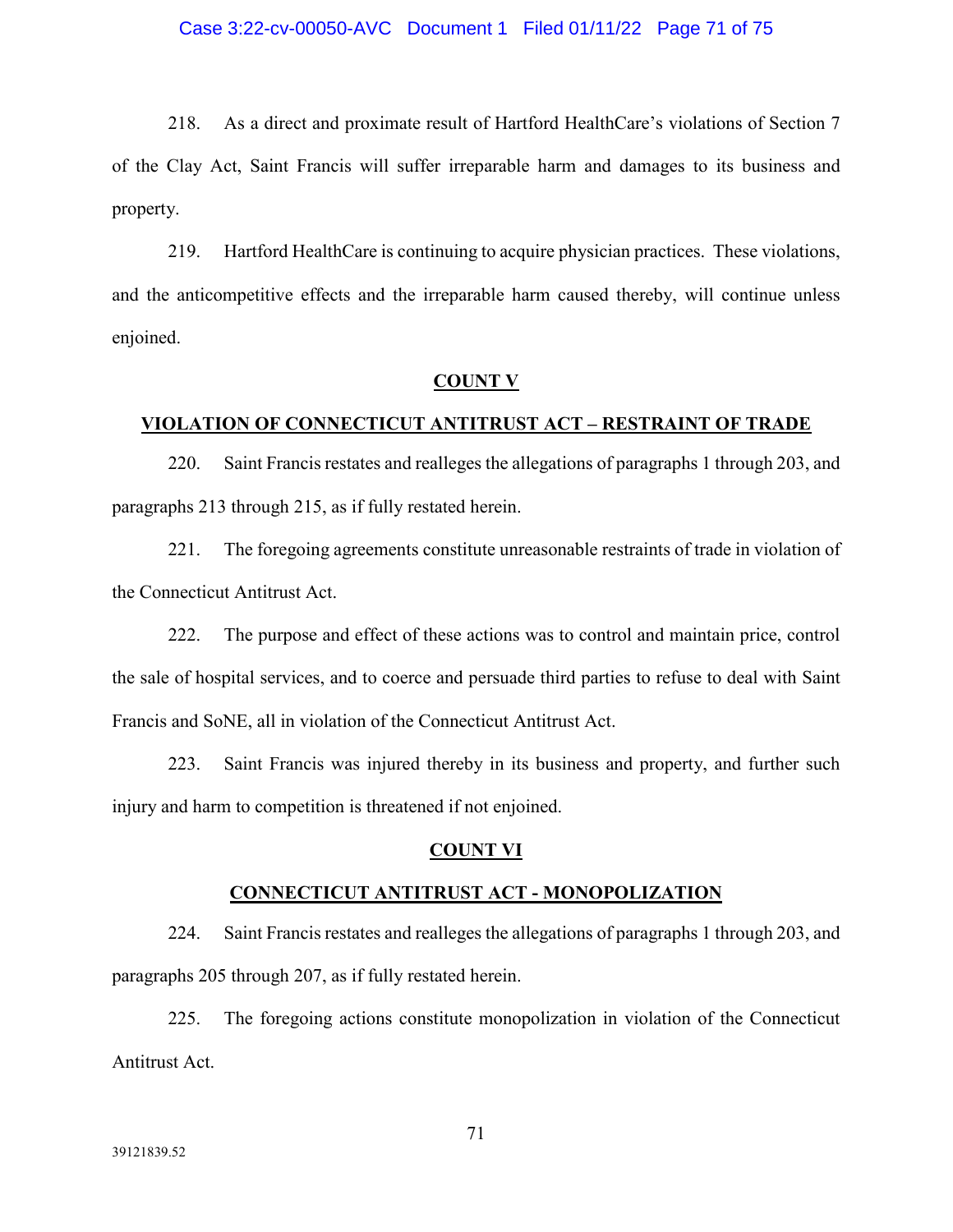#### Case 3:22-cv-00050-AVC Document 1 Filed 01/11/22 Page 72 of 75

226. Saint Francis was injured thereby in its business and property, and further such injury and harm to competition is threatened if not enjoined.

## **COUNT VII**

## **CONNECTICUT ANTITRUST ACT – ATTEMPTED MONOPOLIZATION**

227. Saint Francis restates and realleges the allegations of paragraphs 1 through 203, and paragraphs 209 through 211, as if fully restated herein.

228. The foregoing actions constitute attempted monopolization under the Connecticut Antitrust Act.

229. Saint Francis was injured thereby in its business and property, and further such injury and harm to competition is threatened if not enjoined.

#### **COUNT VIII**

## **VIOLATION OF CONNECTICUT UNFAIR TRADE PRACTICES ACT**

230. Saint Francis restates and realleges the allegations of paragraphs 1 through 203, as if fully restated herein.

231. The conduct described above constitutes unfair methods of competition and unfair practices in violation of the Connecticut Unfair Trade Practices Act.

232. This conduct has caused, and is likely to cause in the future, harm to competition and to the competitive process.

233. This conduct has caused and will continue to cause substantial injury to consumers, and the harm as a result of this conduct is not outweighed by any benefits to consumers or competition.

234. The foregoing actions caused substantial damage to Saint Francis, and further such damage is threatened if not enjoined.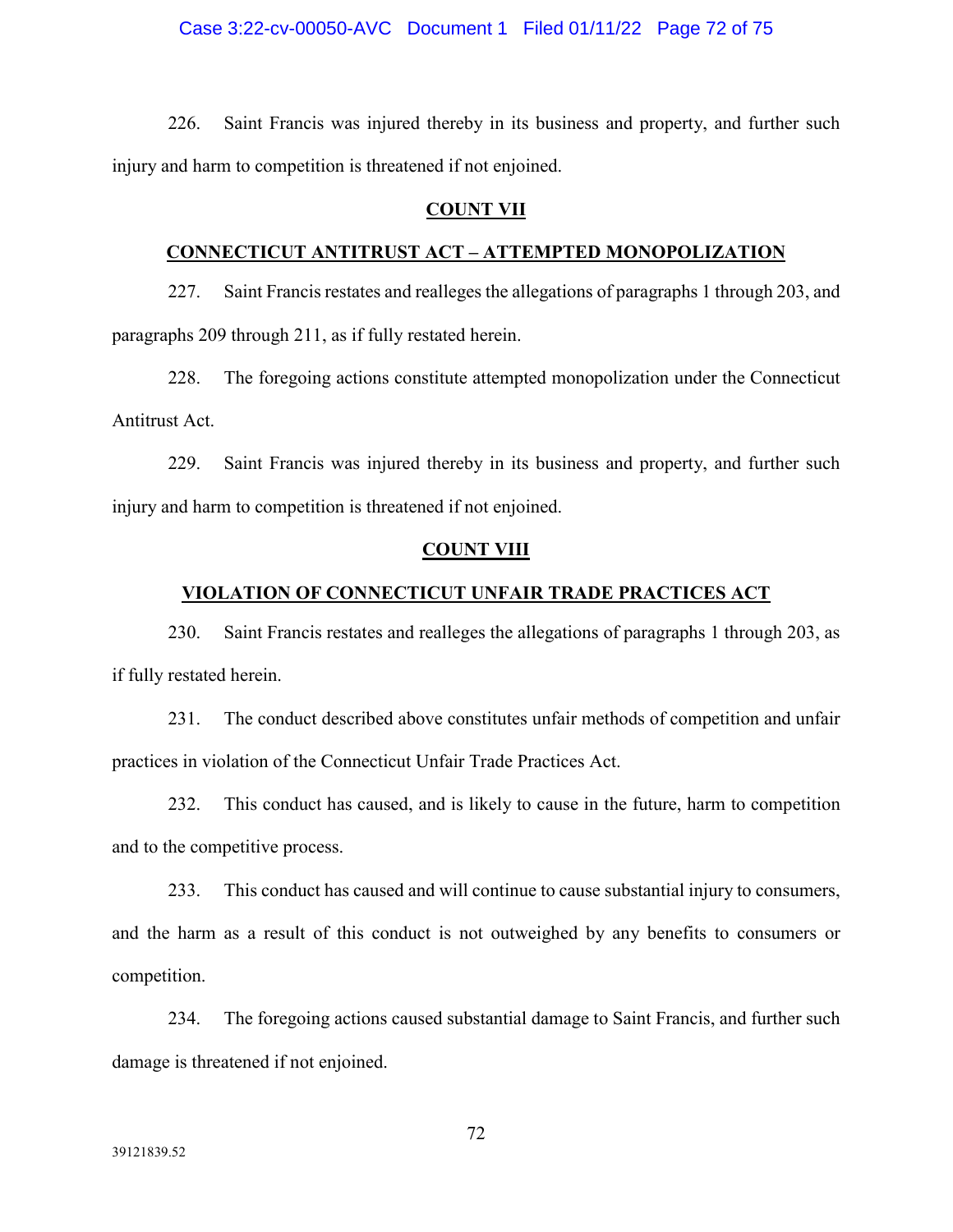235. Defendants' conduct, as described herein, has been willful, consistent and repeated over many years. For these reasons, and given the huge size and financial resources of Hartford HealthCare, substantial punitive damages should be awarded.

## **COUNT IX**

## **TORTIOUS INTERFERENCE WITH BUSINESS RELATIONSHIPS**

236. Saint Francis restates and realleges the allegations of paragraphs 1 through 203, as if fully restated herein.

237. Saint Francis had established business relationships with the physicians and suppliers identified above, as well as with patients of those physicians.

238. Defendants intentionally interfered with those relationships in order to maintain and increase Hartford HealthCare's monopoly power and to erode the competitive abilities, and attempt to destroy, Saint Francis.

239. These actions were without any business justification. They involved intimidation and coercion, rather than competition on the merits.

240. Saint Francis was damaged thereby.

241. For the reasons set forth above, substantial actual and punitive damages should be awarded.

73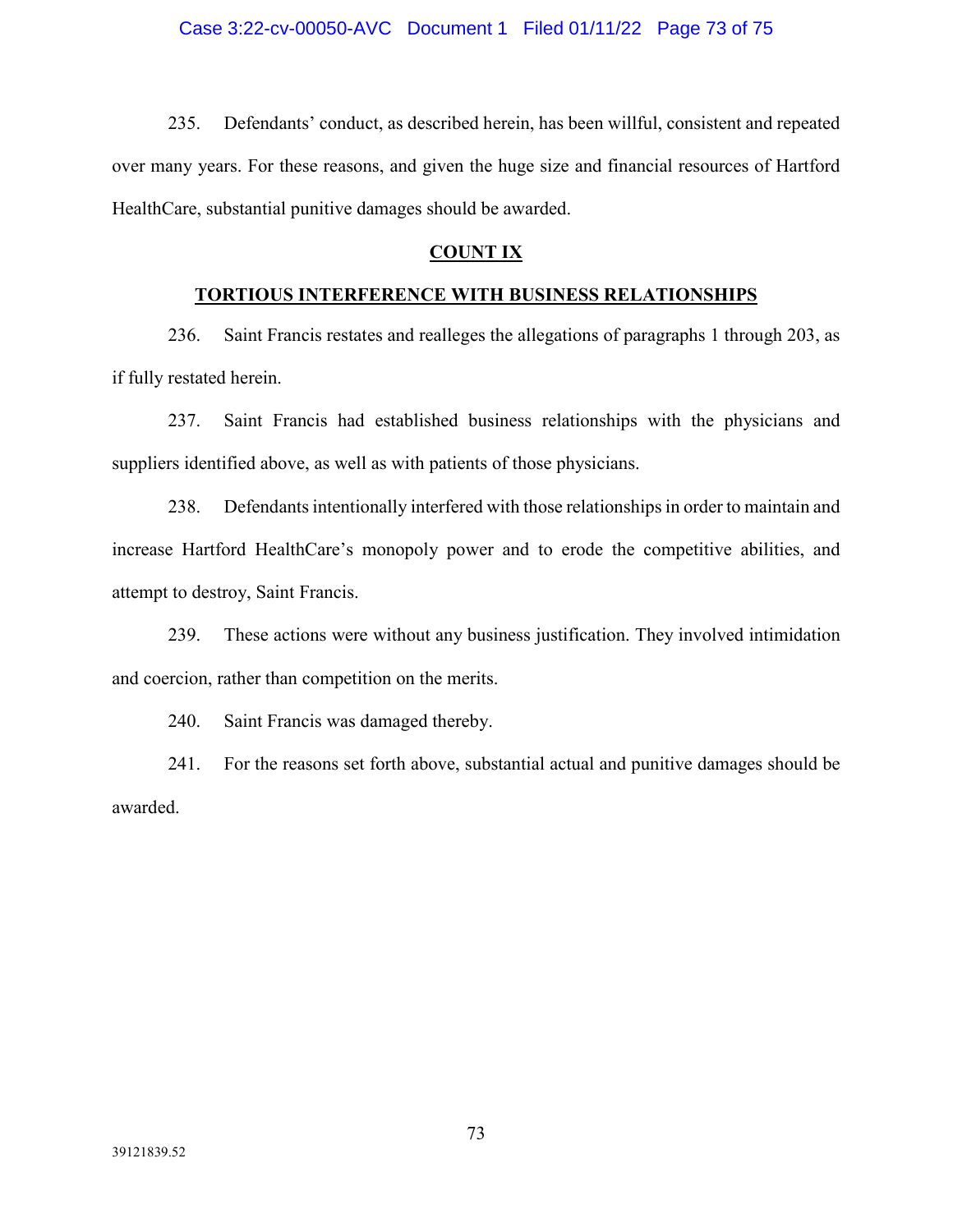## **RELIEF REQUESTED**

WHEREFORE, Plaintiff prays that this Court grant the following relief:

- i. Permanently enjoin Defendants' anticompetitive conduct described above, including future physician practice acquisitions, and actions taken to control or financially incentivize referrals;
- ii. Require Defendants to divest any physician practices acquired in 2020 or later;
- iii. Award Saint Francis three times its damages suffered, as well as punitive damages and reasonable attorneys' fees; and
- iv. Award such other relief as this Court finds just.

## **DEMAND FOR JURY TRIAL**

Plaintiff hereby demands a trial by jury.

Date: January 11, 2022 Respectfully submitted,

/s/ William S. Fish, Jr. William S. Fish, Jr. (ct24365) wfish@hinckleyallen.com Jeffrey J. Mirman (ct05433) jmirman@hinckleyallen.com Alexa T. Millinger (ct29800) amillinger@hinkleyallen.com Hinckley, Allen & Snyder LLP 20 Church Street

Hartford, CT 06103 Telephone: (860) 725-6200

/s/ David A. Ettinger David A. Ettinger (P26537) (*Pro Hac* motion to be filed) dettinger@honigman.com Paul L. Fabien (P46727) (*Pro Hac* motion to be filed) pfabien@honigman.com Honigman LLP 660 Woodward Avenue 2290 First National Bldg. Detroit, MI 48226 Telephone: (313) 465-7368 Fax: (313) 465-7369